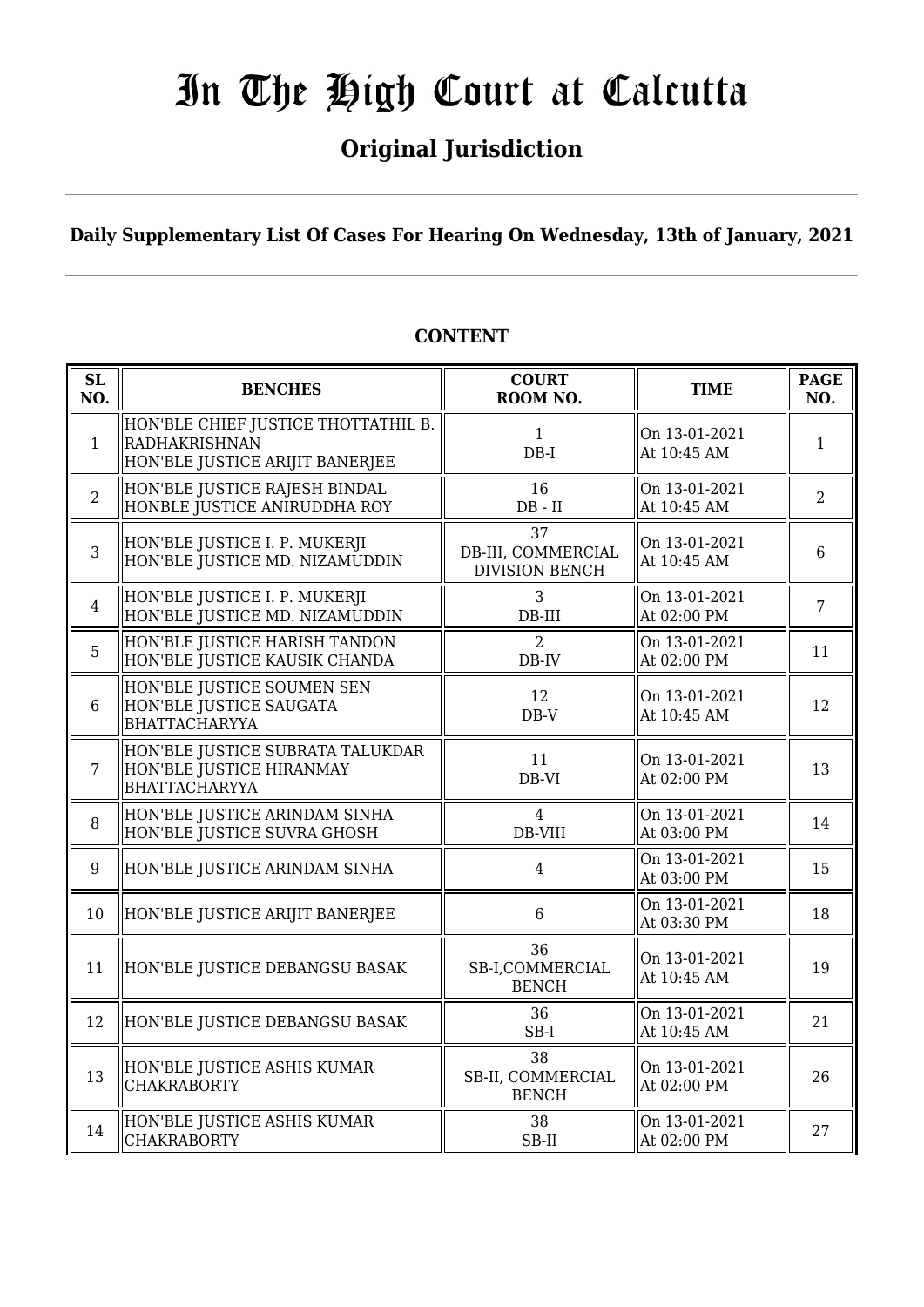| SL<br>NO. | <b>BENCHES</b>                                     | <b>COURT</b><br>ROOM NO.                | <b>TIME</b>                  | <b>PAGE</b><br>NO. |
|-----------|----------------------------------------------------|-----------------------------------------|------------------------------|--------------------|
| 15        | HON'BLE JUSTICE RAJASEKHAR MANTHA                  | 13<br>SB-IV                             | On 13-01-2021<br>At 02:00 PM | 34                 |
| 16        | HON'BLE JUSTICE SABYASACHI<br><b>BHATTACHARYYA</b> | 8<br>$SB-V$                             | On 13-01-2021<br>At 10:45 AM | 35                 |
| 17        | HON'BLE JUSTICE MOUSHUMI<br>BHATTACHARYA           | 39<br>SB-VI, COMMERCIAL<br><b>BENCH</b> | On 13-01-2021<br>At 10:45 AM | 36                 |
| 18        | HON'BLE JUSTICE MOUSHUMI<br>BHATTACHARYA           | 39<br>SB-VI                             | On 13-01-2021<br>At 10:45 AM | 37                 |
| 19        | HON'BLE JUSTICE SHEKHAR B. SARAF                   | 26<br>SB-VII                            | On 13-01-2021<br>At 03:00 PM | 42                 |
| 20        | HON'BLE JUSTICE RAJARSHI BHARADWAJ                 | 15<br><b>SB-VIII</b>                    | On 13-01-2021<br>At 10:45 AM | 44                 |
| 21        | HON'BLE JUSTICE RAVI KRISHAN KAPUR                 | 10<br>SB-X                              | On 13-01-2021<br>At 10:45 AM | 45                 |
| 22        | HON'BLE JUSTICE ARINDAM<br>MUKHERJEE               | 23<br>SB-XI                             | On 13-01-2021<br>At 02:00 PM | 51                 |
| 23        | HON'BLE JUSTICE BISWAJIT BASU                      | 18<br><b>SB-XII</b>                     | On 13-01-2021<br>At 10:45 AM | 52                 |
| 24        | HON'BLE JUSTICE AMRITA SINHA                       | 24<br><b>SB-XIII</b>                    | On 13-01-2021<br>At 10:45 AM | 53                 |
| 25        | HON'BLE JUSTICE ABHIJIT<br><b>GANGOPADHYAY</b>     | 22<br><b>SB-XIV</b>                     | On 13-01-2021<br>At 03:30 PM | 55                 |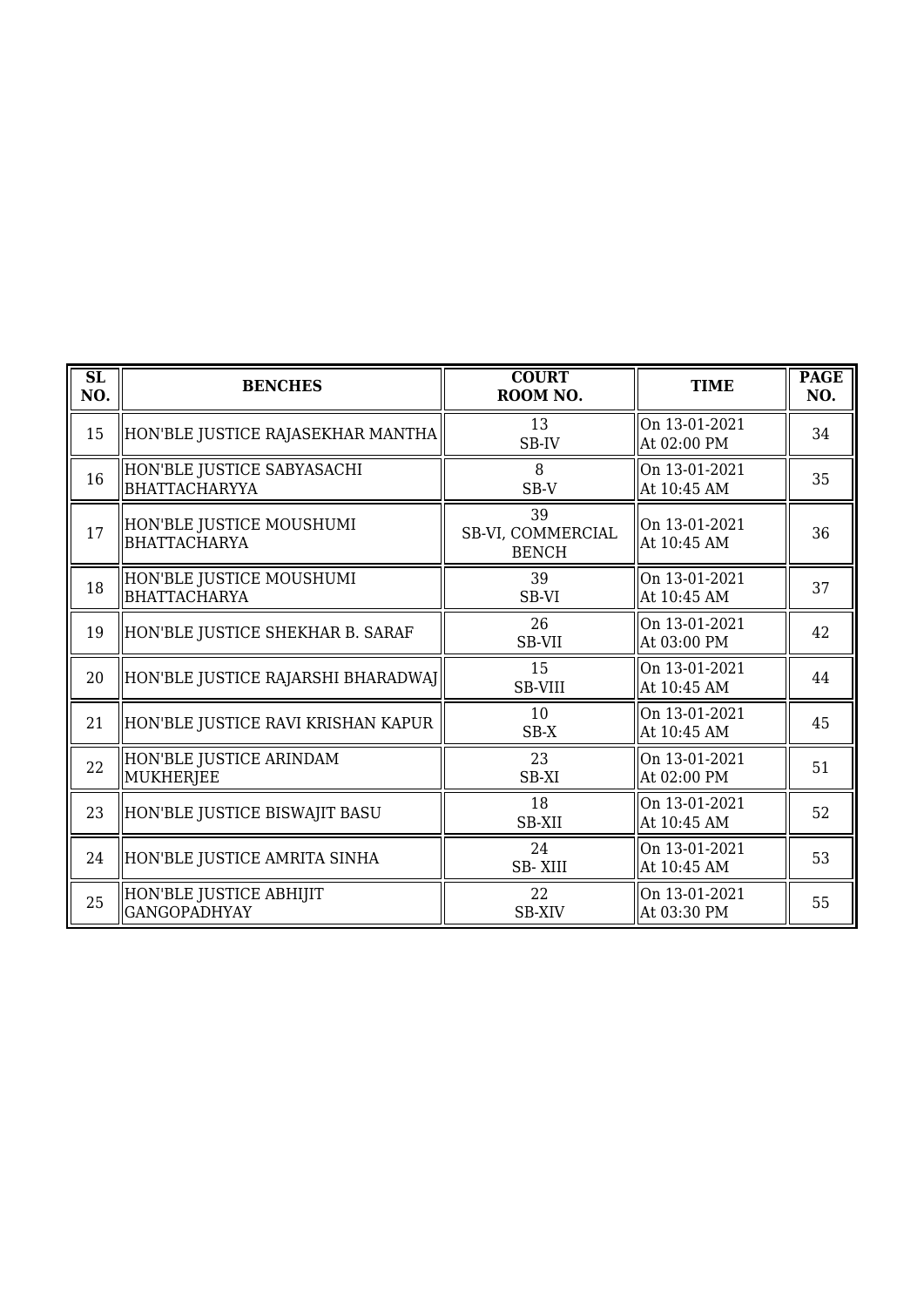

## **Original Side**

**DAILY CAUSELIST For Wednesday The 13th January 2021**

**COURT NO. 1**

### **DIVISION BENCH (DB-I )**

**AT 10:45 AM**

**HON'BLE CHIEF JUSTICE THOTTATHIL B. RADHAKRISHNAN HON'BLE JUSTICE ARIJIT BANERJEE (VIA VIDEO CONFERENCE)**

**ON AND FROM WEDNESDAY, THE 13TH JANUARY, 2021 -**

### **APPEALS FROM ORDERS RELATING TO RESIDUARY UNDER GROUP - IX INCLUDING APPLICATIONS CONNECTED THERETO;**

**PUBLIC INTEREST LITIGATION;**

#### **CRIMINAL CONTEMPT MATTERS;**

**APPEALS UNDER SECTION 19(1)(a) OF THE CONTEMPT OF COURT'S ACT; APPLICATIONS UNDER SECTION 27 OF THE ELECTRICITY REGULATORY COMMISSION ACT, 1998, INCLUDING APPLICATIONS CONNECTED THERETO;**

**HABEAS CORPUS;**

**ANY OTHER MATTER, IRRESPECTIVE OF CLASSIFICATION, AS DIRECTED BY THE HON'BLE CHIEF JUSTICE.**

**NOTE:MATTERS WILL BE TAKEN UP THROUGH PHYSICAL HEARING ONLY WHEN BOTH THE PARTIES ARE AGREED.**

**NOTE: NO MENTIONING IN COURT**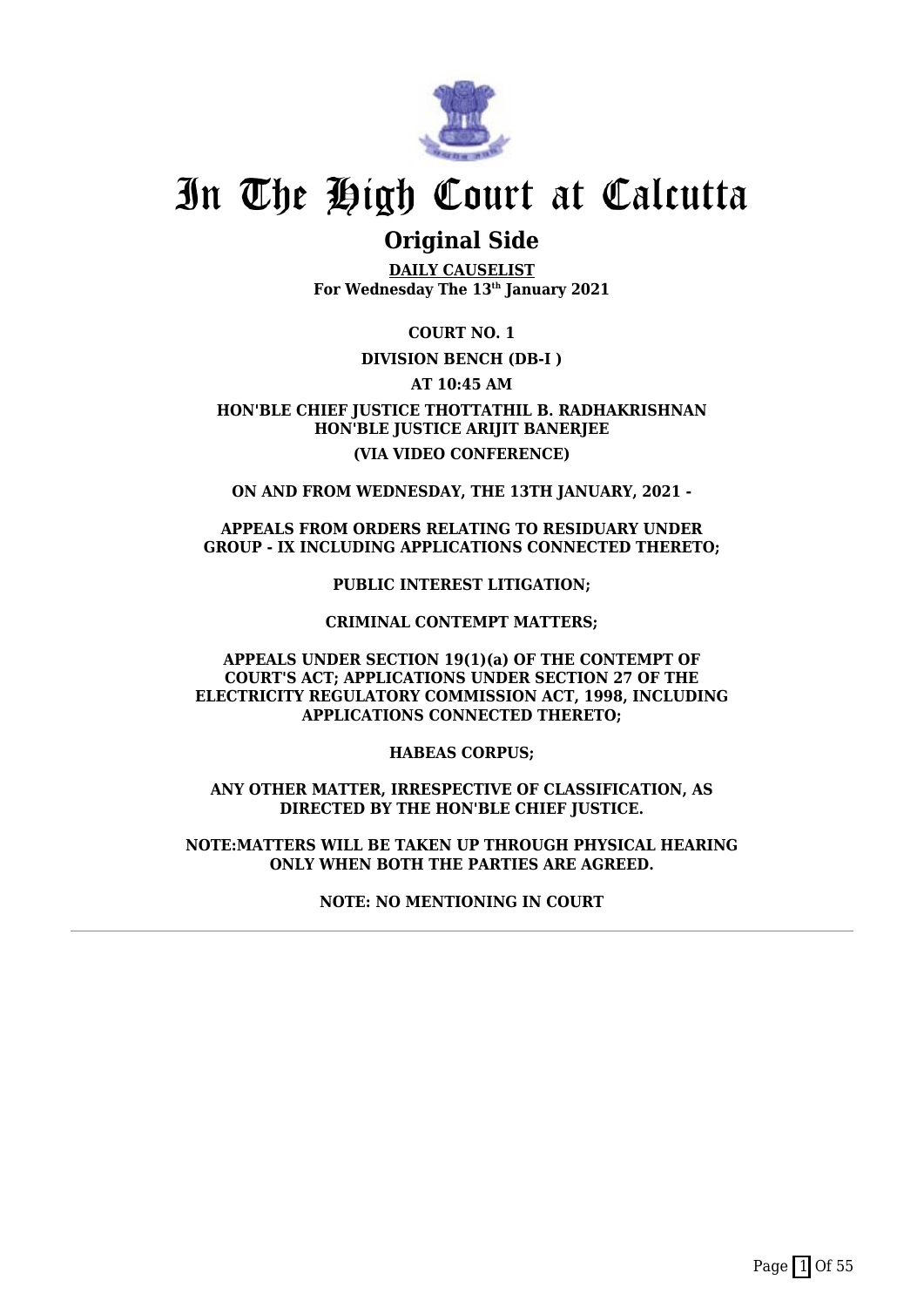

## **Original Side**

**DAILY CAUSELIST For Wednesday The 13th January 2021**

**COURT NO. 16**

### **DIVISION BENCH (DB - II)**

**AT 10:45 AM**

## **HON'BLE JUSTICE RAJESH BINDAL HONBLE JUSTICE ANIRUDDHA ROY (VIA VIDEO CONFERENCE)**

#### **NOTE:MATTERS WILL BE TAKEN UP THROUGH PHYSICAL HEARING ONLY WHEN BOTH THE PARTIES ARE AGREED.**

#### **NEW APPLICATIONS**

| ITAT/198/2019 | COMMISSIONER OF       | YOGESH VATS |
|---------------|-----------------------|-------------|
|               | INCOME TAX CENTRAL-3. |             |
|               | KOL.                  |             |
|               | VS                    |             |
|               | BARAK VALLEY CEMENTS  |             |
|               | I TD                  |             |

IA NO: GA/1/2019(Old No:GA/2969/2019), GA/2/2019(Old No:GA/2970/2019)

| ITAT/200/2019 | PRINCIPAL COMMISSIONER YVATS<br>OF INCOME TAX 2 KOLKATA<br>VS.<br>M/S BASUNDHARA GOODS P<br>I TD |  |
|---------------|--------------------------------------------------------------------------------------------------|--|
|               |                                                                                                  |  |

IA NO: GA/1/2019, GA/2/2019

3 ITAT/201/2019 PRINCIPAL COMMISSIONER Y VATS OF INCOME TAX-3, KOLKATA VS M/S EIH LTD

IA NO: GA/1/2019, GA/2/2019

4 CUSTA/13/2020 COMMISSIONER OF CUSTOMS (ADMN. AND AIRPORT) VS M/S. MALLICK CLEARING AGENCY K. K. MAITI

IA NO: GA/1/2020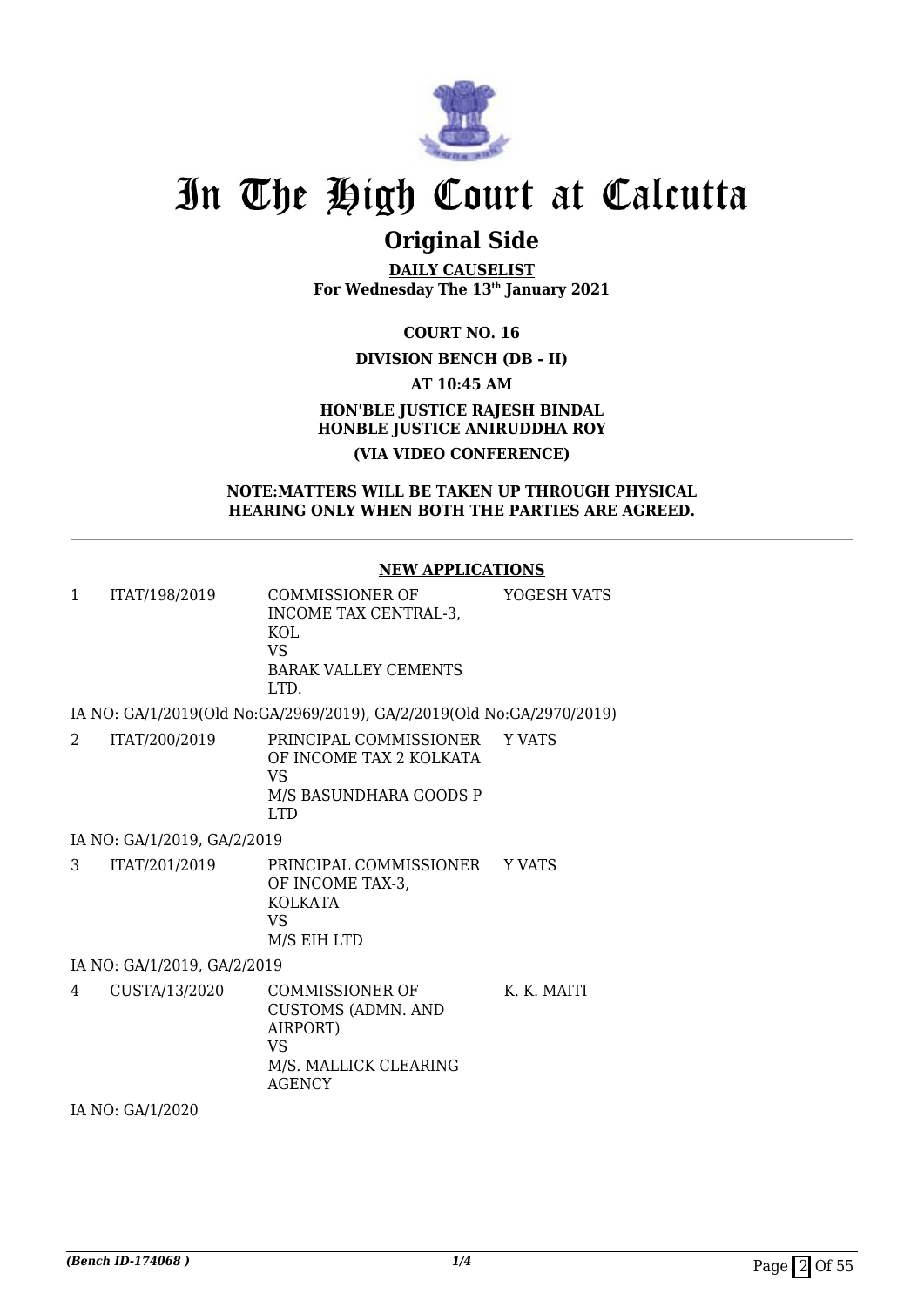5 ITAT/17/2020 PRINCIPAL COMMISSIONER OF INCOME TAX-2, KOLKATA VS M/S KESORAM INDUSTRIES LTD. YOGESH VATS

IA NO: GA/1/2020(Old No:GA/693/2020), GA/2/2020(Old No:GA/695/2020)

6 ITAT/18/2020 PRINCIPAL COMMISSIONER OF INCOME TAX-4, KOLKATA VS M/S V2 RETAIL LTD. YOGESH VATS

IA NO: GA/1/2020(Old No:GA/696/2020), GA/2/2020(Old No:GA/697/2020)

7 ITAT/23/2020 PRINCIPAL COMMISSIONER YOGESH VATS OF INCOME TAX-14, KOLKATA VS WEST BENGAL STATE CONSUMER S CO-OPERATIVE FEDERATION LTD.

IA NO: GA/1/2020(Old No:GA/732/2020), GA/2/2020(Old No:GA/733/2020)

8 ITAT/24/2020 PRINCIPAL COMMISSIONER OF INCOME TAX-14, KOLKATA VS SHRI SURESH CHAND **GUPTA** YOGESH VATS

IA NO: GA/1/2020(Old No:GA/734/2020), GA/2/2020(Old No:GA/735/2020)

9 ITAT/33/2020 PRINCIPAL COMMISSIONER OF INCOME TAX-15,KOLKATA VS KAMLESH AGARWAL S.LAMBA

IA NO: GA/1/2020(Old No:GA/1119/2020), GA/2/2020(Old No:GA/1120/2020)

10 ITAT/40/2020 PRINCIPAL COMMISSIONER OF INCOME TAX-4, KOLKATA VS HINDUSTAN GUM AND CHEMICALS LTD YOGESH VATS

IA NO: GA/1/2020(Old No:GA/1196/2020), GA/2/2020(Old No:GA/1197/2020)

11 ITAT/41/2020 PRINCIPAL COMMISSIONER OF INCOME TAX CENTRAL - 1, KOLKATA VS SURAJ SAHANA S.LAMBA

IA NO: GA/1/2020, GA/2/2020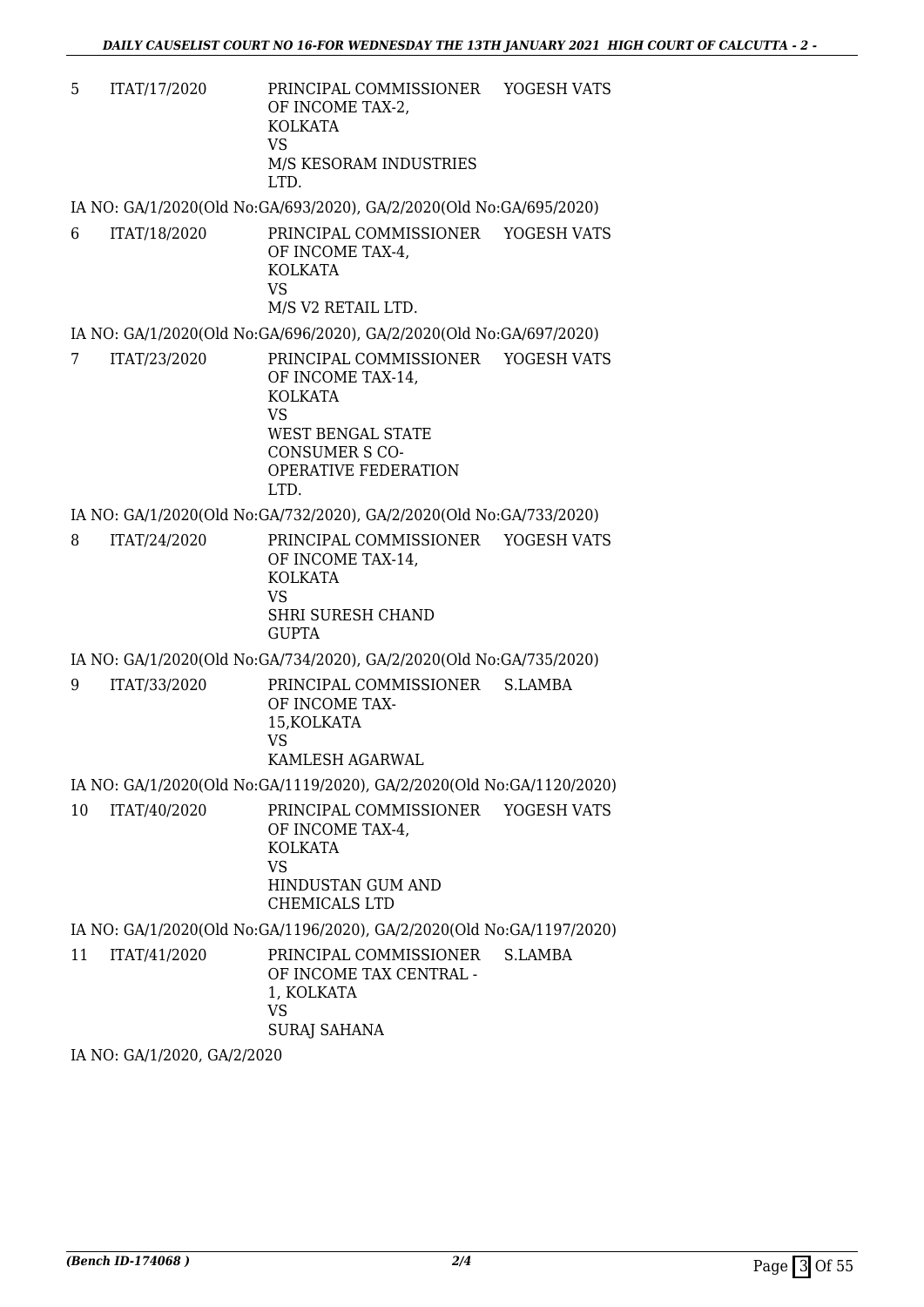| 12 | ITAT/42/2020                | PRINCIPAL COMMISSIONER<br>OF INCOME TAX, CENTRAL-<br>I, KOLKATA<br><b>VS</b><br><b>TAPATI SAHANA</b>                                        | S.LAMBA |                                         |
|----|-----------------------------|---------------------------------------------------------------------------------------------------------------------------------------------|---------|-----------------------------------------|
|    | IA NO: GA/1/2020, GA/2/2020 |                                                                                                                                             |         |                                         |
| 13 | ITAT/43/2020                | PRINCIPAL COMMISSIONER<br>OF INCOME TAX, CENTRAL-<br>1, KOLKATA<br><b>VS</b><br><b>SOUVIK SAHANA</b>                                        | S.LAMBA |                                         |
|    | IA NO: GA/1/2020, GA/2/2020 |                                                                                                                                             |         |                                         |
| 14 | ITAT/44/2020                | PRINCIPAL COMMISSIONER S.LAMBA<br>OF INCOME TAX-12,<br><b>KOLKATA</b><br><b>VS</b><br>MUKTA AGARWAL                                         |         |                                         |
|    | IA NO: GA/1/2020, GA/2/2020 |                                                                                                                                             |         |                                         |
| 15 | ITAT/46/2020                | PRINCIPAL COMMISSIONER<br>OF INCOME TAX-<br>12, KOLKATA<br><b>VS</b><br>M/S.SOORAJMULL<br><b>NAGARMULL</b>                                  | S.LAMBA |                                         |
|    | IA NO: GA/1/2020, GA/2/2020 |                                                                                                                                             |         |                                         |
| 16 | ITAT/49/2020                | PRINCIPAL COMMISSIONER<br>OF INCOME TAX (CENTRAL-<br>1), KOLKATA<br><b>VS</b><br><b>RAMKRISHNA FORGING</b><br><b>LTD</b>                    | S.LAMBA |                                         |
|    | IA NO: GA/1/2020, GA/2/2020 |                                                                                                                                             |         |                                         |
| 17 | ITAT/51/2020                | PRINCIPAL COMMISSIONER<br>OF INCOME TAX, CENTRAL-<br>1, KOLKATA<br><b>VS</b><br>M/S. MAHALUXMI<br>MARKETING PVT LTD                         | S.LAMBA | <b>CHOUDHURYS LAW</b><br><b>OFFICES</b> |
|    | IA NO: GA/1/2020, GA/2/2020 |                                                                                                                                             |         |                                         |
| 18 | ITAT/52/2020                | PRINCIPAL COMMISSIONER<br>OF INCOME TAX, CENTRAL-<br>2, KOLKATA<br><b>VS</b><br>M/S. ANIL R. CHORDIA HUF,<br>PROP. OF M/S. SHREEJI<br>CORP. | S.LAMBA |                                         |
|    | IA NO: GA/1/2020, GA/2/2020 |                                                                                                                                             |         |                                         |
| 19 | ITAT/53/2020                | PRINCIPAL COMMISSIONER<br>OF INCOME TAX-9,<br><b>KOLKATA</b><br><b>VS</b><br>SHRI AJAY KUMAR SHAW                                           | S.LAMBA |                                         |

IA NO: GA/1/2020, GA/2/2020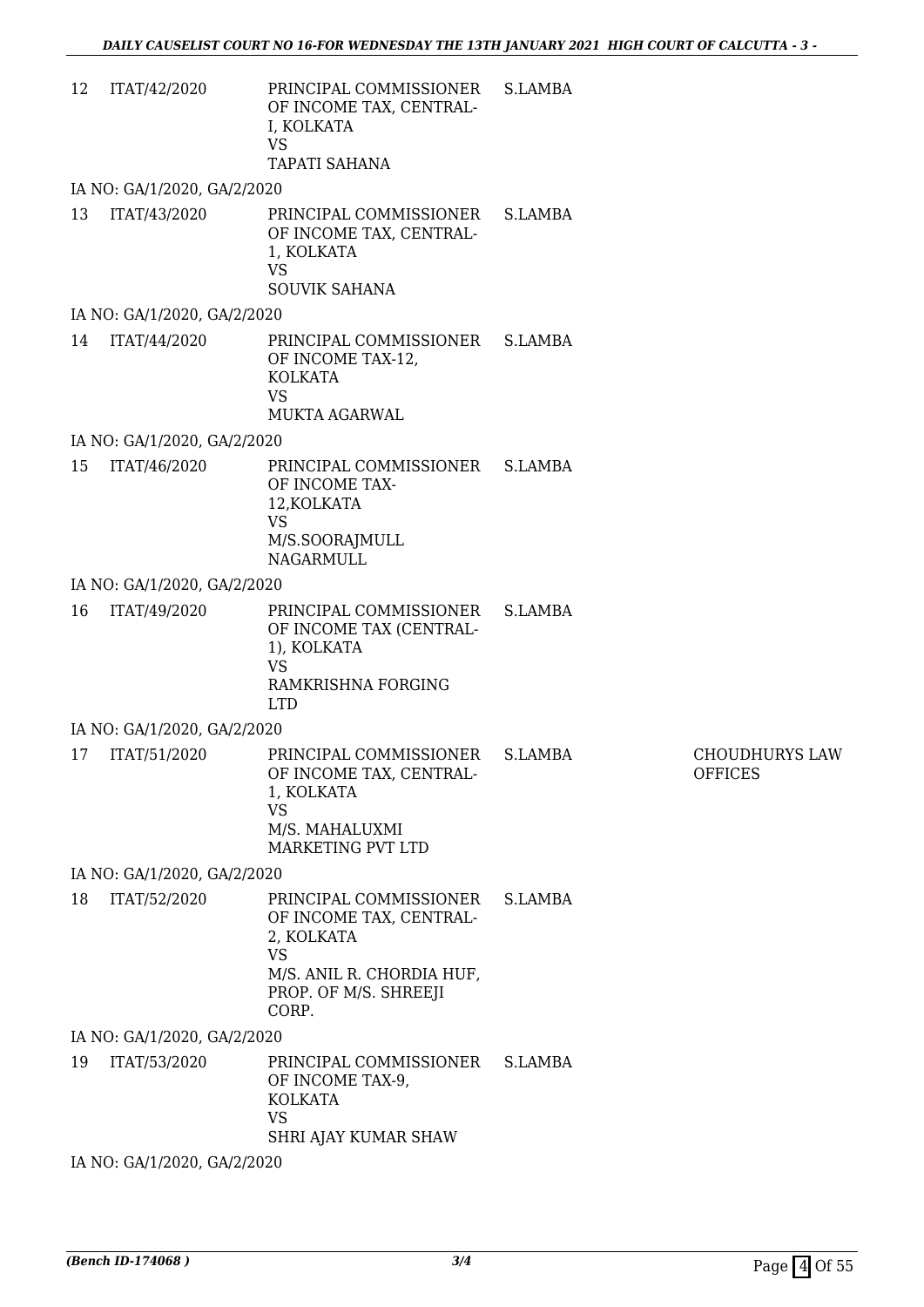20 ITAT/55/2020 PRINCIPAL COMMISSIONER OF INCOME TAX,CENTRAL-1, KOLKATA VS M/S. SAMARTH FABLON PVT LTD S.LAMBA

IA NO: GA/1/2020, GA/2/2020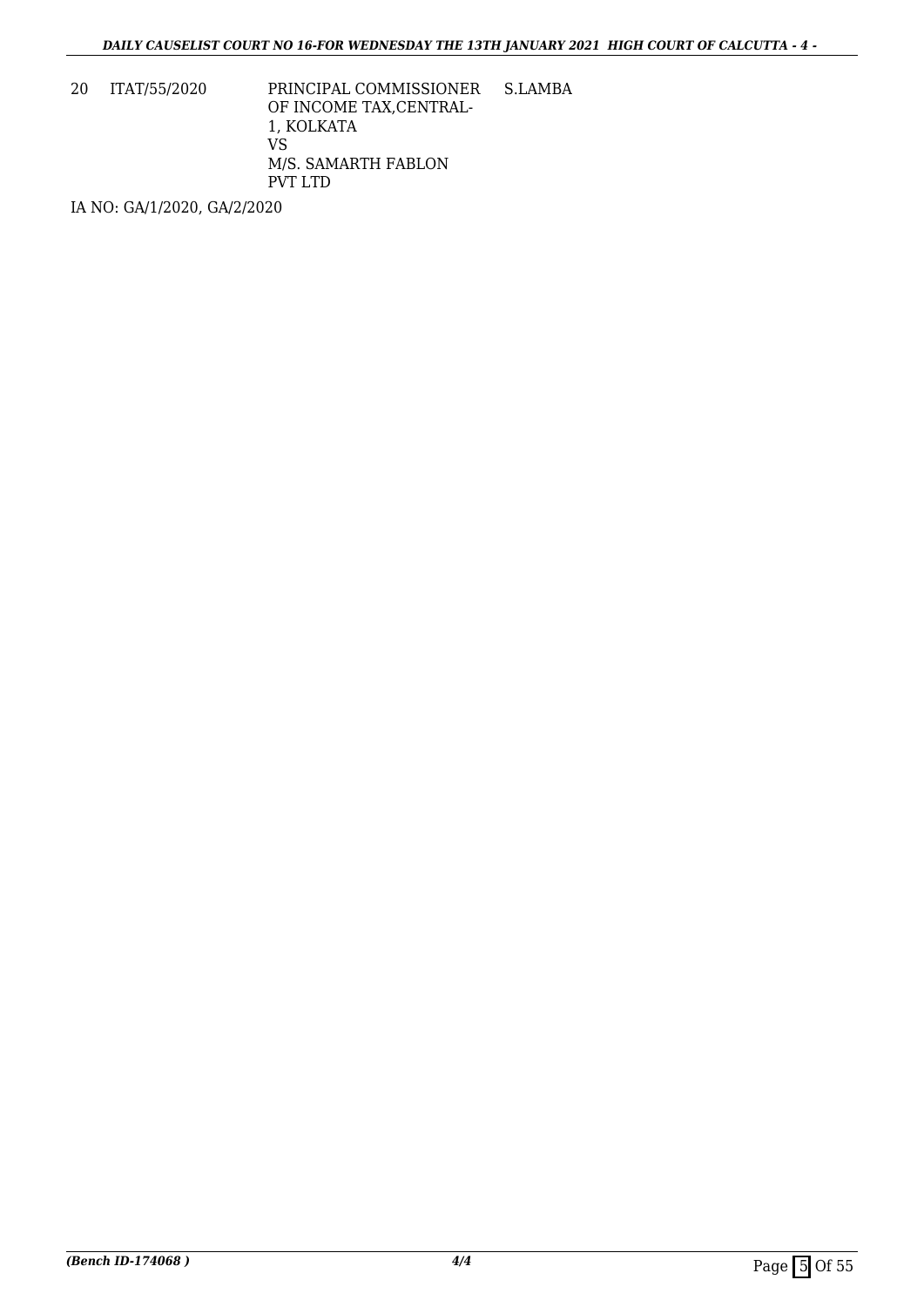

## **Original Side**

**DAILY CAUSELIST For Wednesday The 13th January 2021**

**COURT NO. 37**

**DIVISION BENCH (DB-III, COMMERCIAL DIVISION BENCH )**

**AT 10:45 AM**

**HON'BLE JUSTICE I. P. MUKERJI HON'BLE JUSTICE MD. NIZAMUDDIN (VIA VIDEO CONFERENCE)**

#### **NOTE:MATTERS WILL BE TAKEN UP THROUGH PHYSICAL HEARING ONLY WHEN BOTH THE PARTIES ARE AGREED.**

**NOTE: (1) THIS LIST WILL BE TAKEN UP EVERYDAY FROM 10:45 A.M. TILL RECESS OR UNTIL ITS EXHAUSTION WHICHEVER IS EARLIER.**

**(2) IF THERE IS NO COMMERCIAL COURT MATTERS IN THE LIST, MENTIONING OF COMMERCIAL COURT MATTERS WILL BE ENTERTAINED AT COURT NO. 3 ON THE REGULAR BASIS.**

**(3) COMMERCIAL COURT SHALL NOT SIT AT COURT NO. 37 IF THERE IS NO COMMERCIAL MATTER.**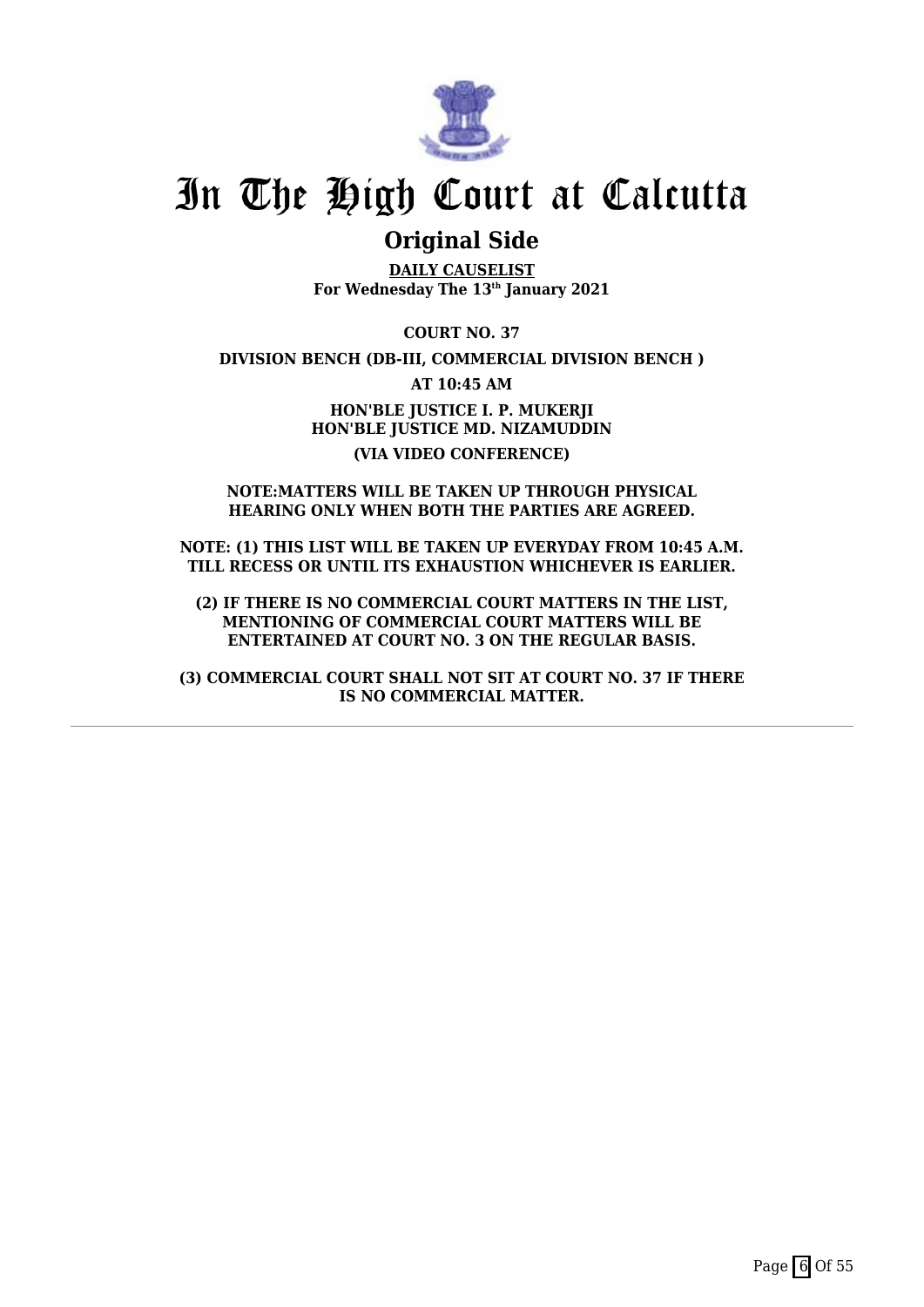

## **Original Side**

**DAILY CAUSELIST For Wednesday The 13th January 2021**

**COURT NO. 3**

### **DIVISION BENCH (DB-III)**

**AT 2:00 PM**

## **HON'BLE JUSTICE I. P. MUKERJI HON'BLE JUSTICE MD. NIZAMUDDIN (VIA VIDEO CONFERENCE)**

#### **NOTE:MATTERS WILL BE TAKEN UP THROUGH PHYSICAL HEARING ONLY WHEN BOTH THE PARTIES ARE AGREED.**

**NOTE: (1)THIS LIST WILL BE TAKEN UP AT 2:00 P.M. OR ON EXHAUSTION OF THE COMMERCIAL COURT LIST WHICHEVER IS EARLIER** 

**(2) IF THERE IS NO COMMERCIAL COURT MATTERS IN THE LIST, MENTIONING OF COMMERCIAL COURT MATTERS WILL BE ENTERTAINED AT COURT NO. 3 ON THE REGULAR BASIS.**

**(3) COMMERCIAL COURT SHALL NOT SIT AT COURT NO. 37 IF THERE IS NO COMMERCIAL MATTER.**

**(4) MENTIONING WILL BE ENTERTAINED ONLY ON MONDAY.**

#### **TO BE MENTIONED**

| 1 | IA NO. GA/3/2020<br>(Old No:<br>GA/770/2020)<br>[S.A.] WITH<br>CS/23/2009<br>In APO/232/2018 | CITY CENTRE PROPERTIES<br>PVT LTD<br>Vs<br>PRASANTA KUMAR<br>MAHAPATRA & ORS. | PRADEEP KUMAR<br>PRADEEP KUMAR |
|---|----------------------------------------------------------------------------------------------|-------------------------------------------------------------------------------|--------------------------------|
| 2 | IA NO. GA/4/2020<br>(Old No:<br>GA/771/2020)<br>[S.A.] WITH<br>CS/23/2009<br>In APO/232/2018 | CITY CENTRE PROPERTIES<br>PVT LTD<br>Vs<br>PRASANTA KUMAR<br>MAHAPATRA & ORS. | PRADEEP KUMAR<br>PRADEEP KUMAR |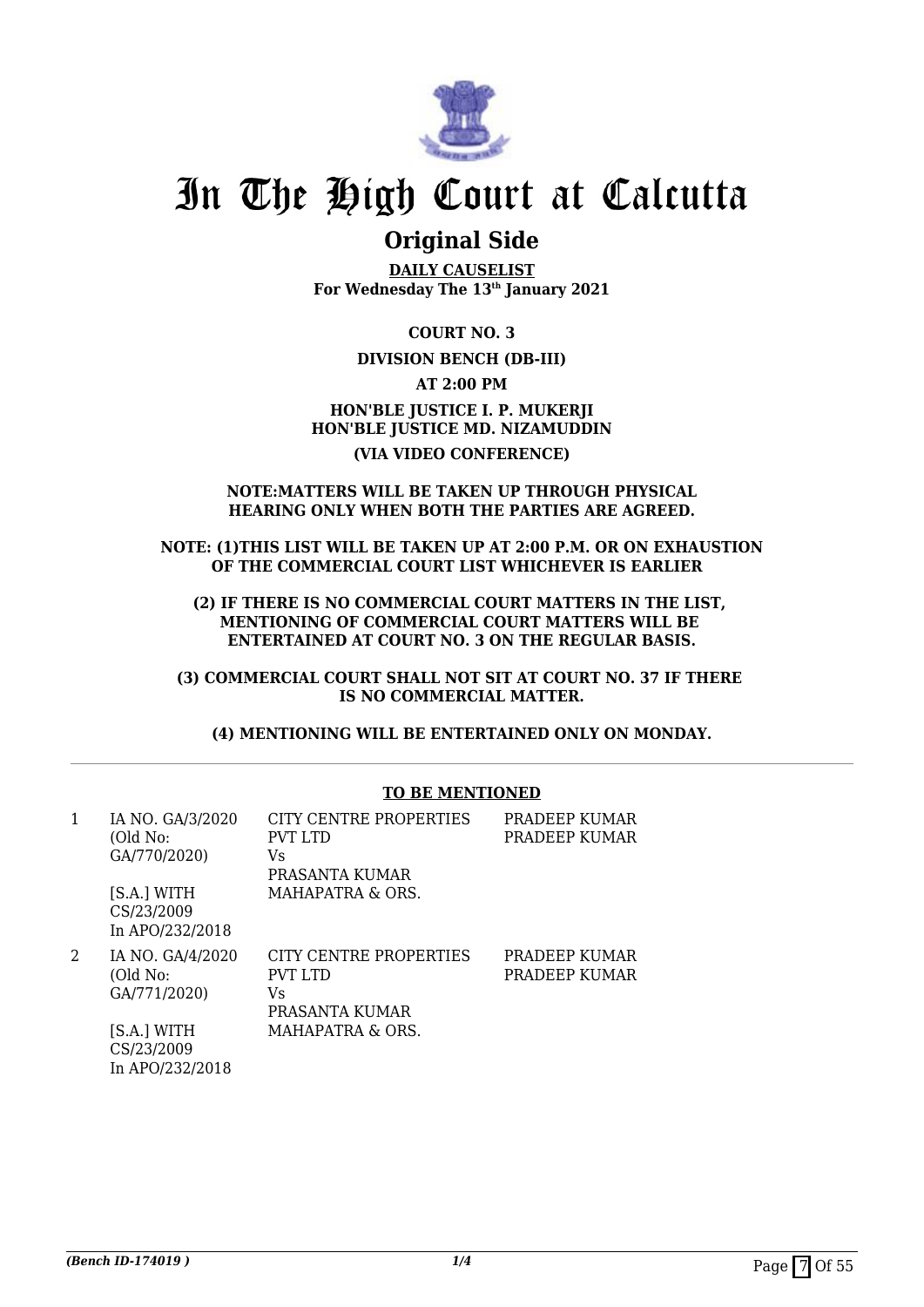| 3 | IA NO. GA/1/2019<br>(Old No:<br>GA/490/2019)<br>[S.A.] WITH<br>CS/23/2009<br>In APO/232/2018 | <b>CITY CENTRE PROPERTIES</b><br><b>PVT LTD</b><br>Vs<br>PRASANTA KUMAR<br>MAHAPATRA & ORS.  | PRADEEP KUMAR<br>PRADEEP KUMAR                 |
|---|----------------------------------------------------------------------------------------------|----------------------------------------------------------------------------------------------|------------------------------------------------|
|   |                                                                                              | <b>NEW APPLICATIONS</b>                                                                      |                                                |
| 4 | IA NO. GA/4/2021                                                                             | SYED ABBAS ALI AND ANR.<br>Vs                                                                | <b>ABHIJIT SARKAR</b><br><b>ABHIJIT SARKAR</b> |
|   | WITH CS/1013/1933<br>In APO/50/2019                                                          | NAWAB ABED JAHAN<br><b>BEGUM AND ANR.</b>                                                    |                                                |
| 5 | IA NO. GA/1/2021                                                                             | <b>GOVERNMENT OF WEST</b><br><b>BENGAL</b>                                                   | PARITOSH SINHA<br>PARITOSH SINHA               |
|   | WITH CS/2016/2016<br>In APO/7/2021                                                           | Vs<br>ARIJIT DOSS MULLICK AND<br>ANR.                                                        |                                                |
|   |                                                                                              | <b>APPEALS FROM DECREE</b>                                                                   |                                                |
| 6 | IA NO. GA/6/2020                                                                             | STATE OF RAJASTHAN &<br>ANR.<br><b>V<sub>S</sub></b>                                         | <b>ATISH GHOSH</b><br><b>ATISH GHOSH</b>       |
|   | In APD/63/2013                                                                               | I.K. MERCHANTS LIMITED.<br>$&$ ORS.                                                          |                                                |
| 7 | APD/1/2020<br>CS 99/2008                                                                     | NATIONAL INSURANCE<br><b>COMPANY LIMITED</b><br><b>VS</b><br>SETHIA OILS LIMITED AND<br>ANR. | <b>DOLON DASGUPTA</b>                          |

IA NO: GA/2/2020(Old No:GA/262/2020)

#### **FOR HEARING**

8 APO/440/2017 WITH WPO 1398/2008 STATE OF WEST BENGAL & ANR VS BHUWALKA TRADING & TEA CO. (P) LTD. & ORS. PARITOSH SINHA

#### **WRIT APPEALS**

| 9  | APO/463/2014<br>WITH WPO<br>420/2013 | <b>CHENNAI NETWORK</b><br>INFRASTRUCTURE LIMITED<br>&ANR.<br>VS<br>KOLKATA MUNICIPAL<br>CORPORATION & ORS. | H.N. DATTA & CO.         |
|----|--------------------------------------|------------------------------------------------------------------------------------------------------------|--------------------------|
|    | IA NO: GA/2/2019                     |                                                                                                            |                          |
| 10 | APO/467/2014<br>TITTTTT TITDO        | <b>DISHNET WIRELESS</b><br>III HEED CODO                                                                   | ATISH GHOSH &<br>1000011 |

| ΙV | AUU4U12U14<br>WITH WPO<br>388/2014                                      | DIOIIINEI WIILEEOO<br>LIMITED & ORS.<br>VS                                              | AHJII UHUJII U<br><b>ASSOCIATES</b> |
|----|-------------------------------------------------------------------------|-----------------------------------------------------------------------------------------|-------------------------------------|
|    |                                                                         | THE KOLKATA MUNICIPAL<br>CORPORATION & ORS.                                             |                                     |
| 11 | APO/471/2014<br>WITH WPO 11/2013<br>FMA 807/2015 CAN<br>11536/2014 (A/S | INDUS TOWERS LTD & ORS.<br>VS<br>THE KOLKATA MUNICIPAL<br><b>CORPORATION &amp; ORS.</b> | KHAITAN & CO                        |
|    | MATTERS)                                                                |                                                                                         |                                     |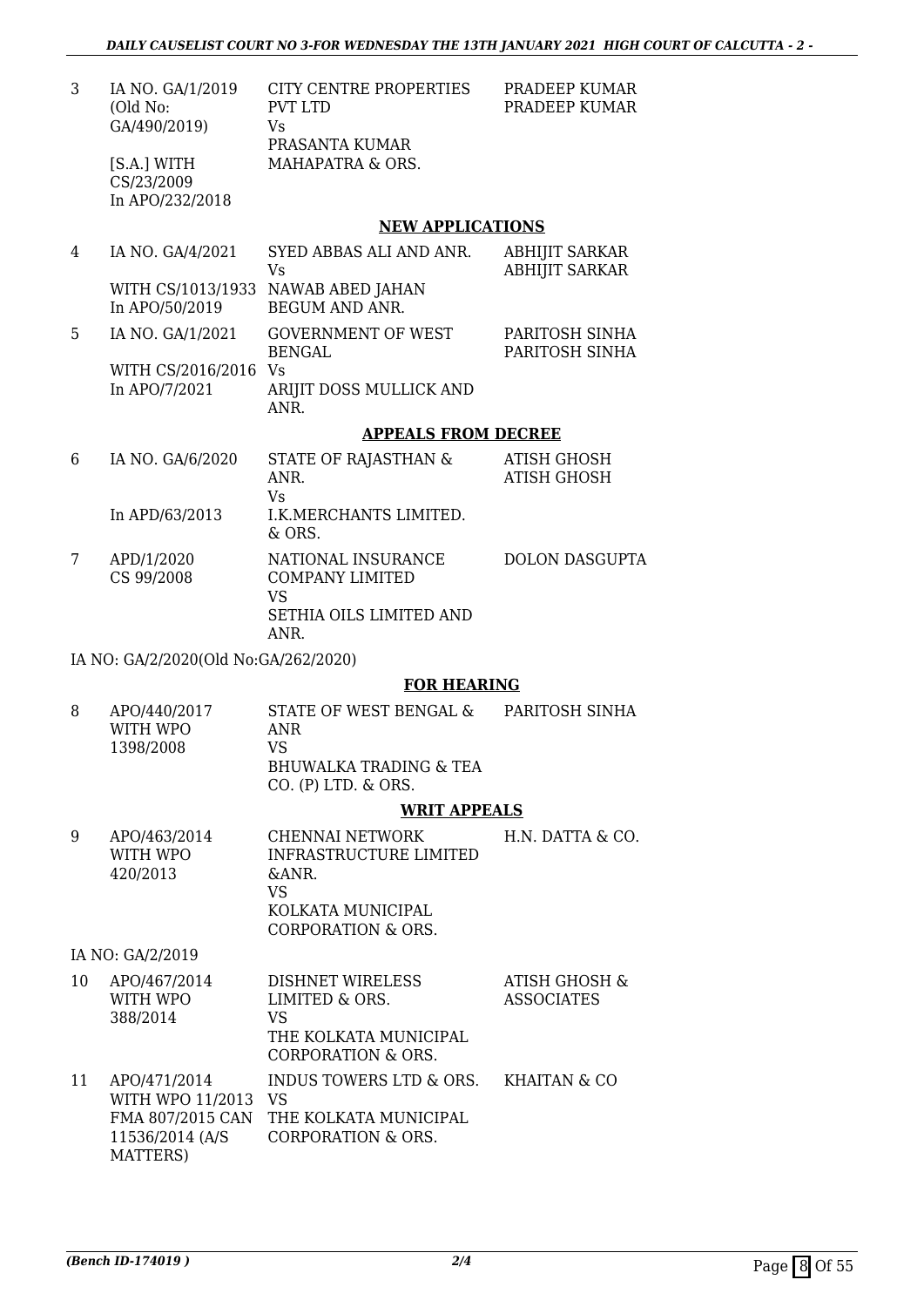| 12 | APO/475/2014<br>WITH WPO<br>339/2014        | VIOM NET WORKS LIMITED H.N. DATTA & CO.<br>AND ANOTHER<br><b>VS</b><br>KOLKATA MUNICIPAL<br><b>CORPORATION AND</b><br><b>OTHERS</b> |                                          |                                     |
|----|---------------------------------------------|-------------------------------------------------------------------------------------------------------------------------------------|------------------------------------------|-------------------------------------|
|    | IA NO: GA/3/2019                            |                                                                                                                                     |                                          |                                     |
| 13 | APO/248/2016<br>WITH WPO<br>2662/1996       | THE CALCUTTA MUNICIPAL<br><b>CORPORATION &amp; ORS</b><br><b>VS</b><br>THE CRICKET ASSOCIATION<br>OF BENGAL & ORS                   | H.S. MONDAL                              | <b>KAUSHIK</b><br>MANDAL(FOR RES.1) |
| 14 | APO/554/2017<br>WITH WPO 49/2017 VS         | DEBRAJ DHUR & ORS<br>KOLKATA MUNICIPAL<br><b>CORPORATION &amp; ORS</b>                                                              | PINGAL<br><b>BHATTACHARYYA</b>           |                                     |
|    | IA NO: GA/2/2017(Old No:GA/3496/2017)       |                                                                                                                                     |                                          |                                     |
| 15 | APO/555/2017                                | KOLKATA MUNICIPAL<br>WITH WPO/49/2017 CORPORATION & ANR.<br><b>VS</b><br>DEBRAJ DHUR & ORS.                                         | H. S. MONDAL                             |                                     |
| 16 | APO/141/2018<br>WITH WPO<br>1714/2006       | VERSATILE WIRES LTD. &<br>ANR.<br><b>VS</b><br>DIRECTOR GENERAL OF<br>FOREIGN TRADE & ORS.                                          | SHARMA KAJARIA &<br>CO.                  |                                     |
|    | IA NO: GA/1/2016(Old No:GA/1648/2016)       |                                                                                                                                     |                                          |                                     |
| 17 | APO/163/2019<br><b>WITH</b><br>WPO/337/2018 | THE KOLKATA MUNICIPAL<br>CORPORATION AND ORS.<br><b>VS</b><br>M/S. JAGANNATH<br><b>ENTERPRISE AND ORS.</b>                          | H. S. MONDAL                             |                                     |
|    |                                             | IA NO: GA/1/2020(Old No:GA/406/2020), GA/2/2020                                                                                     |                                          |                                     |
|    | WITH<br>WPO/338/2019                        | 18 APO/164/2019 THE KOLKATA MUNICIPAL H. S. MONDAL<br>CORPORATION AND ORS.<br><b>VS</b><br>M/S. INPULSE HEALTH<br>CARE AND ORS.     |                                          |                                     |
|    |                                             | IA NO: GA/1/2020(Old No:GA/407/2020), GA/2/2020                                                                                     |                                          |                                     |
| 19 | APO/208/2019<br>WITH WPO<br>1811/2003       | SALMA BEGUM & ANR.<br><b>VS</b><br>ANANJAN MITTER & ORS.                                                                            | MR BRATIN KUMAR<br>DEY                   |                                     |
|    |                                             | IA NO: GA/4/2019(Old No:GA/392/2019), GA/5/2019(Old No:GA/393/2019)                                                                 |                                          |                                     |
| 20 | APO/34/2020<br>WITH WPO<br>1442/2008        | <b>COMMISSIONER OF</b><br>CENTRAL EXCISE,<br>KOLKATA-IV,<br>COMMISSIONERATE,<br><b>VS</b><br>ASSAM TUBES LTD. & ORS.                | <b>BHASKAR PROSAD</b><br><b>BANERJEE</b> |                                     |
|    |                                             | IA NO: GA/1/2017(Old No:GA/1892/2017), GA/2/2017(Old No:GA/1893/2017)                                                               |                                          |                                     |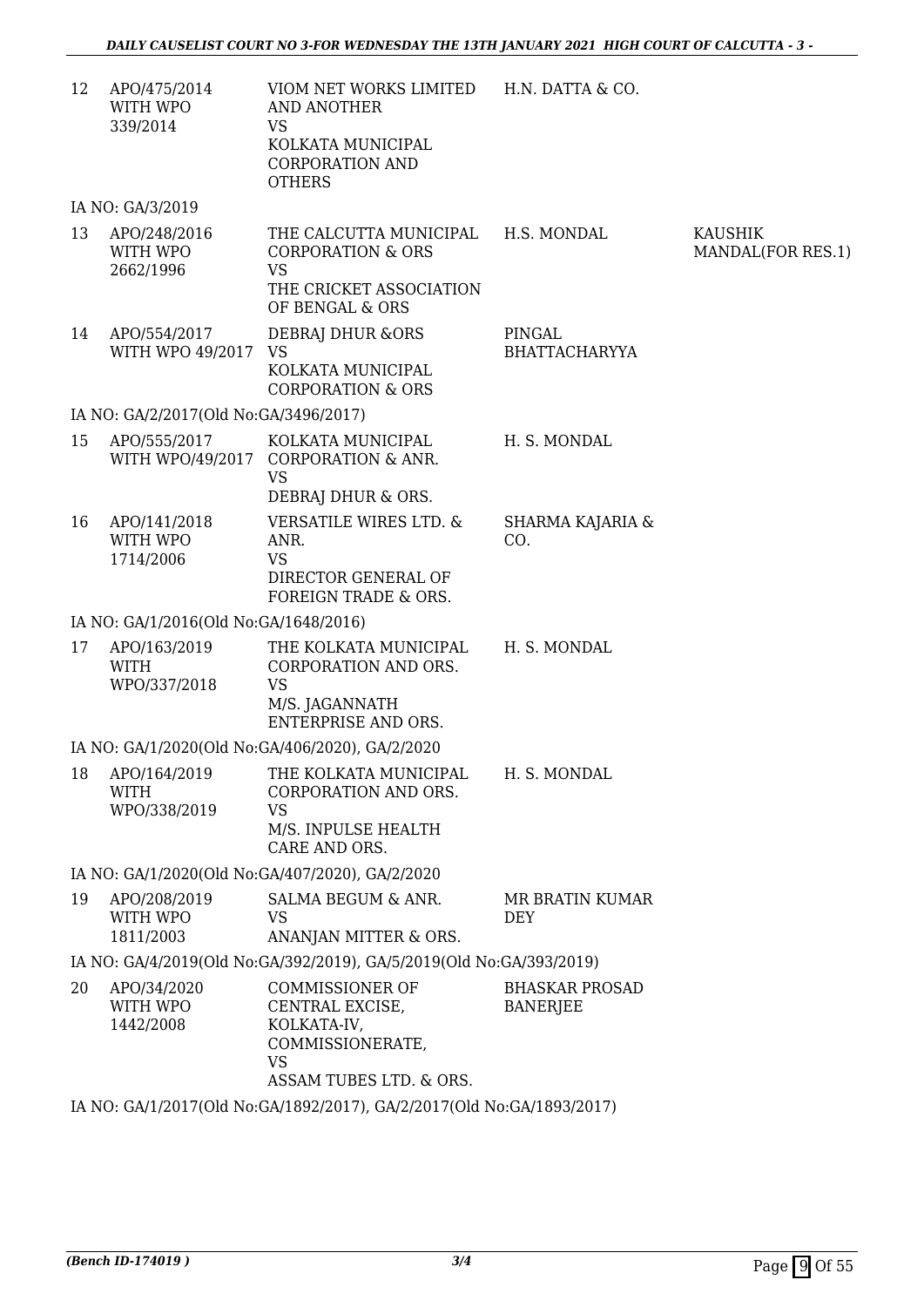| 21 | APO/136/2020 | M/S JAGANNATH         |
|----|--------------|-----------------------|
|    | WITH         | ENTERPRISE AND ANR    |
|    | WPO/340/2018 | VS.                   |
|    |              | THE KOLKATA MUNICIPAL |
|    |              | CORPORATION AND ORS   |

MAYUKH MAITRA

IA NO: GA/2/2020

| 22 | APO/138/2020 | M/S IMPULSE HEALTH    | MAYUKH MAITRA |
|----|--------------|-----------------------|---------------|
|    | <b>WITH</b>  | CARE AND ORS          |               |
|    | WPO/339/2018 | VS                    |               |
|    |              | THE KOLKATA MUNICIPAL |               |
|    |              | CORPORATION AND ORS   |               |

IA NO: GA/2/2020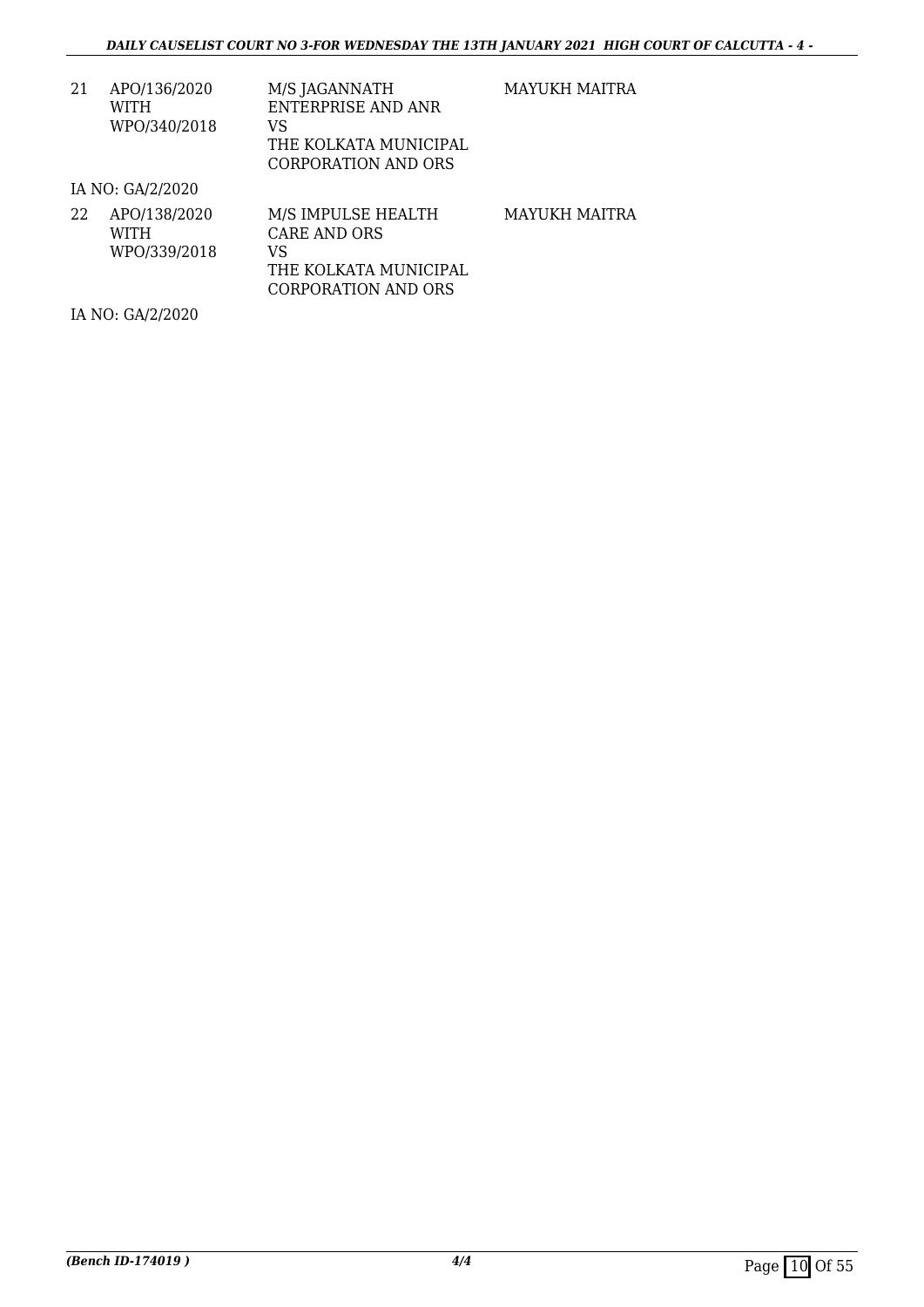

## **Original Side**

**DAILY CAUSELIST For Wednesday The 13th January 2021**

**COURT NO. 2 DIVISION BENCH (DB-IV) AT 2:00 PM HON'BLE JUSTICE HARISH TANDON HON'BLE JUSTICE KAUSIK CHANDA (VIA VIDEO CONFERENCE)**

**NOTE:MATTERS WILL BE TAKEN UP THROUGH PHYSICAL HEARING ONLY WHEN BOTH THE PARTIES ARE AGREED.**

**NOTE: ORIGINAL SIDE MATTERS SHALL BE TAKEN UP ON FRIDAY AT 2:00 P.M.**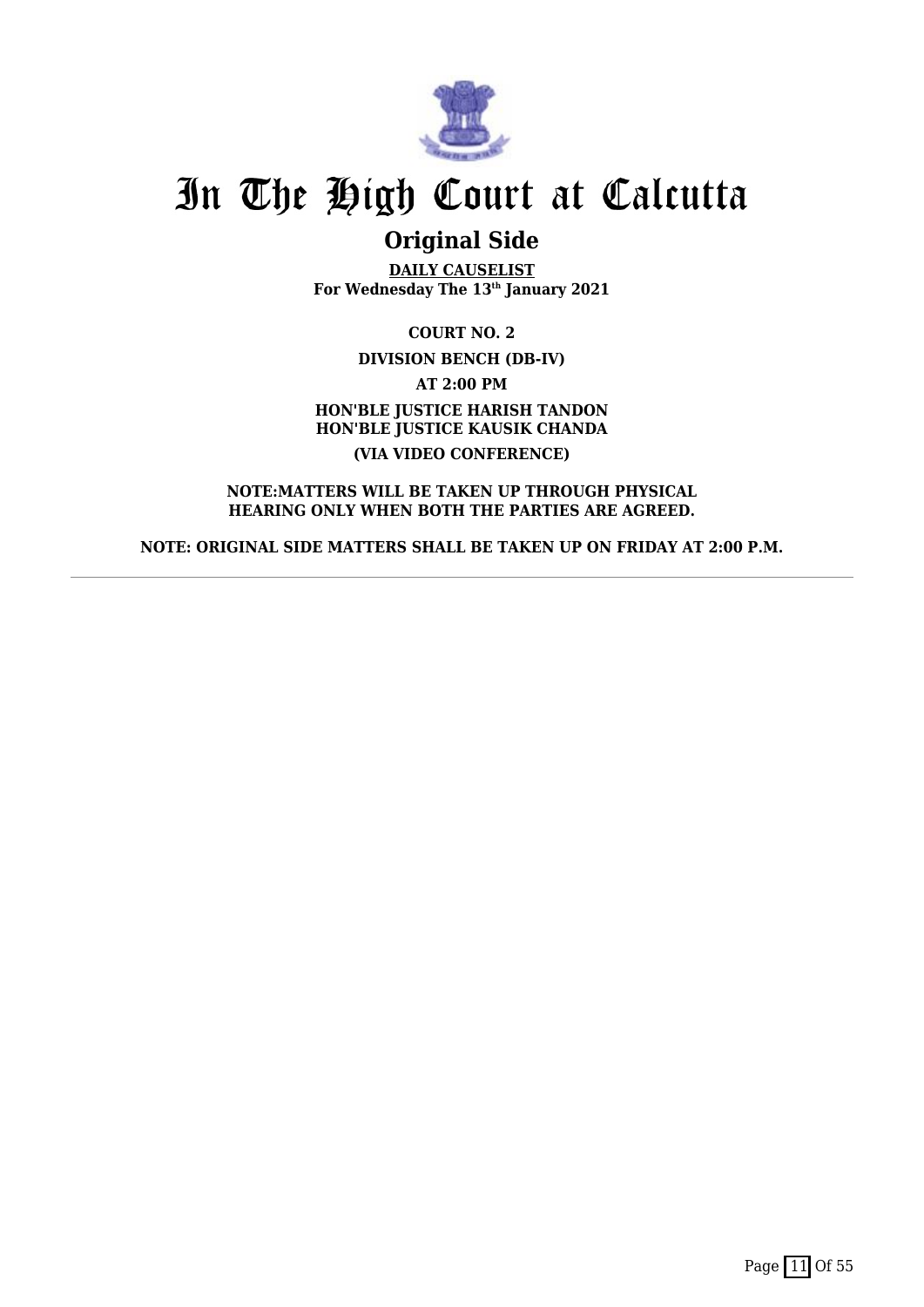

## **Original Side**

**DAILY CAUSELIST For Wednesday The 13th January 2021**

**COURT NO. 12**

**DIVISION BENCH (DB-V)**

**AT 10:45 AM**

**HON'BLE JUSTICE SOUMEN SEN HON'BLE JUSTICE SAUGATA BHATTACHARYYA (VIA VIDEO CONFERENCE)**

**NOTE:MATTERS WILL BE TAKEN UP THROUGH PHYSICAL HEARING ONLY WHEN BOTH THE PARTIES ARE AGREED.**

**NOTE: ORIGINAL SIDE MATTERS SHALL BE TAKEN UP ON TUESDAY AT THE FIRST SITTING OF THE COURT**

**NOTE: MENTIONING WILL BE ALLOWED STRICTLY UPON NOTICE TO THE OTHER SIDE.**

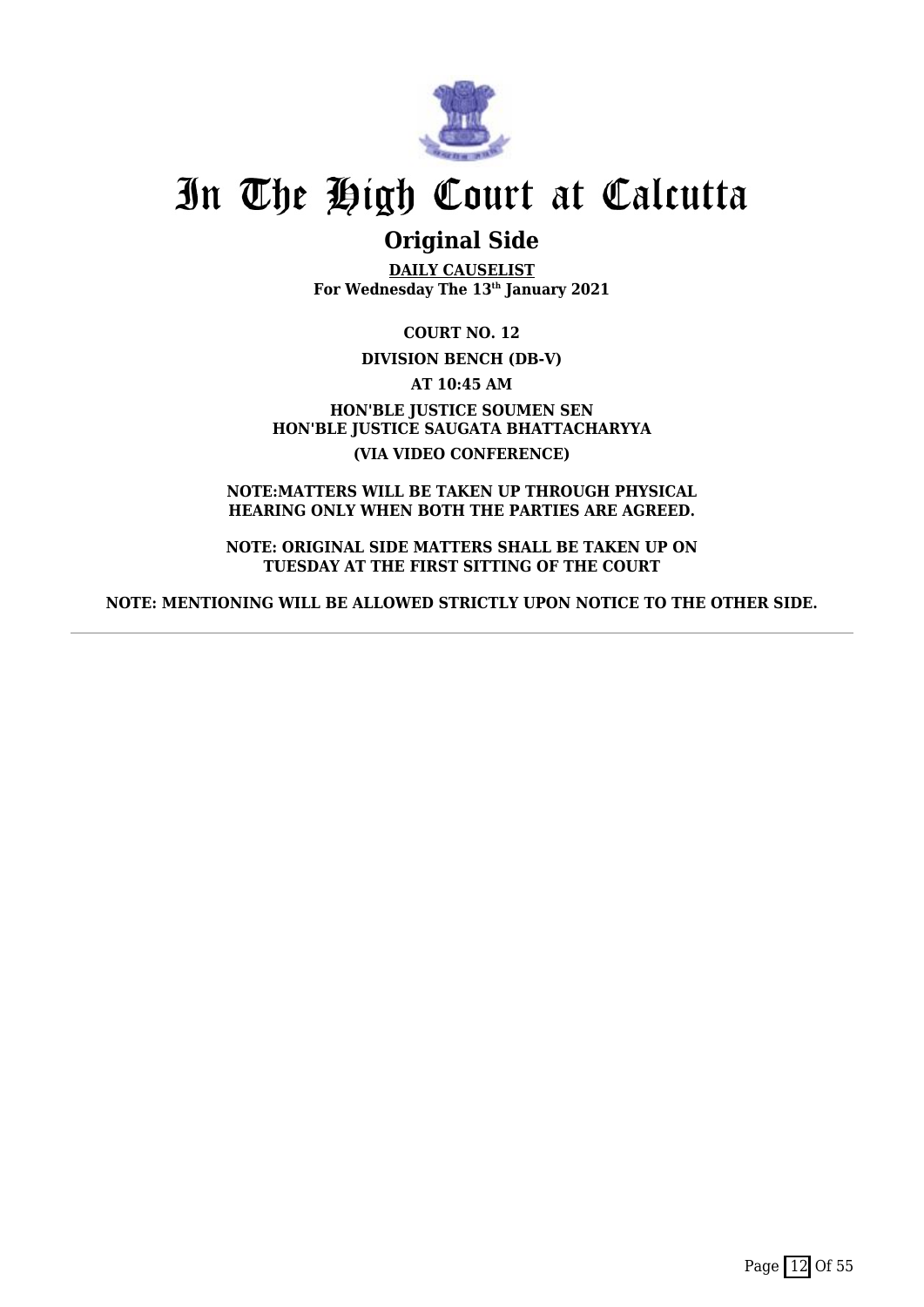

## **Original Side**

**DAILY CAUSELIST For Wednesday The 13th January 2021**

**COURT NO. 11**

**DIVISION BENCH (DB-VI)**

**AT 2:00 PM**

**HON'BLE JUSTICE SUBRATA TALUKDAR HON'BLE JUSTICE HIRANMAY BHATTACHARYYA (VIA VIDEO CONFERENCE)**

**NOTE:MATTERS WILL BE TAKEN UP THROUGH PHYSICAL HEARING ONLY WHEN BOTH THE PARTIES ARE AGREED.**

**ON TUESDAY AND THURSDAY ORIGINAL SIDE MATTERS WILL BE TAKEN UP AFTER RECESS.**

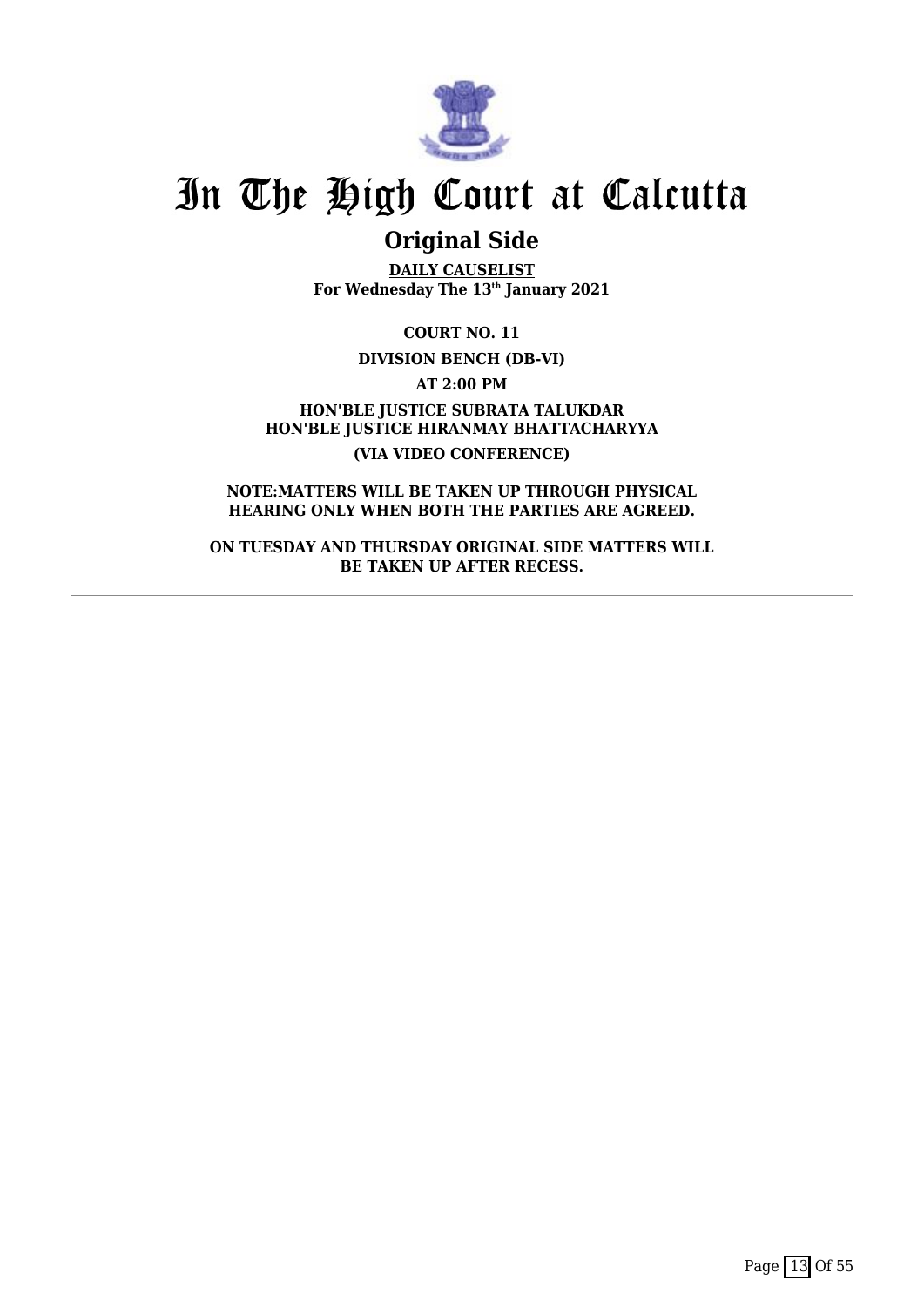

# **Original Side**

**DAILY CAUSELIST For Wednesday The 13th January 2021**

**COURT NO. 4 DIVISION BENCH (DB-VIII) AT 3:00 PM HON'BLE JUSTICE ARINDAM SINHA HON'BLE JUSTICE SUVRA GHOSH (VIA VIDEO CONFERENCE)**

**NOTE:MATTERS WILL BE TAKEN UP THROUGH PHYSICAL HEARING ONLY WHEN BOTH THE PARTIES ARE AGREED.**

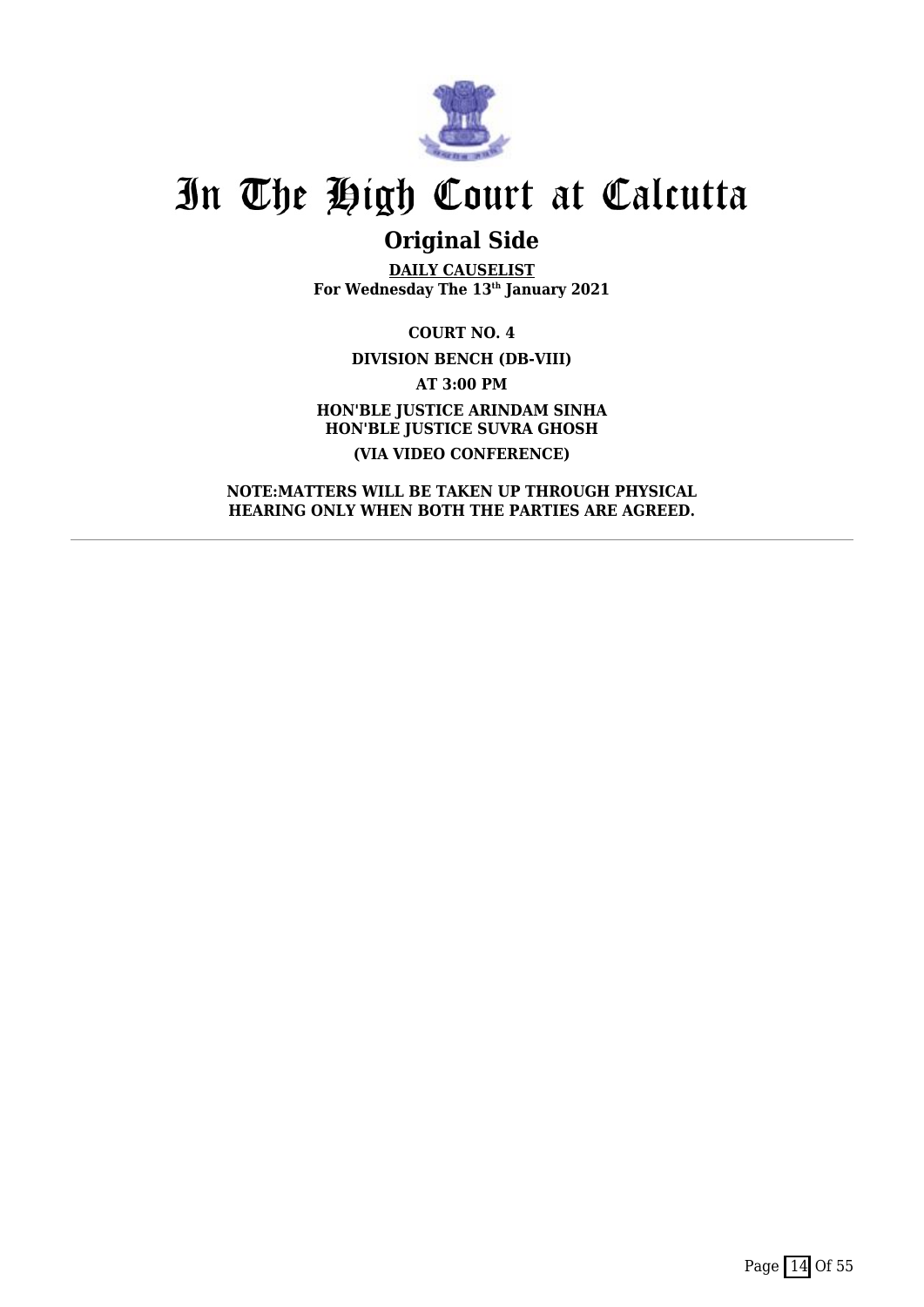

## **Original Side**

**DAILY CAUSELIST For Wednesday The 13th January 2021**

## **COURT NO. 4 SINGLE BENCH () AT 3:00 PM HON'BLE JUSTICE ARINDAM SINHA (VIA VIDEO CONFERENCE)**

#### **NOTE:MATTERS WILL BE TAKEN UP THROUGH PHYSICAL HEARING ONLY WHEN BOTH THE PARTIES ARE AGREED.**

### **ON EVERY WEDNESDAY, THURSDAY AND FRIDAY AT 3:00 P.M.- WILL SIT SINGLY AND TAKE SOME PART-HEARD, CONTEMPT, ASSIGNED, REVIEW, MODIFICATION/CLARIFICATION MATTERS.**

### **TO BE MENTIONED**

| IA NO. GA/2/2017<br>(Old No: | <b>BOARD OF TRUSTEES FOR</b><br>THE PORT OF KOLKATA | MR SOURAV MONDAL<br>ASHOK KUMAR JENA |
|------------------------------|-----------------------------------------------------|--------------------------------------|
| GA/1008/2017)                | Vs.                                                 |                                      |
|                              | RAMAKANT BURMAN                                     |                                      |

In CS/20/2014

### **FOR ORDERS**

2 EC/487/2013  $[S.A.]$ SLEEPWELL INDUSTRIES CO. LTD. VS LMJ INTERNATIONAL LTD. SANDERSONS & MORGANS SUBHRANGSU MAITI (FOR J/D)

IA NO: GA/3/2018(Old No:GA/2029/2018)

3 EC/488/2013  $[S.A.]$ SLEEPWELL INDUSTRIES CO. LTD. VS LMJ INTERNATIONAL LTD. SANDERSONS & MORGANS

IA NO: GA/3/2018(Old No:GA/2006/2018)

### **SPECIALLY ASSIGNED MATTERS**

| 4 | AP/380/2017<br>[S.A.] | LAXMI PAT SURANA<br>PANTALOON RETAIL INDIA | G. S. GUPTA | FOX &<br>MANDAL(RES.1,4) |
|---|-----------------------|--------------------------------------------|-------------|--------------------------|
|   |                       | LTD & ORS                                  |             |                          |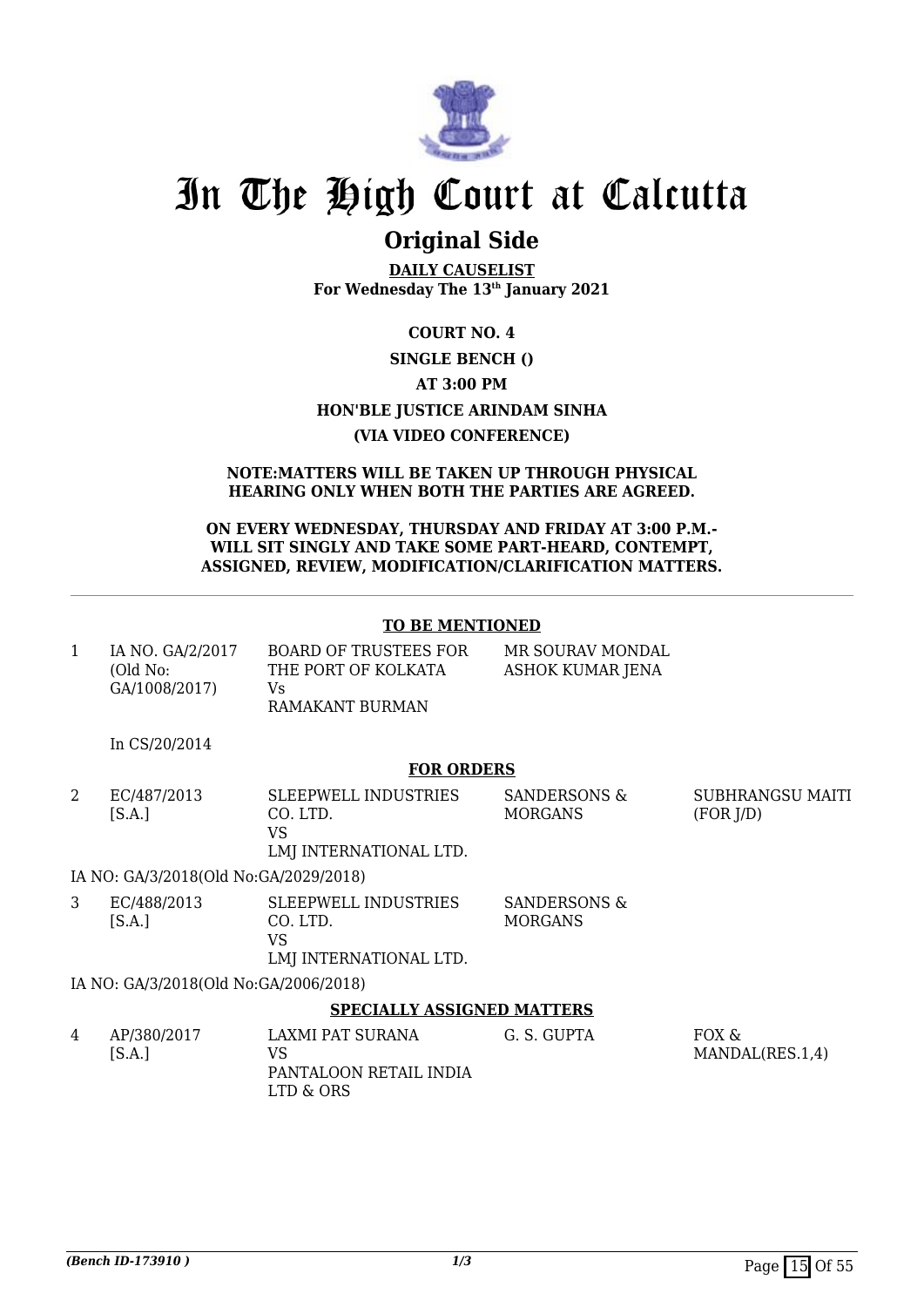| 5              | AP/391/2018<br>[S.A.]                                    | DAMODAR VALLEY<br>CORPORATION<br><b>VS</b><br><b>BLUE STAR PACKAGING</b><br>PVT. LTD                                                                                                                                                    | <b>SUBIR PAL</b>                        | V.BHATIA AND ASSO.             |
|----------------|----------------------------------------------------------|-----------------------------------------------------------------------------------------------------------------------------------------------------------------------------------------------------------------------------------------|-----------------------------------------|--------------------------------|
|                |                                                          | IA NO: GA/1/2018(Old No:GA/2347/2018), GA/2/2019                                                                                                                                                                                        |                                         |                                |
| 6              | IA NO. GA/17/2018<br>(Old No:<br>GA/1625/2018)<br>[S.A.] | MR. SHYAMAL KUMAR<br>MUKHERJEE<br><b>Vs</b><br>RUP KUMAR BARIK & ORS.                                                                                                                                                                   | P.C. BOSE<br><b>B.MULLICK</b>           | C.K.DUTTA, P.C.<br><b>BOSE</b> |
|                | In CS/1337/1965                                          |                                                                                                                                                                                                                                         |                                         |                                |
| $7\phantom{.}$ | IA NO. GA/16/2017<br>(Old No:<br>GA/4004/2017)           | MR. SHYAMAL KUMAR<br>MUKHERJEE<br><b>Vs</b><br>RUP KUMAR BARIK & ORS.                                                                                                                                                                   | P.C. BOSE<br><b>B.MULLICK</b>           | C.K.DUTTA, P.C.<br><b>BOSE</b> |
|                | [S.A.]<br>In CS/1337/1965                                |                                                                                                                                                                                                                                         |                                         |                                |
| 8              | CS/830/1987<br>[S.A.]                                    | <b>ENERTECH ENGINEERS</b><br>(INDIA) PVT.LTD.<br><b>VS</b>                                                                                                                                                                              | M.K.ROY<br><b>CHOWDHURI &amp; CO</b>    |                                |
|                |                                                          | TECALEMIT INDIA LIMITED                                                                                                                                                                                                                 |                                         |                                |
|                | IA NO: GA/1/2003(Old No:GA/4302/2003)                    |                                                                                                                                                                                                                                         |                                         |                                |
| 9              | WPO/22/2005<br>[S.A.]                                    | BUDGE BUDGE CO. LTD. &<br>ANR.<br><b>VS</b><br>ASST.COM. COMMERCIAL<br>TAXES, CORP.DIV.                                                                                                                                                 | S. KAKRANIA & CO.                       |                                |
| 10             | IA NO. GA/5/2016<br>(Old No:<br>GA/336/2016)             | <b>SHYAMA SHARAN</b><br><b>BHALOTIA &amp; ORS.</b><br>Vs<br><b>ESSEM ENERPRISES</b>                                                                                                                                                     | ANURAG BAGARIA<br><b>ANURAG BAGARIA</b> |                                |
|                | [S.A.]<br>In CS/140/2009                                 | PRIVATE LTD.                                                                                                                                                                                                                            |                                         |                                |
| 11             | IA NO. GA/4/2016<br>(Old No:<br>GA/332/2016)             | SHYAMA SHARAN<br><b>BHALOTIA &amp; ORS.</b><br>Vs<br>FORTUNE ENTERPRISES                                                                                                                                                                | ANURAG BAGARIA<br>ANURAG BAGARIA        |                                |
|                | [S.A.]<br>In CS/141/2009                                 | PRIVATE LTD.                                                                                                                                                                                                                            |                                         |                                |
| 12             | CS/72/2015<br>[S.A.]                                     | EAST WIND HOLIDAY<br>TOURS PVT. LTD.<br><b>VS</b>                                                                                                                                                                                       | KAUNISH<br><b>CHAKRABORTI</b>           |                                |
|                |                                                          | AIR INDIA LIMITED                                                                                                                                                                                                                       |                                         |                                |
|                |                                                          | IA NO: GA/3/2018(Old No:GA/2732/2018), GA/4/2018(Old No:GA/2853/2018)                                                                                                                                                                   |                                         |                                |
| 13             | EC/873/2015<br>[S.A.]                                    | SURESH KUMAR JAIN &<br><b>ORS</b><br><b>VS</b><br>MADANLAL JAIN & ORS                                                                                                                                                                   | NILANJAN PAL<br><b>CHOUDHURY</b>        |                                |
|                |                                                          | IA NO: GA/1/2018(Old No:GA/598/2018), GA/2/2019(Old No:GA/965/2019), GA/3/2019(Old<br>No:GA/1571/2019), GA/5/2020(Old No:GA/880/2020), GA/6/2020(Old No:GA/881/2020), GA/7/2020(Old<br>No:GA/1090/2020), GA/8/2020(Old No:GA/1091/2020) |                                         |                                |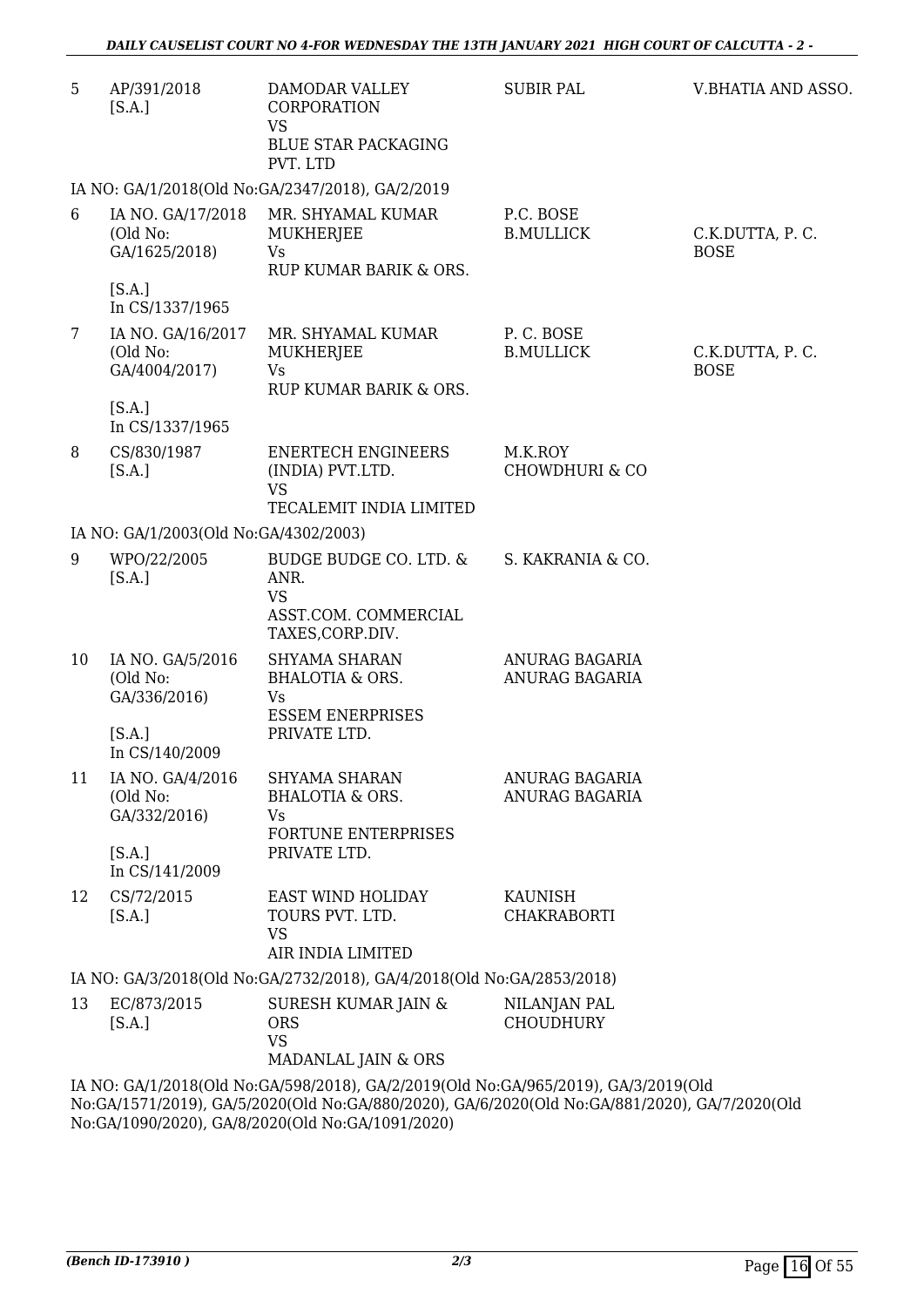| 14 | WPO/1011/2016<br>[S.A.]              | <b>BARIK BISWAS</b><br><b>VS</b>                                                                        | MANOJ MALHOTRA                    |                                                   |
|----|--------------------------------------|---------------------------------------------------------------------------------------------------------|-----------------------------------|---------------------------------------------------|
|    |                                      | UNION OF INDIA & ORS.                                                                                   |                                   |                                                   |
| 15 | WPO/1017/2016<br>[S.A.]              | MOKSED MONDAL<br><b>VS</b><br>UNION OF INDIA & ORS                                                      | PRIYANKA BHUTORIA                 |                                                   |
| 16 | AP/1111/2016<br>[S.A.]               | DAMODAR VALLEY<br>CORPORATION<br><b>VS</b><br>M/S STP LTD                                               | <b>SUBIR PAL</b>                  | <b>SUBHRANSU</b><br><b>GANGULY</b>                |
| 17 | WPO/486/2017<br>[S.A.]               | MD. HUSSAIN<br><b>VS</b><br>UNION OF INDIA & ANR                                                        | RAVI KUMAR DUBEY                  |                                                   |
| 18 | WPO/223/2018<br>[S.A.]               | SHRI KAILASH KUMAR<br><b>TIBREWAL</b><br><b>VS</b>                                                      | L.P. MANOT & CO.                  |                                                   |
|    |                                      | UNION OF INDIA & ANR.                                                                                   |                                   |                                                   |
|    | IA NO: GA/1/2019(Old No:GA/800/2019) |                                                                                                         |                                   |                                                   |
| 19 | WPO/224/2018<br>[S.A.]               | SMT. SEEMA TIBREWAL<br><b>VS</b><br>UNION OF INDIA & ANR                                                | L.P. MANOT & CO.                  |                                                   |
|    | IA NO: GA/1/2019(Old No:GA/801/2019) |                                                                                                         |                                   |                                                   |
| 20 | AP/339/2018<br>[S.A.]                | DAMODAR VALLEY<br>CORPORATION<br><b>VS</b><br><b>SETH &amp; ASSOCIATES</b>                              | <b>AMIT KUMAR NAG</b>             |                                                   |
| 21 | EC/460/2018<br>[S.A.]                | AI CHAMPADANY<br><b>INDUSTRIES LIMITED</b><br><b>VS</b><br>ORIENTAL INSURANCE<br><b>COMPANY LIMITED</b> | <b>ABHIJIT GUHA RAY</b>           |                                                   |
| 22 | AP/485/2018<br>[S.A.]                | M/S TIMBOCOM<br><b>VS</b><br>KOLKATA PORT TRUST                                                         | <b>SOUMEN DAS</b>                 |                                                   |
| 23 | CS/111/2019<br>[S.A.]                | ANIL RAJKUMAR MUKERJI<br><b>AND 3 OTHERS</b><br><b>VS</b><br>RT REV PARITOSH<br>CANNING AND 9 OTHERS    | AISHWARYA KUMAR<br><b>AWASTHI</b> | SINHA AND CO.<br>(RES.1,2 IN G.A 1532<br>OF 2019) |
|    |                                      | IA NO: GA/1/2019(Old No:GA/1517/2019), GA/2/2019(Old No:GA/1523/2019), GA/3/2019(Old                    |                                   |                                                   |

No:GA/1532/2019), GA/4/2020(Old No:GA/7/2020), GA/5/2020(Old No:GA/828/2020)

| 24 | WPO/122/2019 | DIPAK JAMNADAS POPAT | ANIAN             |
|----|--------------|----------------------|-------------------|
|    | [S.A.]       | AND ORS              | BHATTACHARYA (DAS |
|    |              | VS                   | AND COMPANY)      |
|    |              | THE STATE OF WEST    |                   |
|    |              | BENGAL AND ORS       |                   |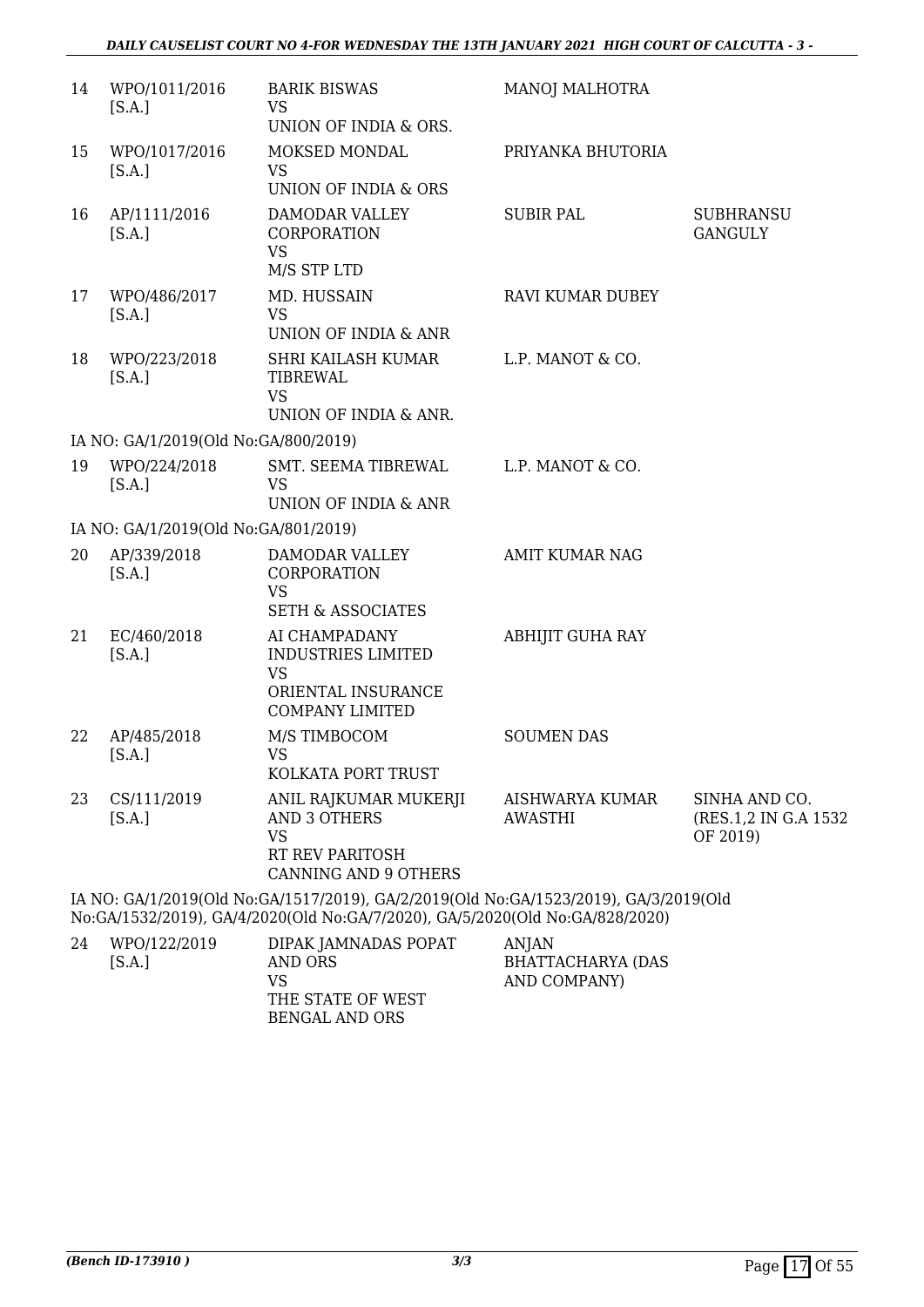

# **Original Side**

**DAILY CAUSELIST For Wednesday The 13th January 2021**

**COURT NO. 6 SINGLE BENCH () AT 3:30 PM HON'BLE JUSTICE ARIJIT BANERJEE (VIA VIDEO CONFERENCE)**

**NOTE: MATTERS WILL BE TAKEN UP THROUGH PHYSICAL HEARING ONLY WHEN BOTH THE PARTIES ARE AGREED.**

**ON WEDNESDAY, 13TH JANUARY, 2021 AT 3:30 P.M. - WILL SIT SINGLY AND TAKE SOME CONTEMPT, ASSIGNED, REVIEW, MODIFICATION/CLARIFICATION MATTERS.**

### **CONTEMPT MATTERS**

1 CC/135/2008 [AT 3:30 P.M.] KALPANA MAITY & ORS. VS DILIP KUMAR GHATAK & ANR. TAPAN KUMAR MAHAPATRA 2 CC/102/2017 MIHIR CHOREY VS SUJIT KUMAR MAITY SYED SHAMSUL AREFIN

*(Bench ID-173911)* 1/1 Page 18 Of 55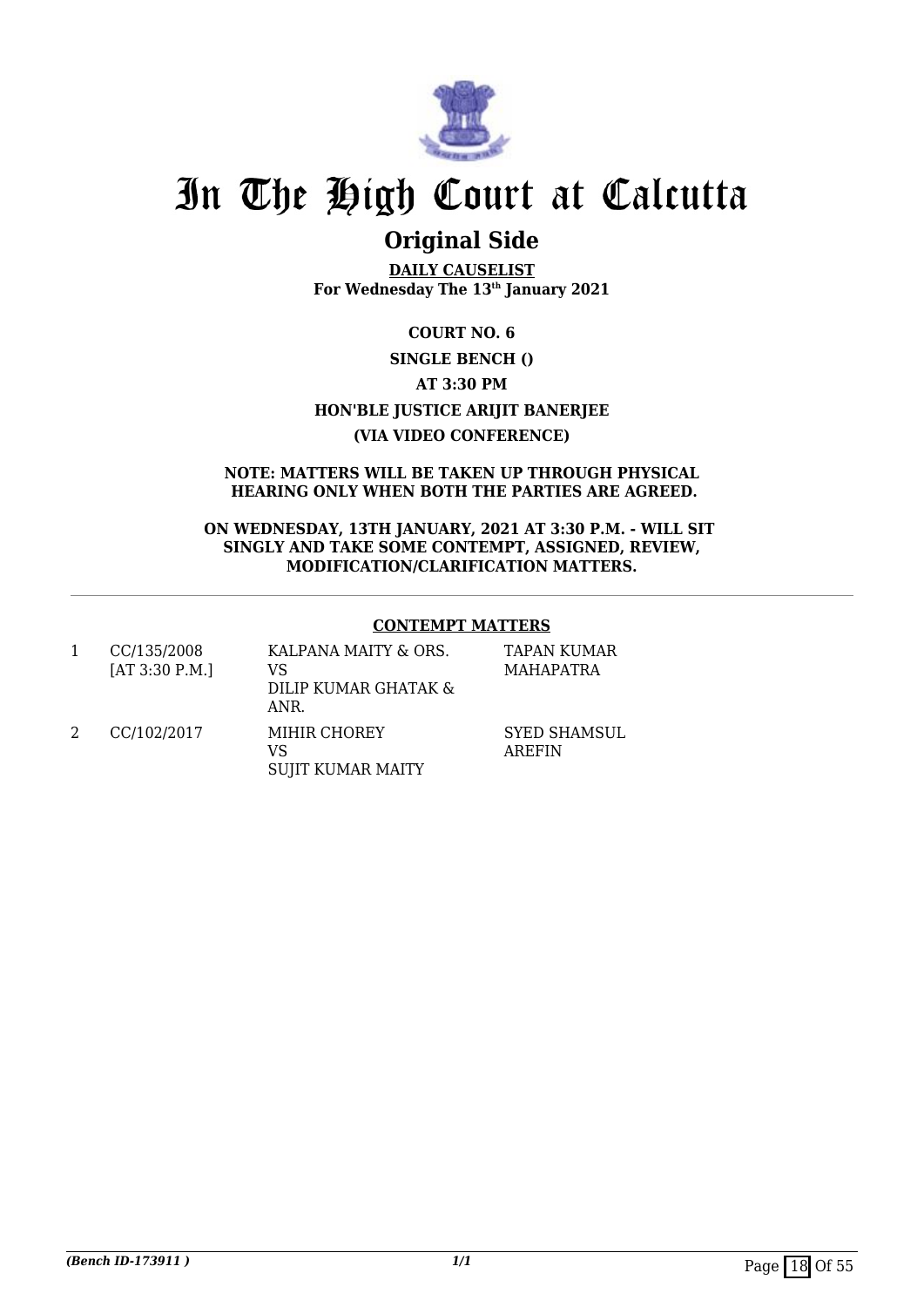

# **Original Side**

**DAILY CAUSELIST For Wednesday The 13th January 2021**

**COURT NO. 36 SINGLE BENCH (SB-I,COMMERCIAL BENCH) AT 10:45 AM HON'BLE JUSTICE DEBANGSU BASAK (VIA VIDEO CONFERENCE)**

**NOTE:MATTERS WILL BE TAKEN UP THROUGH PHYSICAL HEARING ONLY WHEN BOTH THE PARTIES ARE AGREED.**

### **PRESENTATION OF PLAINT**

| 1                           | CS/148/2020      | RATNAJEET FINVEST PVT<br>LTD.<br><b>VS</b><br>VINLINE ENGINEERING PVT<br><b>LTD</b>                                                                        | NILAY SENGUPTA                   |
|-----------------------------|------------------|------------------------------------------------------------------------------------------------------------------------------------------------------------|----------------------------------|
|                             | IA NO: GA/1/2021 |                                                                                                                                                            |                                  |
| $\mathcal{D}_{\mathcal{L}}$ | CS/4/2021        | <b>GRAND TOBACCO PRIVATE</b><br><b>LIMITED</b><br><b>VS</b><br>ABDUL RASHID SHAIKH<br>TOBACCO, A LIMITED<br><b>LIABILITY PARTNERSHIP</b><br><b>AND ORS</b> | <b>ABHIJIT SARKAR</b>            |
|                             | IA NO: GA/1/2021 |                                                                                                                                                            |                                  |
|                             |                  | <b>NEW MOTION (UNDER COMMERCIAL DIVISION)</b>                                                                                                              |                                  |
| 3                           | IA NO. GA/1/2020 | <b>BISWANATH HOSIERY</b><br>MILLS LIMITED AND ANR<br>Vs                                                                                                    | SANJAY GINODIA<br>SANJAY GINODIA |
|                             | In CS/113/2020   | MICKY METALS LIMITED                                                                                                                                       |                                  |
| 4                           | AP/395/2020      | <b>SHRACHI DEVELOPERS</b><br>PRIVATE LIMITED                                                                                                               | <b>SAUBHIK</b><br>CHOWDHURY      |

BIDYUTLATA MAHAPATRA

VS

AND ORS.

#### **ADJOURNED MOTION (UNDER COMMERCIAL DIVISION)**

( AT 2:00 P.M. )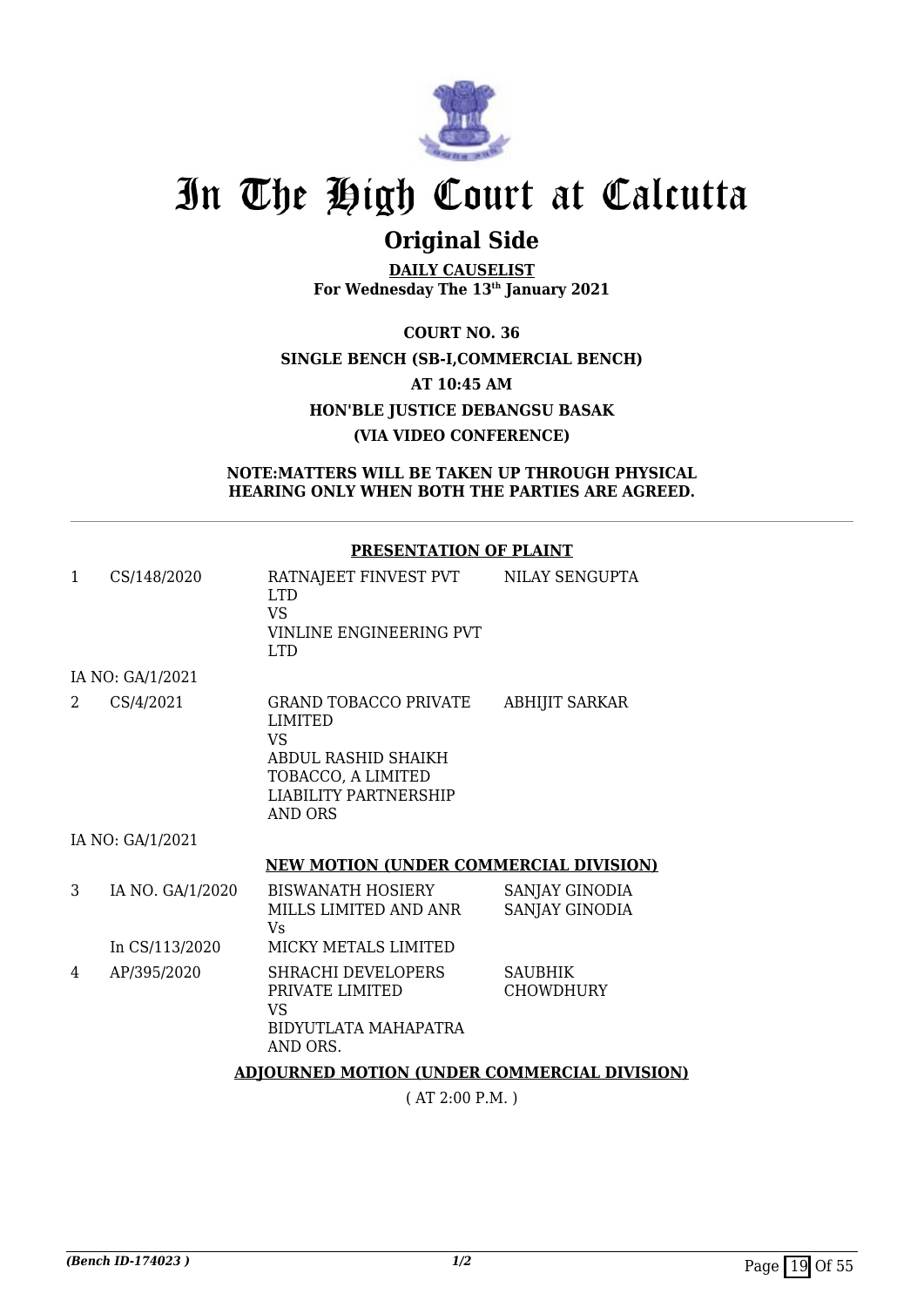| 5 | IA NO. GA/1/2019<br>(Old No:<br>GA/2637/2019) | HAKIMUDDIN BHEMAT<br>Vs<br><b>MAHAVEER PRASAD</b><br>AGARWAL AND ANR.                                | ANAND FARMANIA<br>ANAND FARMANIA |
|---|-----------------------------------------------|------------------------------------------------------------------------------------------------------|----------------------------------|
|   | In CS/252/2019                                |                                                                                                      |                                  |
| 6 | IA NO. GA/1/2020<br>In CS/95/2020             | BABITA KHEMKA<br>Vs<br>CITY LIFE RETAIL PRIVATE<br><b>LIMITED</b>                                    | ANURAG BAGARIA<br>ANURAG BAGARIA |
| 7 | IA NO. GA/2/2020<br>In CS/95/2020             | <b>BABITA KHEMKA</b><br>Vs<br>CITY LIFE RETAIL PRIVATE<br><b>LIMITED</b>                             | ANURAG BAGARIA<br>ANURAG BAGARIA |
| 8 | AP/255/2020                                   | <b>QUIPPO INFRASTRUCTURE</b><br><b>LIMITED</b><br>VS<br><b>A2Z INFRASERVICES</b><br>LIMITED AND ANR. | MULLICK AND CO.                  |

### IA NO: GA/1/2020, GA/2/2020

### **CHAMBER APPLICATION FOR FINAL DISPOSAL(UNDER COMMERCIAL DIVISION)**

( AT 2:00 P.M. )

| 9 | IA NO. GA/1/2019 | UTKARSH INDIA LIMITED | DWIP RAJ BASU |
|---|------------------|-----------------------|---------------|
|   | (Old No:         | Vs.                   | DWIP RAJ BASU |
|   | GA/656/2019)     | RAJEEV AGARWAL        |               |

In CS/247/2018

| 10 | IA NO. GA/2/2019 | UTKARSH INDIA LIMITED | DWIP RAJ BASU |
|----|------------------|-----------------------|---------------|
|    | (Old No:         | Vs.                   | DWIP RAJ BASU |
|    | GA/1717/2019)    | RAJEEV AGARWAL        |               |

In CS/247/2018

| 11 | IA NO. GA/1/2020                                          | TITAGARH WAGONS LTD<br>Vs<br>UNICAF AND ANR | SAYANTAN BOSE<br>SAYANTAN BOSE |
|----|-----------------------------------------------------------|---------------------------------------------|--------------------------------|
|    | In CS/258/2019                                            |                                             |                                |
| 12 | IA NO. GA/2/2020                                          | TITAGARH WAGONS LTD<br>Vs<br>UNICAF AND ANR | SAYANTAN BOSE<br>SAYANTAN BOSE |
|    | $\mathbf{r}$ $\alpha$ $\alpha$ $\alpha$ $\alpha$ $\alpha$ |                                             |                                |

In CS/258/2019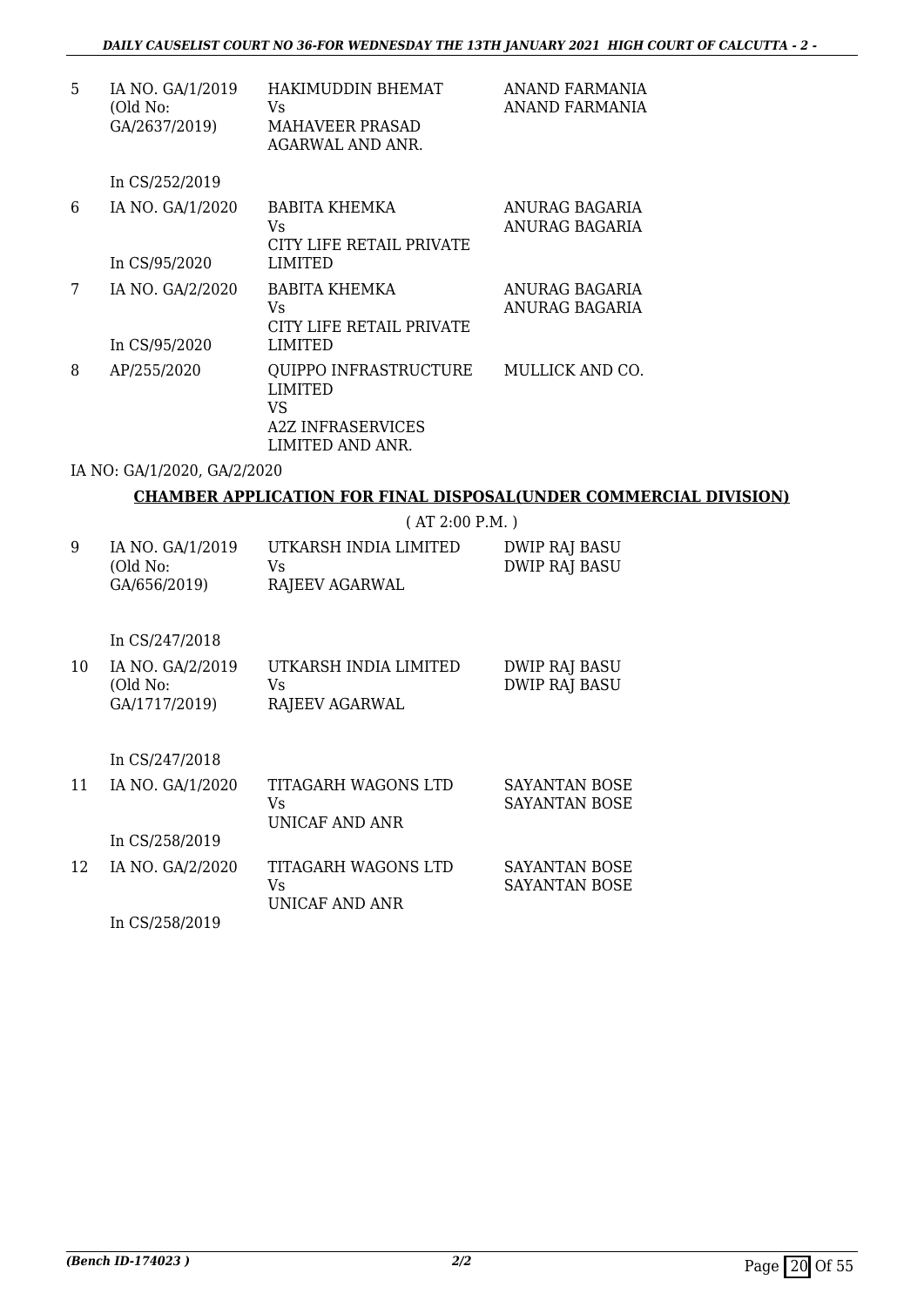

# **Original Side**

**DAILY CAUSELIST For Wednesday The 13th January 2021**

## **COURT NO. 36 SINGLE BENCH (SB-I) AT 10:45 AM HON'BLE JUSTICE DEBANGSU BASAK (VIA VIDEO CONFERENCE)**

#### **NOTE:MATTERS WILL BE TAKEN UP THROUGH PHYSICAL HEARING ONLY WHEN BOTH THE PARTIES ARE AGREED.**

|              |                                                              | <b>FOR JUDGEMENT</b>                                                                            |                                                                            |                                                       |
|--------------|--------------------------------------------------------------|-------------------------------------------------------------------------------------------------|----------------------------------------------------------------------------|-------------------------------------------------------|
| $\mathbf{1}$ | IA NO. GA/6/2020<br>In CS/390/2014                           | SWADHA BUILDERS PVT.<br>LTD & ORS,<br><b>Vs</b><br>NABARUN BHATTACHARJEE                        | <b>DSP LAW</b><br><b>ASSOCIATES</b><br><b>DSP LAW</b><br><b>ASSOCIATES</b> |                                                       |
|              |                                                              | & ORS.                                                                                          |                                                                            |                                                       |
|              |                                                              | <b>TO BE MENTIONED</b>                                                                          |                                                                            |                                                       |
| 2            | IA NO. GA/7/2019<br>(Old No:<br>GA/1583/2019)<br><b>[FOR</b> | PAM DEVELOPMENTS PVT<br>LTD & ANR<br>Vs<br>STATE OF WEST BENGAL &<br><b>ORS</b>                 | AMRITAM MANDAL<br><b>AMRITAM MANDAL</b>                                    |                                                       |
|              | WITHDRAWAL]<br>In CS/102/2016                                |                                                                                                 |                                                                            |                                                       |
|              |                                                              | PRESENTATION OF PLAINT                                                                          |                                                                            |                                                       |
| 3            | CS/161/2020                                                  | <b>JUSTIN CONRAD NAGLE</b><br><b>AND ORS</b><br><b>VS</b><br>SHER ALI MULLICK AND<br><b>ORS</b> | <b>SOUMA SIL</b>                                                           |                                                       |
|              |                                                              | <b>NEW MOTIONS</b>                                                                              |                                                                            |                                                       |
| 4            | IA NO. GA/10/2021                                            | <b>BHAGWATI DEVELOPERS</b><br>PVT. LTD.<br><b>Vs</b>                                            | <b>JHUNJHUNWALA</b><br><b>JHUNJHUNWALA &amp;</b><br>CO.                    |                                                       |
|              | In CS/227/2004                                               | TUHIN KANTI GHOSH                                                                               |                                                                            |                                                       |
| 5            | IA NO. GA/2/2021                                             | CIC SOCIETY<br>Vs<br>SURESH GUPTA AND ORS.                                                      | A K GANDHI<br>A K GANDHI                                                   | AWANI KR. RAY(FOR<br>RES.2,3,5,7<br>AWANI KR. RAY(FOR |
|              | In EC/1016/2015                                              |                                                                                                 |                                                                            | RES.2,3,5,7                                           |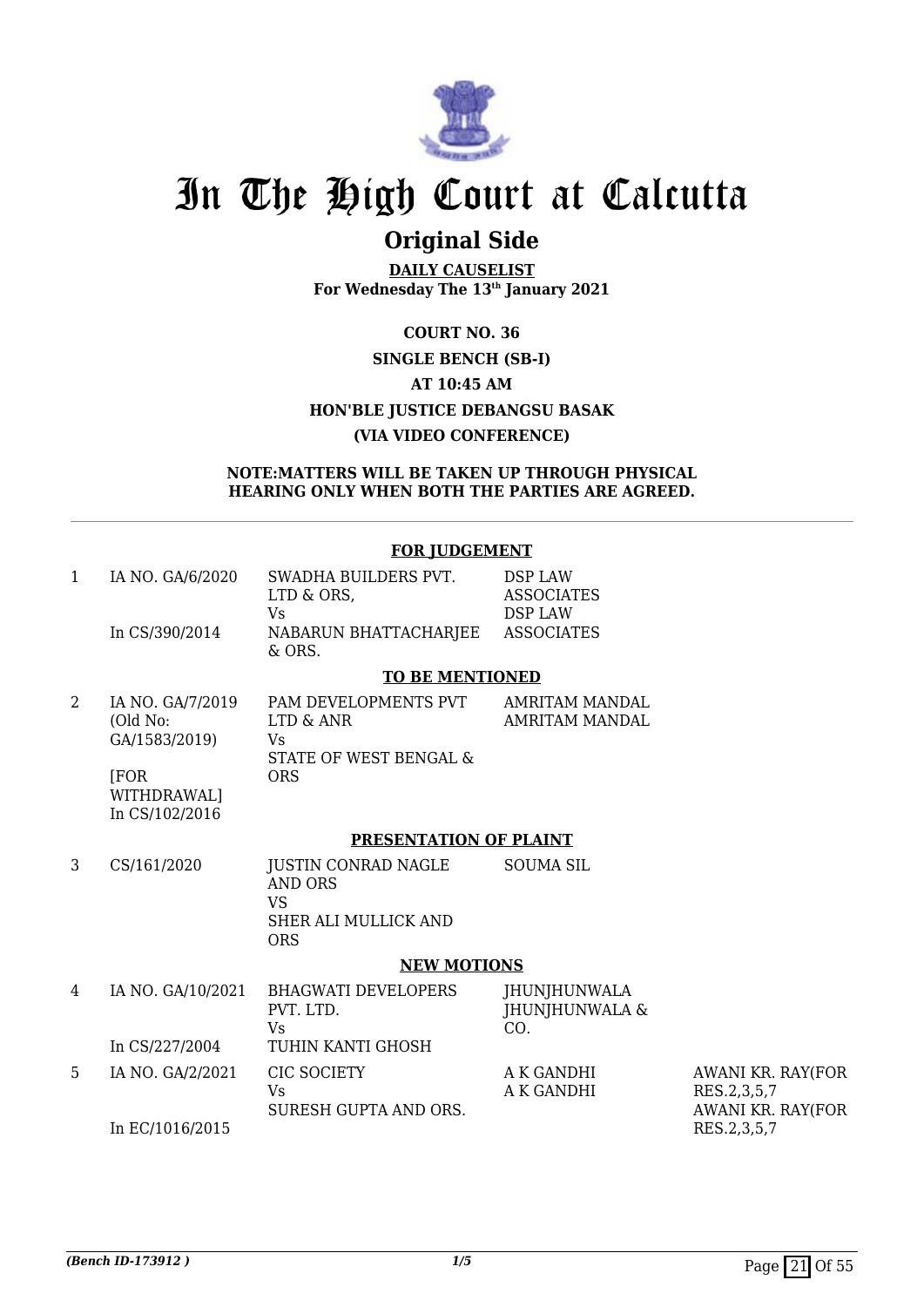| 6  | IA NO. GA/13/2021                           | ROMIT MITRA<br>Vs                                                                                                          | DEEP NARAYAN<br>MUKHERJEE                    | <b>SOUVICK MITRA</b><br><b>SOUVICK MITRA</b> |
|----|---------------------------------------------|----------------------------------------------------------------------------------------------------------------------------|----------------------------------------------|----------------------------------------------|
|    | In CS/135/2017                              | SHYAMAL KUMAR MITRA &<br>ORS.                                                                                              | <b>DEEP NARAYAN</b><br>MUKHERJEE             |                                              |
| 7  | IA NO. GA/3/2020                            | A.V.M SALES CORPORATION<br>THROUGH ITS PARTNER,<br>Vs                                                                      | YASH VARDHAN<br><b>DEORA</b><br>YASH VARDHAN |                                              |
|    | In CS/53/2020                               | HARVEST CHEM COMPANY<br>LTD AND ORS                                                                                        | <b>DEORA</b>                                 |                                              |
| 8  | AP/423/2020                                 | <b>SPML INFRA LTD</b><br><b>VS</b><br><b>WEST BENGAL STATE</b><br><b>ELECTRICITY</b><br>TRANSMISSION COMPANY<br><b>LTD</b> | S KAKRANIA AND CO                            |                                              |
|    |                                             | <b>COMPANY MATTER (NEW)</b>                                                                                                |                                              |                                              |
| 9  | IA NO. CA/59/2020                           | M/S. SHREE SYNTHETICS<br>LTD. (IN LIQN.)                                                                                   | O/L<br>O/L                                   |                                              |
|    | [S.A.]<br>In BIFR/114/1997                  | Vs<br><b>GUJARAT STATE</b><br><b>FERTILIZER AND</b><br>CHEMICALS LIMITED -VS-<br>THE O/L                                   |                                              |                                              |
| 10 | IA NO. CA/35/2020                           | IN THE MATTER OF: AVANI<br>PROJECTS &                                                                                      | <b>DEY</b><br>DEY & ASSOCIATES               |                                              |
|    | [S.A.]<br>In CP/1/2016                      | <b>INFRASTRUCTURE LTD. -</b><br>AND-<br>Vs<br>DEVASHI CREATION<br>PRIVATE LIMITED -VS-THE<br>O/L                           |                                              |                                              |
| 11 | IA NO. CA/34/2020<br>[S.A.]<br>In CP/1/2016 | IN THE MATTER OF: AVANI<br>PROJECTS &<br><b>INFRASTRUCTURE LTD. -</b><br>AND-                                              | <b>DEY</b><br>DEY & ASSOCIATES               |                                              |
|    |                                             | Vs<br>DEVI PRASAD KAKRANIA<br>AND ORS. - VS- THE O/L                                                                       |                                              |                                              |
| 12 | IA NO. CA/36/2020                           | IN THE MATTER OF: AVANI<br>PROJECTS &                                                                                      | <b>DEY</b><br>DEY & ASSOCIATES               |                                              |
|    | [S.A.]<br>In CP/1/2016                      | <b>INFRASTRUCTURE LTD. -</b><br>AND-<br>Vs                                                                                 |                                              |                                              |
|    |                                             | NAVRATRA DISTRIBUTORS<br>PVT.LTD. - VS- O/L                                                                                |                                              |                                              |
|    |                                             | <b>APPLICATION FOR RULE IN CONTEMPT</b>                                                                                    |                                              |                                              |
| 13 | CC/11/2020                                  | ASHOK KUMAR SARAOGI<br>VS                                                                                                  | <b>AYUSH JAIN</b>                            |                                              |
|    |                                             | SMARAKI MAHAPATRA, THE<br><b>INSPECTOR GENERAL OF</b><br>REGISTRATION, GOVT. OF<br>W.B. AND ORS                            |                                              |                                              |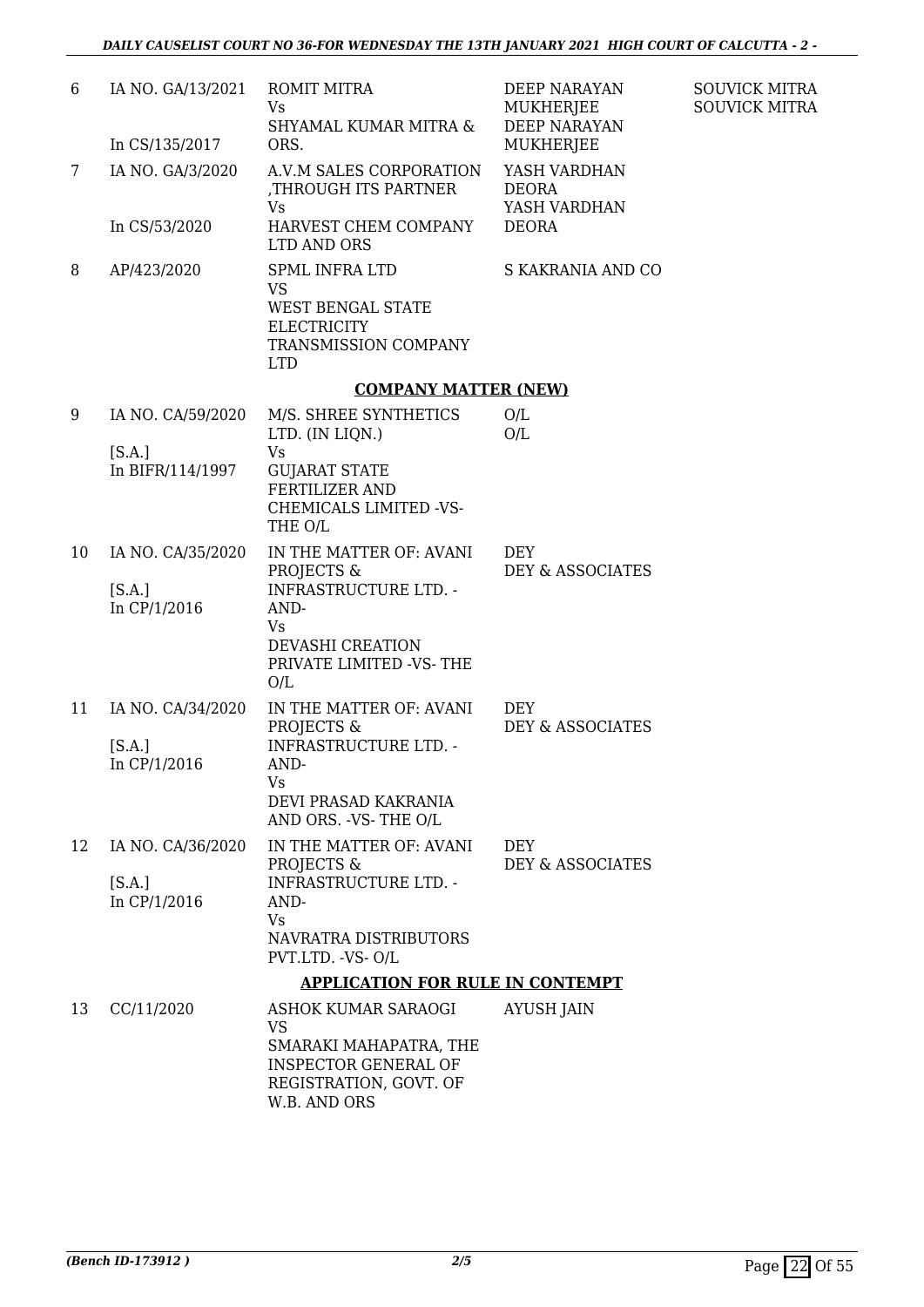| 14 | CC/1/2021                                     | SRI BIPLOB MANNA AND<br>ORS.<br><b>VS</b><br>PRAHLAD HATI AND ORS.                                 | MR. SUNNY NANDY                              |                              |
|----|-----------------------------------------------|----------------------------------------------------------------------------------------------------|----------------------------------------------|------------------------------|
| 15 | CC/2/2021                                     | ROSE RESIDENCY PRIVATE<br>LIMITED<br><b>VS</b><br>MANIS RANISATI FINVEST<br><b>LIMITED AND ORS</b> | CHOUDHURY AND CO                             |                              |
|    |                                               | <b>NEW CHAMBER APPLICATIONS</b>                                                                    |                                              |                              |
| 16 | IA NO. GA/2/2020                              | IN THE GOODS<br>LIEUTENANT COLONEL<br>WILLIAM HALL NIXON                                           | MR. DIGNUM & CO.                             |                              |
|    | In PLA/217/1957                               | <b>KERR (DEC</b><br>Vs                                                                             |                                              |                              |
| 17 | IA NO. GA/14/2021                             | <b>WOODLAND</b><br>MANUFACTURER LTD.<br>Vs                                                         | T.BANERJEE & CO.                             | P.K.SEN<br>BORAT, S.P. GARGA |
|    | In CS/324/1987                                | SAKTI PRASAD GARGA &<br>ORS.                                                                       |                                              |                              |
| 18 | IA NO. GA/17/2020                             | VIRENDRA KUMAR<br><b>AGARWALA &amp; ORS</b><br>Vs                                                  | MR.O.P.SHARMA                                | <b>ANITA BASU</b>            |
|    | In CS/459/1987                                | SHREE SHREE SITARAM<br>JEW                                                                         |                                              |                              |
| 19 | IA NO. GA/3/2020                              | IN THE GOODS OF :<br>KISHORI LAL JALAN<br>(DECEASED)                                               | <b>ABHIJIT NAYAK</b><br><b>ABHIJIT NAYAK</b> |                              |
|    | In PLA/105/2011                               | Vs                                                                                                 |                                              |                              |
| 20 | PLA/197/2014                                  | IN THE GOODS OF :<br>CHANDRAKALA DEVI SARAF<br>(DEC)<br><b>VS</b>                                  | M/S. CHATTERJEE,<br>SIL AND CO.              |                              |
|    | IA NO: GA/5/2020, GA/6/2020                   |                                                                                                    |                                              |                              |
| 21 | IA NO. GA/15/2021<br>In CS/144/2016           | <b>SQUARE FOUR ASSETS</b><br>MANAGEMENT &<br>RECONSTRUCTION CO P<br>LTD & OR                       | <b>SUBRANIL DEY</b><br><b>SUBRANIL DEY</b>   |                              |
|    |                                               | Vs<br>ORIENT BEVERAGES LTD. &<br>ORS.                                                              |                                              |                              |
| 22 | IA NO. GA/1/2021                              | IN THE GOODS OF:<br>PROKASH CHANDRA<br>CHATTERJEE, DEC.                                            | SAMARJIT BALIAL                              |                              |
|    | In PLA/158/2017                               | Vs                                                                                                 |                                              |                              |
| 23 | IA NO. GA/2/2018<br>(Old No:<br>GA/1950/2018) | SHANKAR PRASAD GARGA<br><b>Vs</b><br>THE REGISTRAR OF<br>ASSURANCES, KOLKATA                       | CHATTERJEE , SIL &<br>CO<br>ROIBAT BANERJI   |                              |
|    |                                               |                                                                                                    |                                              |                              |

In CS/247/2017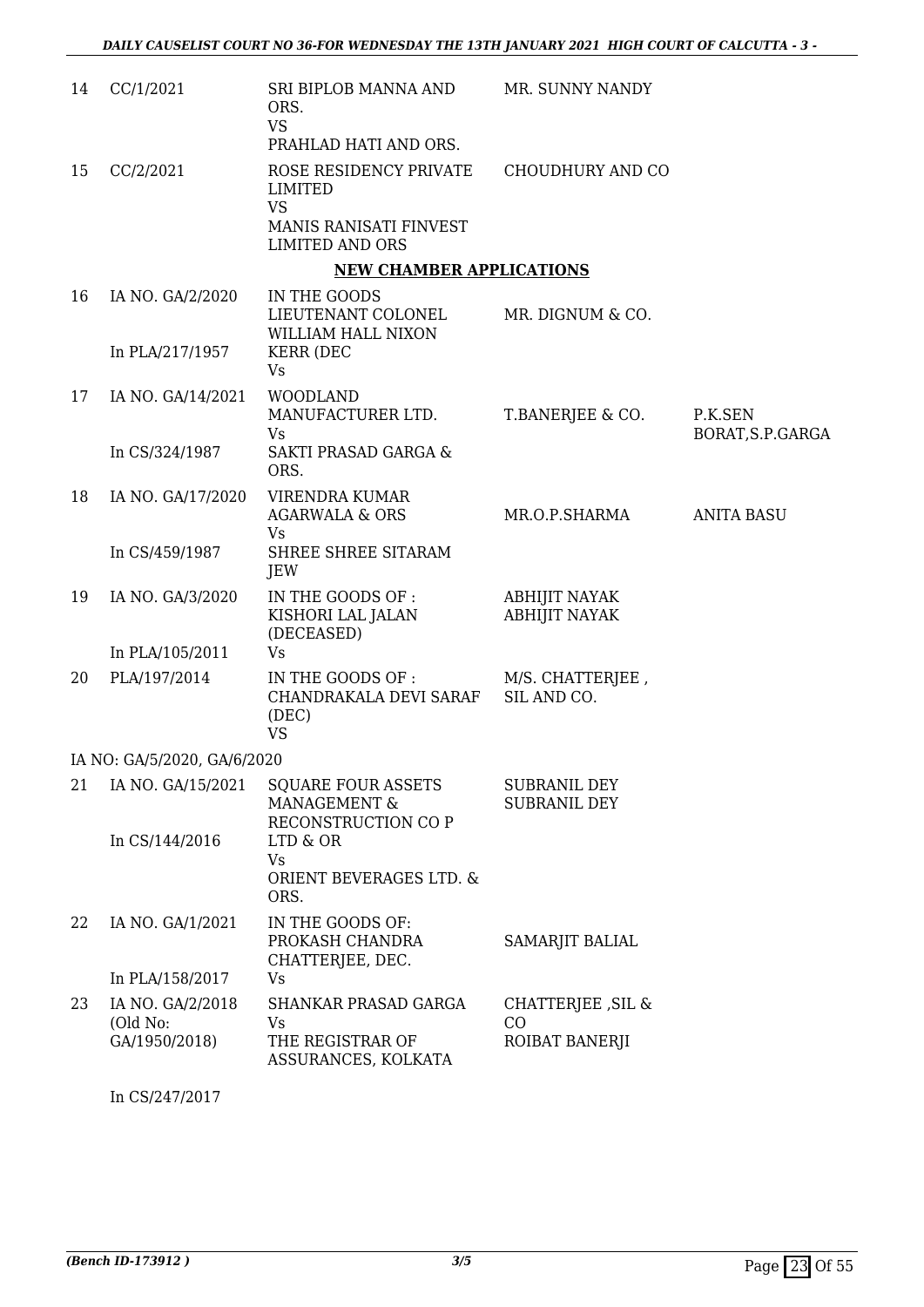| 24 | IA NO. GA/1/2021                               | IN THE GOODS OF: DAYAL<br>HARI DATTA, DECEASED<br>Vs                               | C.K. SAHA                                                        |
|----|------------------------------------------------|------------------------------------------------------------------------------------|------------------------------------------------------------------|
|    | In PLA/249/2017                                |                                                                                    |                                                                  |
| 25 | IA NO. GA/3/2018<br>(Old No:<br>GA/1904/2018)  | <b>WOODLAND</b><br>MANUFACTURERS LIMITED<br>Vs<br><b>SANKAR PROSAD GARGA &amp;</b> | CHATTERJEE, SIL &<br>CO<br>CHATTERJEE, SIL &<br>CO.              |
|    | In CS/267/2017                                 | ORS.                                                                               |                                                                  |
| 26 | IA NO. GA/3/2021                               | P C CHANDRA & COMPANY<br>PRIVATE LIMITED<br>Vs                                     | S. KAKRANIA<br>S. KAKRANIA & CO.                                 |
|    | In CS/158/2018                                 | <b>BHARAT CHEMICALS &amp;</b><br><b>PAINTS</b>                                     |                                                                  |
| 27 | IA NO. GA/1/2021                               | IN THE GOODS OF : MAYA<br>BASU(DEC)<br><b>Vs</b>                                   | <b>SUBRATA ROY</b><br><b>SUBRATA ROY</b>                         |
|    | In PLA/220/2018                                |                                                                                    |                                                                  |
| 28 | IA NO. GA/7/2021                               | IN THE GOODS OF: DHAPU<br>@ DHAPOO DEVI JAJODIA                                    | RAKENDU LAL MITRA<br>RAKENDU LAL MITRA                           |
|    | <b>[WITH PLA</b><br>246/2017]<br>In TS/11/2019 | (DEC.)<br>Vs                                                                       |                                                                  |
| 29 | IA NO. GA/1/2020<br>(Old No:<br>GA/450/2020)   | IN THE GOODS OF SRI<br><b>SWAPAN KUMAR</b><br>MUKHERJEE (DEC)<br><b>Vs</b><br>NA   | J N BOSE AND CO<br>J N BOSE AND CO                               |
|    | In PLA/90/2019                                 |                                                                                    |                                                                  |
| 30 | IA NO. GA/5/2021                               | M/S. S. L. POLYPACK PVT.<br>LTD.<br>Vs                                             | <b>SANDERSONS AND</b><br><b>MORGANS</b><br><b>SANDERSONS AND</b> |
|    | In CS/114/2019                                 | M/S. NEXTRA DEVELOPERS<br><b>LLP</b>                                               | <b>MORGANS</b>                                                   |
| 31 | IA NO. GA/1/2020                               | IN THE GOODS OF-<br>ARCHANA MUKHERJEE<br>(DEC.)                                    | DIPIKA BANU<br>DIPIKA BANU                                       |
|    | In PLA/360/2019                                | <b>Vs</b>                                                                          |                                                                  |
| 32 | IA NO. GA/2/2021                               | E. D. ENTERPRISES<br>PRIVATE LIMITED<br>Vs                                         | <b>SHIVANGI THARD</b><br><b>SHIVANGI THARD</b>                   |
|    | In CS/136/2020                                 | KAISER BEGUM AND ANR.                                                              |                                                                  |
| 33 | EC/196/2020                                    | SRILA DATTA AND ANR<br><b>VS</b>                                                   | A K AWASTHI                                                      |
|    |                                                | KANTA DEVI BHUTORIA<br><b>AND ORS</b>                                              |                                                                  |
| 34 | EC/287/2020                                    | M/S RAJPATH<br>CONTRACTORS AND<br><b>ENGINEERS LTD</b><br><b>VS</b>                | AMRITAM MANDAL                                                   |
|    |                                                | State of West Bengal                                                               |                                                                  |
|    |                                                | <b>CHAMBER APPLICATIONS FOR FINAL DISPOSAL</b>                                     |                                                                  |

( AT 2:00 P.M. )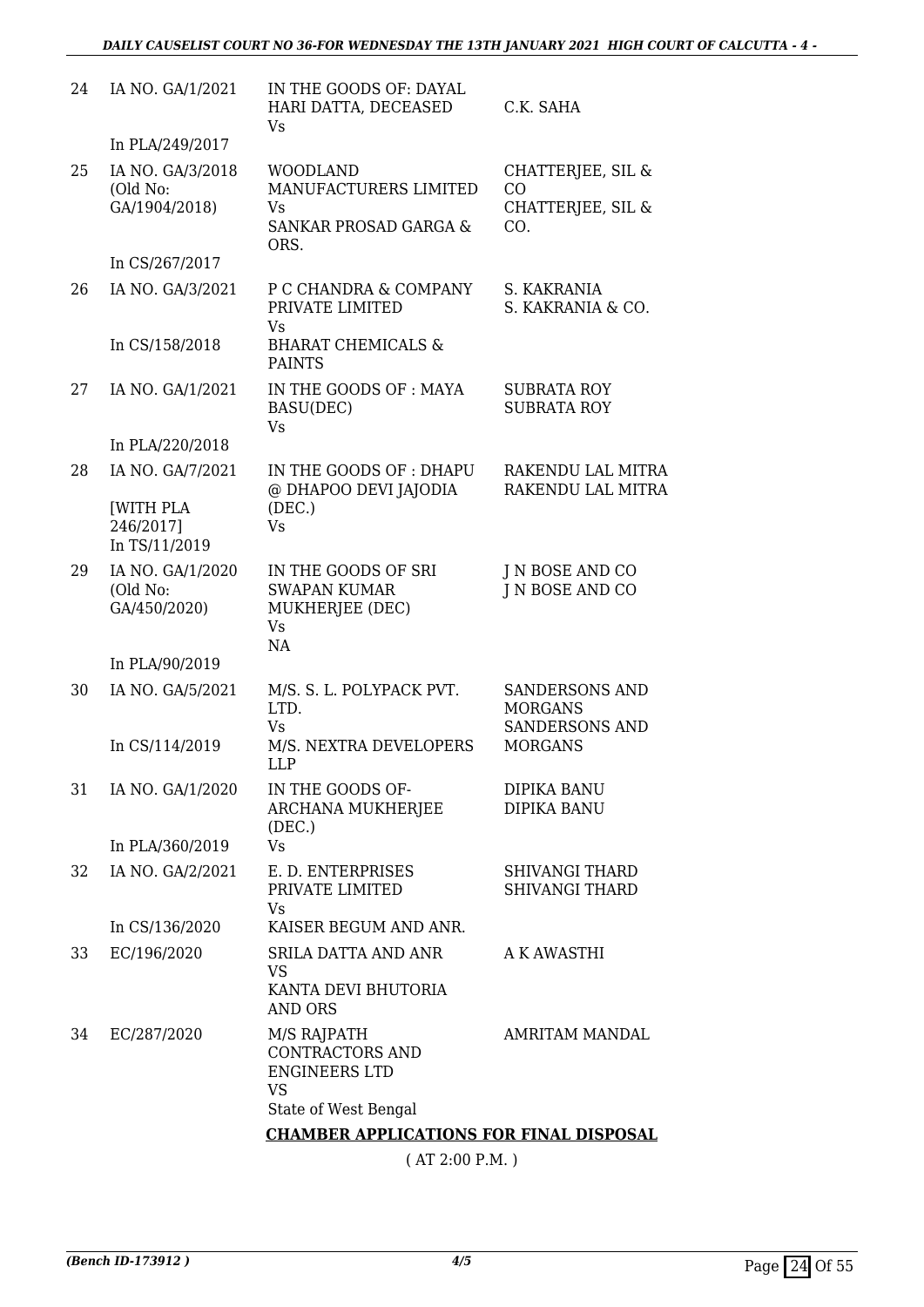| 35                                   | IA NO. GA/1/2019<br>(Old No:<br>GA/287/2019)<br>In CS/158/2018  | P C CHANDRA & COMPANY<br>PRIVATE LIMITED<br>Vs<br><b>BHARAT CHEMICALS &amp;</b><br><b>PAINTS</b>                   | S. KAKRANIA<br>S. KAKRANIA & CO.   |  |  |
|--------------------------------------|-----------------------------------------------------------------|--------------------------------------------------------------------------------------------------------------------|------------------------------------|--|--|
| 36                                   | IA NO. GA/3/2020<br>(Old No:<br>GA/1122/2020)<br>In CS/264/2019 | EVERGREEN DEALER<br>PRIVATE LIMITED<br>Vs<br>BINOD KUMAR SINGHAL,<br>PROP. OF M/S. SHRI<br>LAKSHMI STEEL SUPPLIERS | RAJESH UPADHYAY<br>RAJESH UPADHYAY |  |  |
| 37                                   | IA NO. GA/1/2020<br>(Old No:<br>GA/1074/2020)<br>In CS/264/2019 | EVERGREEN DEALER<br>PRIVATE LIMITED<br>Vs<br>BINOD KUMAR SINGHAL,<br>PROP. OF M/S. SHRI<br>LAKSHMI STEEL SUPPLIERS | RAJESH UPADHYAY<br>RAJESH UPADHYAY |  |  |
| 38                                   | EC/122/2020                                                     | <b>SWAPAN TRADERS</b><br>VS<br>UNION OF INDIA                                                                      | <b>TAPAS DUTTA</b>                 |  |  |
| IA NO: GA/1/2020(Old No:GA/967/2020) |                                                                 |                                                                                                                    |                                    |  |  |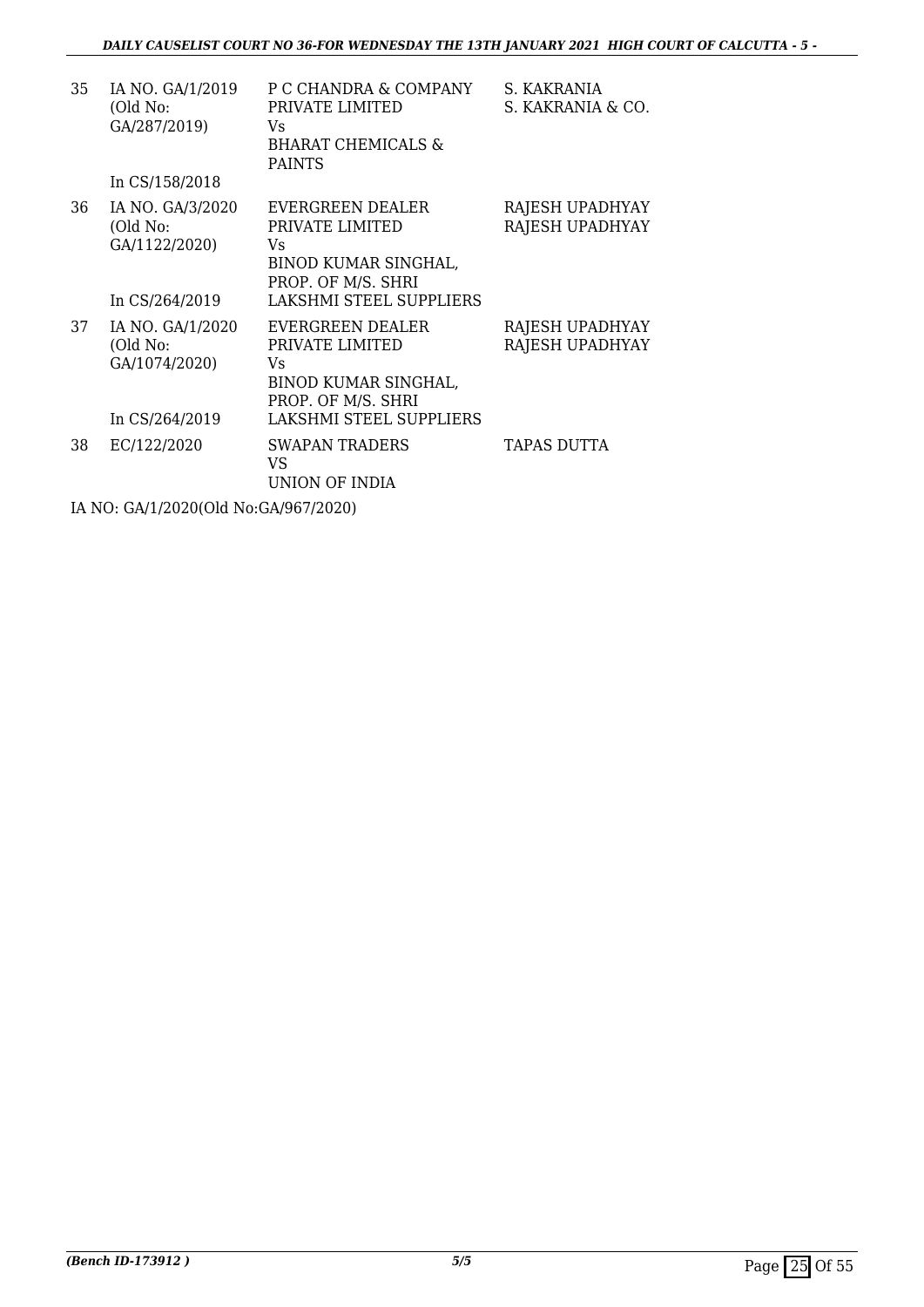

## **Original Side**

**DAILY CAUSELIST For Wednesday The 13th January 2021**

**COURT NO. 38 SINGLE BENCH (SB-II, COMMERCIAL BENCH) AT 2:00 PM HON'BLE JUSTICE ASHIS KUMAR CHAKRABORTY (VIA VIDEO CONFERENCE)**

### **NOTE:MATTERS WILL BE TAKEN UP THROUGH PHYSICAL HEARING ONLY WHEN BOTH THE PARTIES ARE AGREED.**

### **NOTE: ORIGINAL SIDE MATTERS WILL BE TAKEN UP FROM 2:00 P.M.**

### **NOTE: MENTIONING WILL BE PERMITTED ONLY ON THE VIRTUAL MODE INDICATING GROUP(S) OR SECTION(S) ALONG WITH GROUND OF URGENCY.**

**NOTE: COMMERCIAL BENCH WILL BE TAKEN UP FIRST.**

| $\mathbf{1}$ | AP/415/2020 | RAJIB KANJILAL<br><b>VS</b><br><b>SOUTH EASTERN RAILWAY</b>                                                                 | NILAY SENGUPTA                          |
|--------------|-------------|-----------------------------------------------------------------------------------------------------------------------------|-----------------------------------------|
| 2            | AP/416/2020 | RAJIB KANJILAL<br><b>VS</b><br><b>SOUTH EASTERN RAILWAY</b>                                                                 | NILAY SENGUPTA                          |
| 3            | AP/425/2020 | MERINT INDUSTRIAL<br>INFRASTRUCTURE PRIVATE<br><b>LIMITED</b><br>VS<br>NATIONAL INSTITUTE OF<br>TECHNOLOGY, DURGAPUR        | SANDERSINS AND<br><b>MORGANS</b>        |
| 4            | AP/426/2020 | <b>MERINT INDUSTRIAL</b><br>INFRASTRUCTURE PRIVATE<br><b>LIMITED</b><br>VS<br>NATIONAL INSTITUTE OF<br>TECHNOLOGY, DURGAPUR | <b>SANDERSONS AND</b><br><b>MORGANS</b> |
| 5            | AP/427/2020 | <b>MERINT INDUSTRIAL</b><br>INFRASTRUCTURE PRIVATE<br><b>LIMITED</b><br>VS<br>NATIONAL INSTITUTE OF<br>TECHNOLOGY, DURGAPUR | <b>SANDERSONS AND</b><br><b>MORGANS</b> |

### **NEW MOTIONS (SECTION 11)**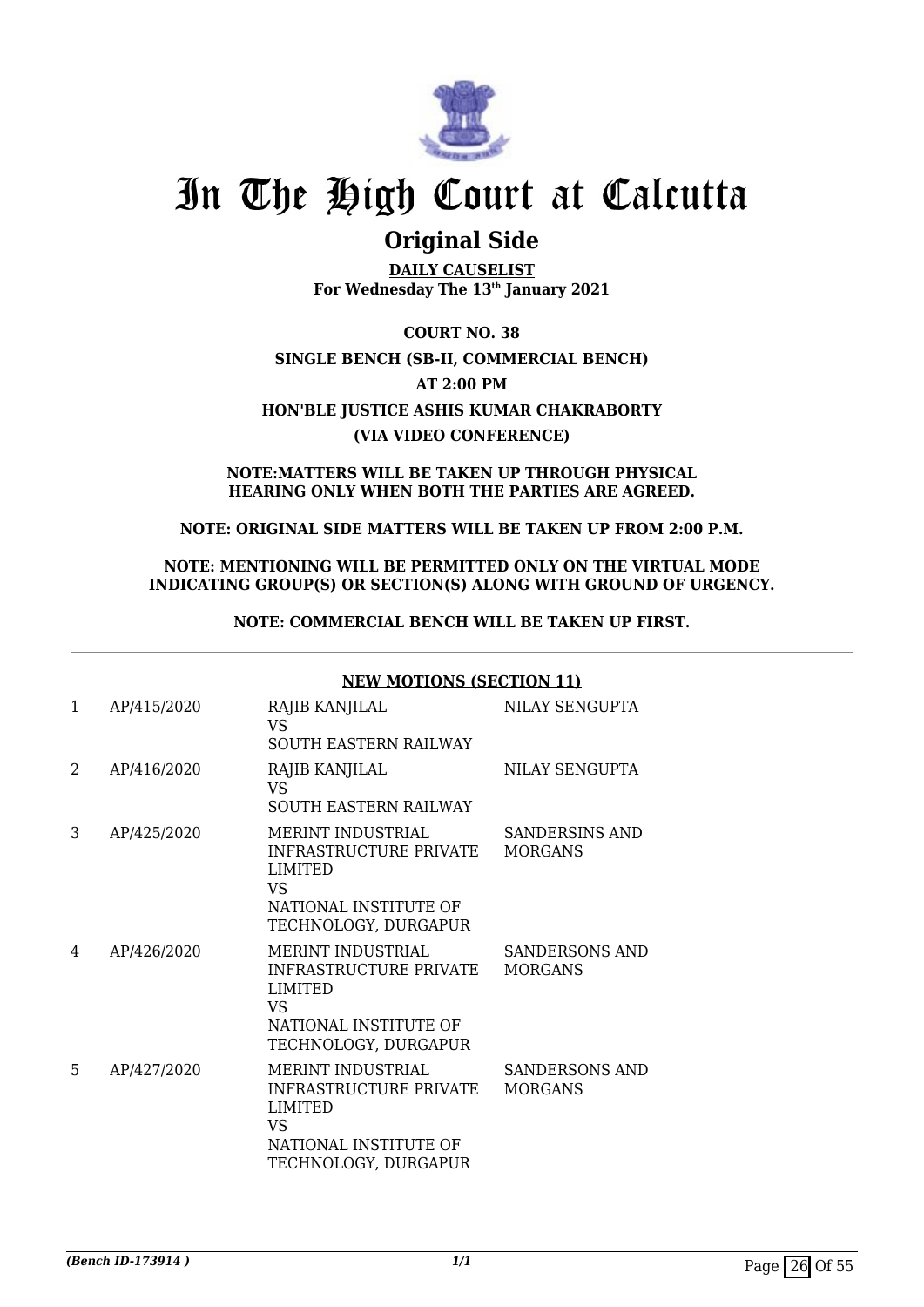

## **Original Side**

**DAILY CAUSELIST For Wednesday The 13th January 2021**

## **COURT NO. 38 SINGLE BENCH (SB-II) AT 2:00 PM HON'BLE JUSTICE ASHIS KUMAR CHAKRABORTY (VIA VIDEO CONFERENCE)**

#### **NOTE:MATTERS WILL BE TAKEN UP THROUGH PHYSICAL HEARING ONLY WHEN BOTH THE PARTIES ARE AGREED.**

### **NOTE: ORIGINAL SIDE MATTERS WILL BE TAKEN UP FROM2:00 P.M.**

### **NOTE: MENTIONING WILL BE PERMITTED ONLY ON THE VIRTUAL MODE INDICATING GROUP(S) OR SECTION(S) ALONG WITH GROUND OF URGENCY.**

**NOTE: COMMERCIAL BENCH WILL BE TAKEN UP FIRST.**

#### **TO BE MENTIONED**

| 1 | EC/496/2019<br>[S.A.]                  | AFCONS PAULING (INDIA)<br>LTD.<br>VS<br>STATE OF WEST BENGAL               | <b>BIJON MAJUMDAR</b>                |
|---|----------------------------------------|----------------------------------------------------------------------------|--------------------------------------|
| 2 | EC/497/2019<br>[S.A.]                  | AFCONS PAULING (INDIA)<br>LTD.<br>VS<br>THE STATE OF WEST<br><b>BENGAL</b> | <b>BIJON MAJUMDAR</b>                |
|   |                                        | <b>COMPANY MATTER (NEW)</b>                                                |                                      |
| 3 | IA NO. CA/8/2020                       | RE: RESPONSE HOTELS &<br>RESORTS PVT LTD -AND-<br>Vs                       | MD. ASHRAFUL HUQ<br>MD. ASHRAFUL HUQ |
|   | In CP/533/2015                         | <b>IDBI BANK LIMITED -VS-</b><br>THE O/L                                   |                                      |
| 4 | IA NO. CA/6/2019<br>$(0.11 \text{ N})$ | IN THE MATTER OF: M V<br>UENIZ ATECIHIJA D                                 | SKR<br>CIZO C ACCOOLATEC             |

(Old No: CA/93/2019) VENKATESHWAR POLYTECH PVT. LTD. -AND-Vs SKR & ASSOCIATES

In CP/124/2015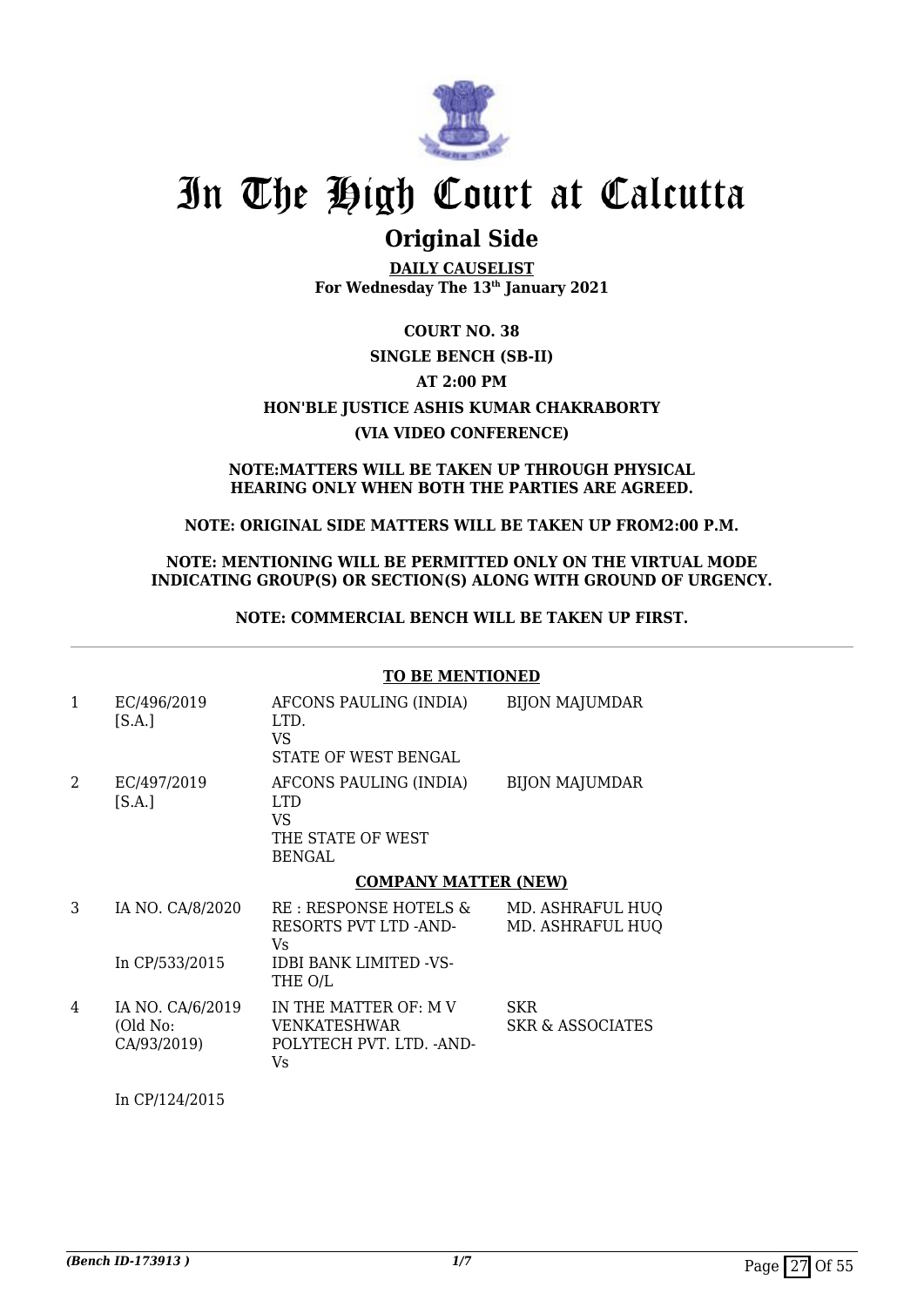| 5  |                                               | IA NO. CA/116/2020 RE: MINING & ALLIED<br>MACHINERY CORPN.LTD.<br>(IN LIQN.)                        | O/L<br>O/L                                                     |
|----|-----------------------------------------------|-----------------------------------------------------------------------------------------------------|----------------------------------------------------------------|
|    | In BIFR/510/1992                              | Vs<br>SNIGDHENDU BANERJEE                                                                           |                                                                |
| 6  | IA NO. CA/22/2020                             | IN THE MATTER OF :<br><b>FORTUNE FURNITECH</b><br>PRIVATE LIMITED - AND-                            | <b>SRIVASTAVA</b><br><b>SRIVASTAVA &amp;</b><br><b>COMPANY</b> |
|    | In CP/77/2012                                 | Vs<br>IN THE MATTER OF : HDFC<br><b>BANK LIMITED</b>                                                |                                                                |
| 7  | IA NO. CA/13/2020                             | IN THE MATTER OF : PLG<br>POWER LTD -AND-<br><b>Vs</b>                                              | <b>SOUVIK BHADRA</b>                                           |
|    | In CP/271/2012                                | OTO AUTOMATION S.R.L                                                                                |                                                                |
| 8  | IA NO. CA/2/2015<br>(Old No:<br>CA/324/2015)  | <b>RE: CENTOM INDUSTRIES</b><br>LTD (IN LIQN)-AND-<br><b>Vs</b><br>DESARAJU                         | <b>ANKITA LAL</b><br>FOX & MANDAL                              |
|    | In CP/384/2012                                | SATYANARAYANA -VS- O/L &<br>ANR.                                                                    |                                                                |
| 9  | IA NO. CA/18/2020                             | $M/S.$ NET 4                                                                                        | ANS ASSOCIATES                                                 |
|    | (Old No:                                      | COMMUNICATION LTD                                                                                   | ANS ASSOCIATES                                                 |
|    | CA/68/2020)                                   | Vs<br><b>SREI EQUIPMENT FINANCE</b><br><b>LTD</b>                                                   |                                                                |
|    | In CP/760/2013                                |                                                                                                     |                                                                |
| 10 | IA NO. CA/8/2020<br>In CP/1/2014              | RE : AJANTA LEATHER<br><b>FASHIONS PVT LTD(IN</b><br>LIQN) AND PRABHADEEP<br>CONSTRUCTION PVT LTD   | DEBASISH DE                                                    |
|    |                                               | <b>Vs</b><br>AUTHORISED OFFICER,<br><b>CANARA BANK AND ORS</b>                                      |                                                                |
| 11 | IA NO. CA/10/2020<br>(Old No:<br>CA/34/2020)  | RE: TIRUPATI FUELS PVT<br>LTD-AND-<br>Vs<br>RE: MSTC LTD                                            | <b>DIPAK DEY</b><br>DIPAK DEY                                  |
|    | In CP/203/2014                                |                                                                                                     |                                                                |
| 12 | IA NO. CA/37/2020                             | IN THE MATTER OF: AVANI                                                                             | DEY                                                            |
|    | [S.A.]<br>In CP/1/2016                        | PROJECTS &<br><b>INFRASTRUCTURE LTD. -</b><br>AND-<br>Vs.<br>HIKER PROPERTIES PVT.<br>LTD. - VS-O/L | DEY & ASSOCIATES                                               |
| 13 | IA NO. CA/31/2019<br>(Old No:<br>CA/142/2019) | IN THE MATTER OF: AVANI<br>PROJECTS &<br><b>INFRASTRUCTURE LTD. -</b><br>AND-                       | <b>DEY</b><br>DEY & ASSOCIATES                                 |
|    | [S.A.]<br>In CP/1/2016                        | Vs.<br>ORNATE TRADCOM PVT.<br>LTD.                                                                  |                                                                |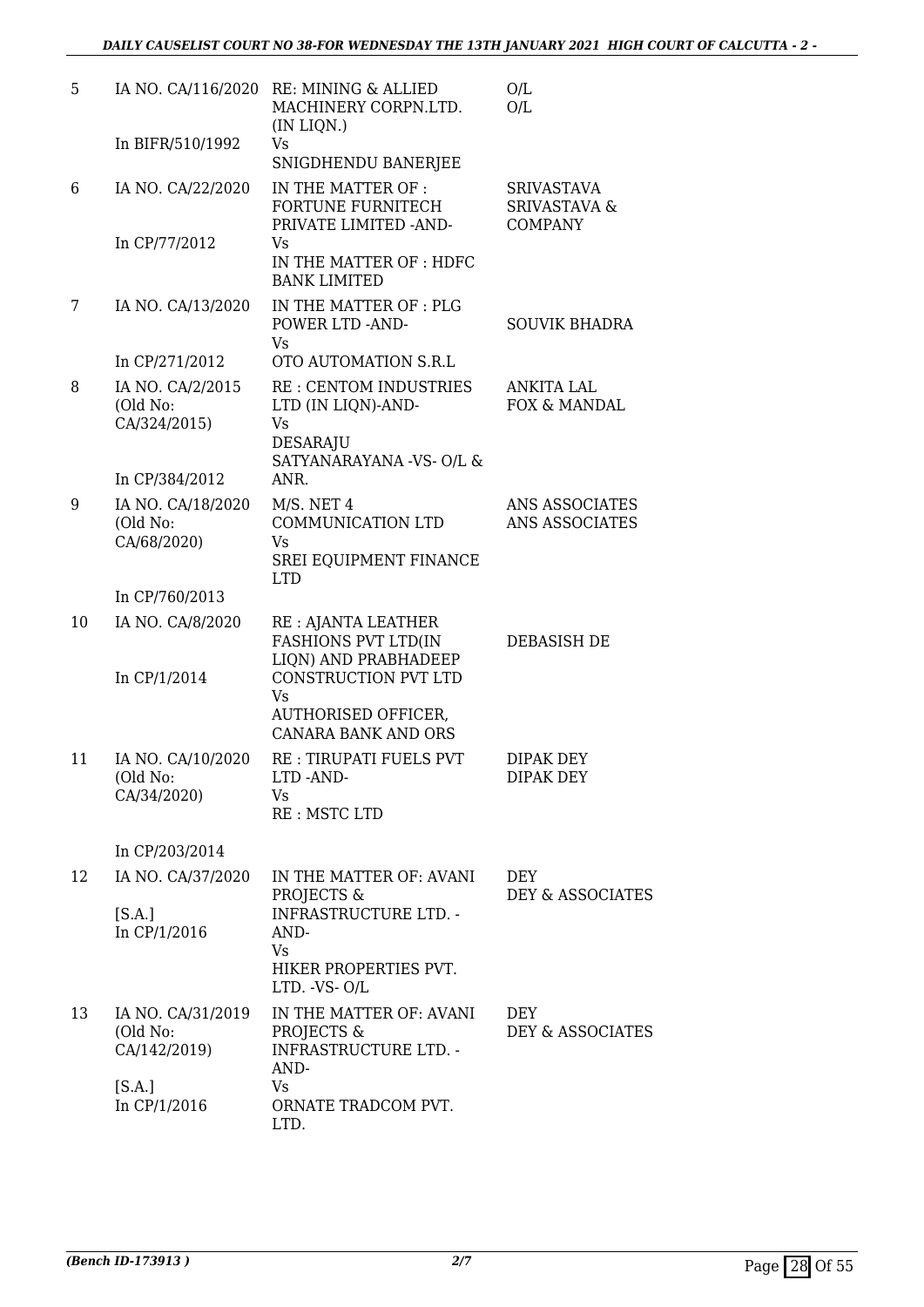| 14 | IA NO. CA/1/2018<br>(Old No:<br>CA/275/2018) | RE : M/S BENGAL SHELTER<br>HOUSING DEVELPOMENT<br>LTD AND<br><b>Vs</b><br><b>ASSET RECONSTRUCTION</b>                                       | VIKRAM WADEHRA<br>VIKRAM WADEHRA |                      |  |  |
|----|----------------------------------------------|---------------------------------------------------------------------------------------------------------------------------------------------|----------------------------------|----------------------|--|--|
|    | In CP/723/2016                               | COMPANY (INDIA) LTD                                                                                                                         |                                  |                      |  |  |
| 15 | IA NO. CA/11/2020                            | <b>RE: BELLS CONTROL</b><br>LIMITED -AND-<br>Vs                                                                                             | <b>SAYAK MITRA</b>               |                      |  |  |
|    | In CP/808/2016                               |                                                                                                                                             |                                  |                      |  |  |
|    |                                              | <b>ADJOURNED MOTION (SECTION-11)</b>                                                                                                        |                                  |                      |  |  |
| 16 | AP/348/2019                                  | R.K.ASSOCIATES AND<br>HOTELIERS PVT LTD<br><b>VS</b><br><b>EASTERN</b><br>RAILWAY, THROUGH ITS<br><b>DEPUTY CHIEF</b><br>COMMERCIAL MANAGER | M/S. L.P.AGARWALLA<br>AND CO.    |                      |  |  |
| 17 | AP/361/2019                                  | RELIANCE COMMERCIAL<br><b>FINANCE LIMITED</b><br><b>VS</b>                                                                                  | ABM ASSOCIATES                   | <b>AMRIN KHATOON</b> |  |  |
|    |                                              | <b>AXIS BANK LIMITED</b>                                                                                                                    |                                  |                      |  |  |
| 18 | AP/251/2020                                  | <b>BLA PROJECTS PRIVATE</b><br><b>LIMITED</b><br><b>VS</b><br><b>WEST BENGAL POWER</b><br>DEVELOPMENT<br><b>CORPORATION LIMITED</b>         | DEBDEEP SINHA                    |                      |  |  |
| 19 | AP/283/2020                                  | INDWELL CONSTRUCTIONS<br>PVT. LIMITED                                                                                                       | PAL CHOUDHURI<br>AND CO.         |                      |  |  |
|    |                                              | <b>VS</b><br><b>BHARAT HEAVY</b><br>ELECTRICALS LIMITED<br>(BHEL)                                                                           |                                  |                      |  |  |
|    |                                              | <b>COMPANY MATTER ADJOURNED</b>                                                                                                             |                                  |                      |  |  |
| 20 | IA NO. CA/23/2020<br>(Old No:<br>CA/66/2020) | IN THE MATTER OF<br>REYROLLE BURN LTD. (IN<br>LIQN.)<br><b>Vs</b>                                                                           | NILOY SENGUPTA<br>NILOY SENGUPTA |                      |  |  |
|    | In BIFR/506/1994                             |                                                                                                                                             |                                  |                      |  |  |
|    |                                              | <b>NEW MOTIONS</b>                                                                                                                          |                                  |                      |  |  |
| 21 | AP/432/2020                                  | SAGAR VYAPAAR PVT. LTD.<br><b>VS</b><br>UNITED INDIA INSURANCE<br>COMPANY LTD.                                                              | AJAY GAGGAR                      |                      |  |  |
| 22 | AP/8/2021                                    | <b>GOLF GREEN BUILDERS</b><br>PRIVATE LIMITED<br><b>VS</b><br><b>GOPESHWAR PRASAD</b><br><b>AGARWAL AND ORS</b>                             | AJAY GAGGAR                      |                      |  |  |
|    | <b>NEW MOTIONS (SECTION 11)</b>              |                                                                                                                                             |                                  |                      |  |  |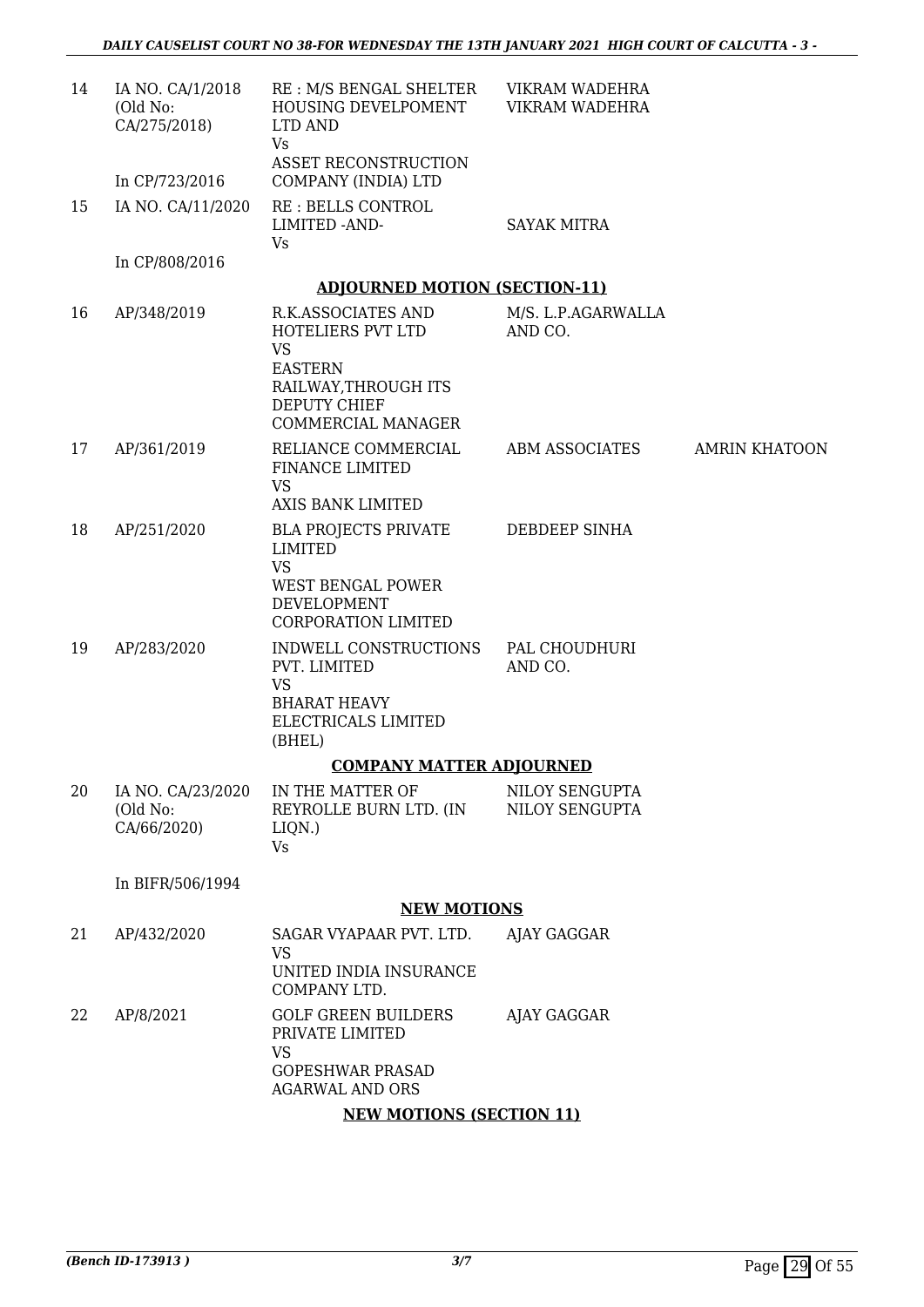| 23 | AP/81/2020  | MIPL-DRAIPL (JV)<br><b>VS</b><br><b>EASTERN RAILWAY</b>                                                                                  | <b>SOUVIK MAJI</b>                    |
|----|-------------|------------------------------------------------------------------------------------------------------------------------------------------|---------------------------------------|
| 24 | AP/220/2020 | SK. ANWAR HAQUE AND<br>ANR.<br><b>VS</b><br>AMINA BEGUM AND ORS.                                                                         | <b>SHUVANIL</b><br><b>CHAKRABORTY</b> |
| 25 | AP/279/2020 | UNIVERSAL CONSORTIUM<br>OF ENGINEERS PVT LTD<br><b>VS</b><br>SRI KANAK MITRA AND ANR                                                     | <b>MAHESWARI</b><br><b>SHARMA</b>     |
| 26 | AP/303/2020 | KAASHVI ESTATE<br><b>VS</b><br>RAMA NARAYANA<br><b>EDUCATION TRUST</b>                                                                   | SANDIP AGARWAL<br>AND CO              |
| 27 | AP/304/2020 | KAUSHIK MUKHERJEE<br><b>VS</b><br>THE STEEL AUTHORITY OF<br><b>INDIA LIMITED AND ANR</b>                                                 | SATRAJIT SINHA ROY                    |
| 28 | AP/312/2020 | RIPLEY AND CO<br><b>STEVEDORING AND</b><br><b>HANDLING PRIVATE</b><br>LIMITED<br><b>VS</b><br>STEEL AUTHORITY OF<br><b>INDIA LIMITED</b> | TIRTHANKAR DAS                        |
| 29 | AP/316/2020 | SHREE LAXMI IRON AND<br>STEEL WORKS PRIVATE<br><b>LIMITED</b><br><b>VS</b><br>THE EASTERN RAILWAY<br>AND ORS.                            | <b>AVIJIT DEY</b>                     |
| 30 | AP/319/2020 | TARUN KANTI DAS<br><b>VS</b><br>UNION OF INDIA AND ANR.                                                                                  | SOURAV CHATTERJEE                     |
| 31 | AP/321/2020 | G. P. TRONICS PRIVATE<br>LIMITED AND ANR.<br>VS<br>SOLIEL RESTAURANT<br>PRIVATE LIMITED                                                  | SANDERSONS AND<br><b>MORGANS</b>      |
| 32 | AP/326/2020 | M/S. BALAJEE EDUCATION<br>PRIVATE LIMITED<br><b>VS</b><br><b>BISHWAJIT BARNWAL</b>                                                       | <b>SOUMA SIL</b>                      |
| 33 | AP/329/2020 | <b>GILLANDERS ARBUTHNOT</b><br>AND CO. LTD.<br><b>VS</b><br>STEEL AUTHORITY OF<br><b>INDIA LIMITED</b>                                   | <b>ABHIJIT RAY</b>                    |
| 34 | AP/330/2020 | KRANTI INFRA PROJECTS<br>PRIVATE LIMITED<br><b>VS</b><br>SREI EQUIPMENT FINANCE<br><b>LIMITED</b>                                        | <b>RUNA PALIT</b>                     |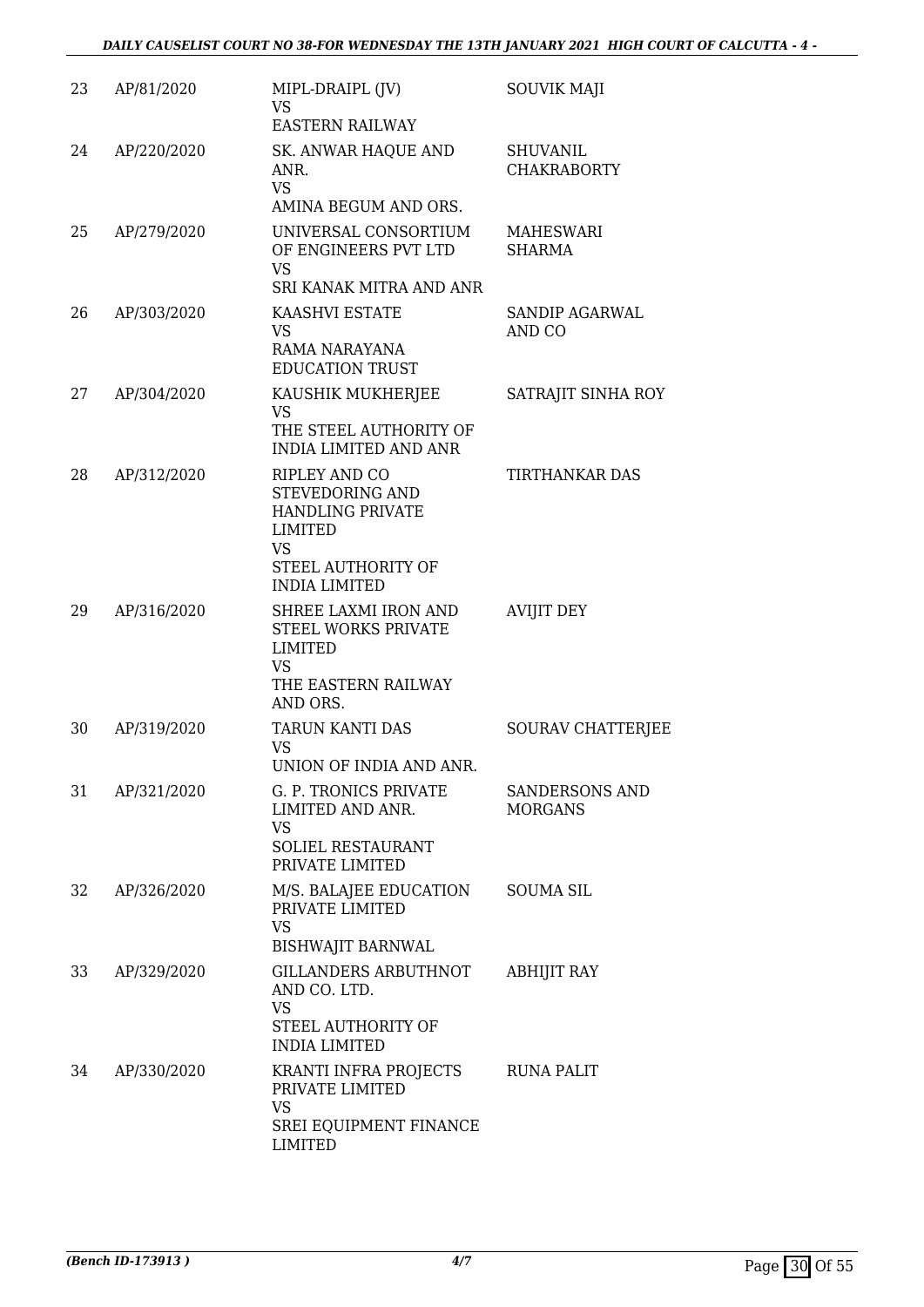*DAILY CAUSELIST COURT NO 38-FOR WEDNESDAY THE 13TH JANUARY 2021 HIGH COURT OF CALCUTTA - 5 -* 

| 35 | AP/332/2020 | B. B. R. CONSTRUCTION<br><b>COMPANY</b><br><b>VS</b><br>UNION OF INDIA                                                             | A. N.<br><b>BHATTACHARYYA</b><br>AND CO. |
|----|-------------|------------------------------------------------------------------------------------------------------------------------------------|------------------------------------------|
| 36 | AP/333/2020 | CIVTECH INDIA PRIVATE<br>LIMITED<br><b>VS</b><br>THE ORIENTAL INSURANCE<br>CO. LTD.                                                | <b>NAYAN RAKSHIT</b>                     |
| 37 | AP/335/2020 | AIRCARE ENTERPRISES<br>AND ORS.<br><b>VS</b><br>LEVER FOUNDATION, WEST<br>BENGAL AND ANR.                                          | <b>AVIJIT DEY</b>                        |
| 38 | AP/337/2020 | M/S. EASTMAN CRUSHER<br>CO. (P) LTD.<br><b>VS</b><br><b>LARSEN AND TOUBRO</b><br><b>LIMITED</b>                                    | <b>GOUTAM KUMAR</b><br><b>GOON</b>       |
| 39 | AP/345/2020 | GYANESHWAR PRASAD<br><b>AGARWAL</b><br><b>VS</b><br><b>DISHNET WIRELESS</b><br><b>LIMITED</b>                                      | <b>FARHAN GHAFFAR</b>                    |
| 40 | AP/348/2020 | DOLLY CHAKRAVORTY<br><b>VS</b><br><b>SHYAMAL RAY</b>                                                                               | <b>SHABANA HASIN</b>                     |
| 41 | AP/349/2020 | <b>BHARAT PETROLEUM</b><br><b>CORPORATION LTD</b><br><b>VS</b><br>MAHESH SHAH                                                      | <b>SUMAN DEY</b>                         |
| 42 | AP/356/2020 | <b>GOURI SARKAR</b><br><b>VS</b><br>INDIAN OIL CORPORATION<br>LIMITED                                                              | CHIRANJIB SINHA                          |
| 43 | AP/363/2020 | MCNROE CONSUMER<br>PRODUCTS PRIVATE<br><b>LIMITED</b><br><b>VS</b><br><b>ALLURE CONSUMER</b><br>PRODUCTS PRIVATE<br><b>LIMITED</b> | <b>SOBHAN KUMAR</b><br><b>PATHAK</b>     |
| 44 | AP/365/2020 | NAUSHAD ALAM<br><b>VS</b><br>PARTHA CHAKRABORTY                                                                                    | <b>MAINAK SWARNOKAR</b>                  |
| 45 | AP/366/2020 | NAUSHAD ALAM<br><b>VS</b><br>PARTHA CHAKRABORTY                                                                                    | <b>MAINAK SWARNOKAR</b>                  |
| 46 | AP/370/2020 | <b>BRAITHWAITE AND</b><br><b>COMPANY LTD</b><br><b>VS</b><br>LUCKY EXPORTS AND ORS                                                 | AJY GAGGGAR                              |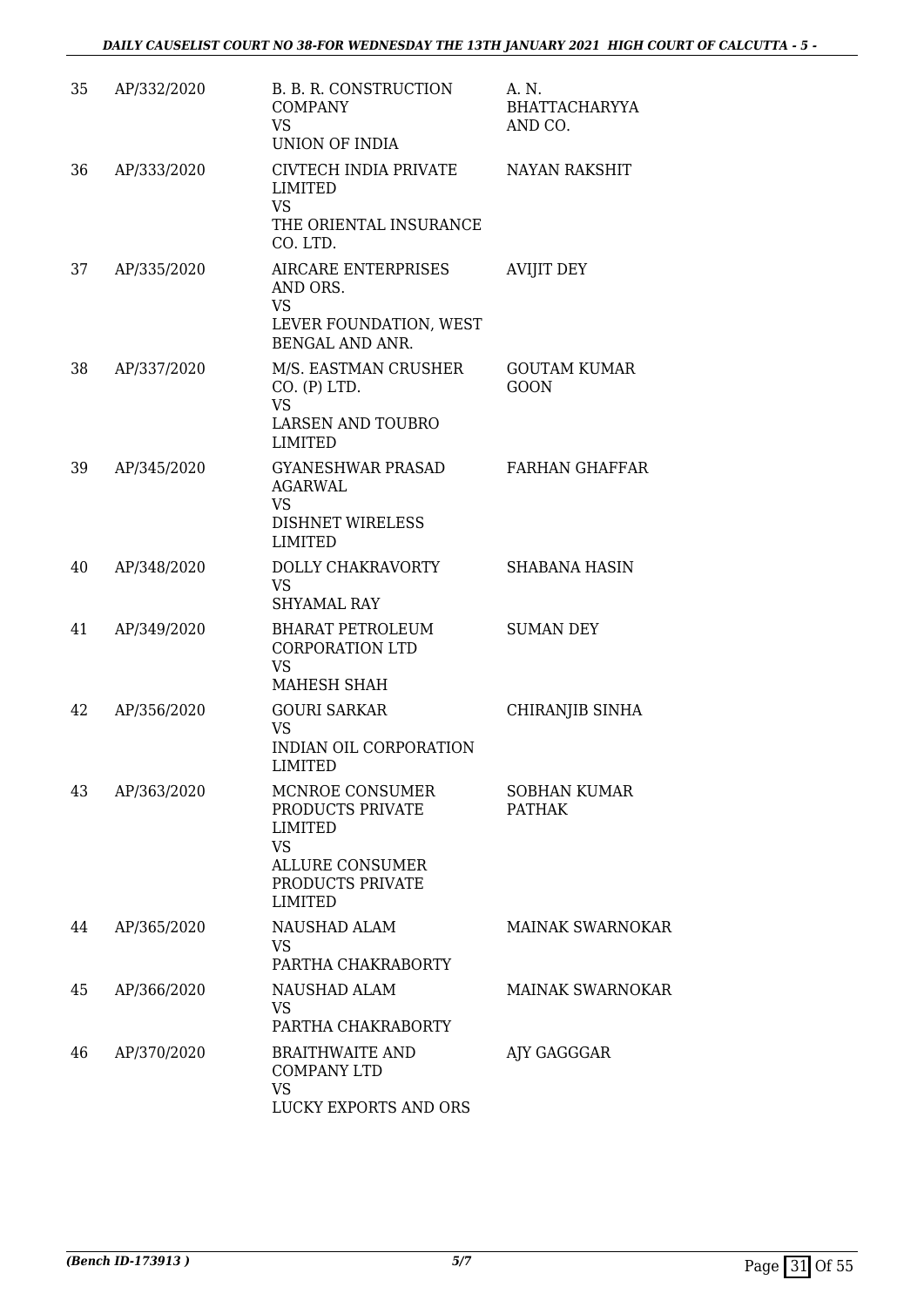| 47 | AP/371/2020 | RREPL-KIPL (JV)<br><b>VS</b>                                                                                                          | RIJU GHOSH                      |
|----|-------------|---------------------------------------------------------------------------------------------------------------------------------------|---------------------------------|
| 48 | AP/374/2020 | EASTERN COALFIELDS LTD<br>M/S HINDUSTHAN<br><b>BUILDERS</b><br><b>VS</b><br><b>IRCON INTERNATIONAL</b><br><b>LIMITED</b>              | SOMNATH SAHA                    |
| 49 | AP/375/2020 | <b>KRISHANU SAHA</b><br>VS<br>SUDIP SATYAPRIYA<br><b>CHAKRABORTY</b>                                                                  | PRASANTA KUMAR<br><b>BAGCHI</b> |
| 50 | AP/376/2020 | M/S. ELGI EQUIPMENTS<br>LTD.<br><b>VS</b><br>M/S. HIRANMAYE ENERGY<br>LTD.                                                            | DIPANJAN DATTA                  |
| 51 | AP/378/2020 | INDWELL CONSTRUCTIONS<br>PVT. LIMITED<br><b>VS</b><br><b>BHARAT HEAVY</b><br><b>ELECTRICALS LIMITED</b><br>(BHEL)                     | PAL CHOUDHURI<br>AND CO.        |
| 52 | AP/386/2020 | WELLSIDE<br><b>INFRASTRUCTURE PRIVATE</b><br>LIMITED<br><b>VS</b><br><b>INOX LEISURE LIMITED</b><br><b>AND ORS</b>                    | <b>MAYANK KAKRANIA</b>          |
| 53 | AP/392/2020 | CIVCON CONSTRUCTION<br>PVT. LTD.<br><b>VS</b><br>THE WEST BENGAL SMALL<br><b>INDUSTRIES</b><br><b>DEVELOPMENT</b><br>CORPORATION LTD. | PIYALI DUTTA                    |
| 54 | AP/398/2020 | RANJIT GHOSH<br><b>VS</b><br>SOMDEEP GHOSH AND ANR                                                                                    | <b>FARHAN GHAFFAR</b>           |
| 55 | AP/403/2020 | <b>SMPL INFRA LIMITED</b><br>VS<br><b>EAST INDIA UDYOG</b><br><b>LIMITED</b>                                                          | S KAKRANIA AND CO               |
| 56 | AP/404/2020 | <b>SPML INFRA LTD</b><br><b>VS</b><br>EAST INDIA UDYOG LTD                                                                            | S KAKRANIA AND CO               |
| 57 | AP/406/2020 | <b>SPML INFRA LTD</b><br>VS.<br>EAST INDIA UDYOG LTD                                                                                  | S KAKRANIA AND CO               |
| 58 | AP/407/2020 | <b>SMPL INFRA LIMITED</b><br>VS<br>EAST INDIA LIMITED                                                                                 | S KAKRANIA AND CO               |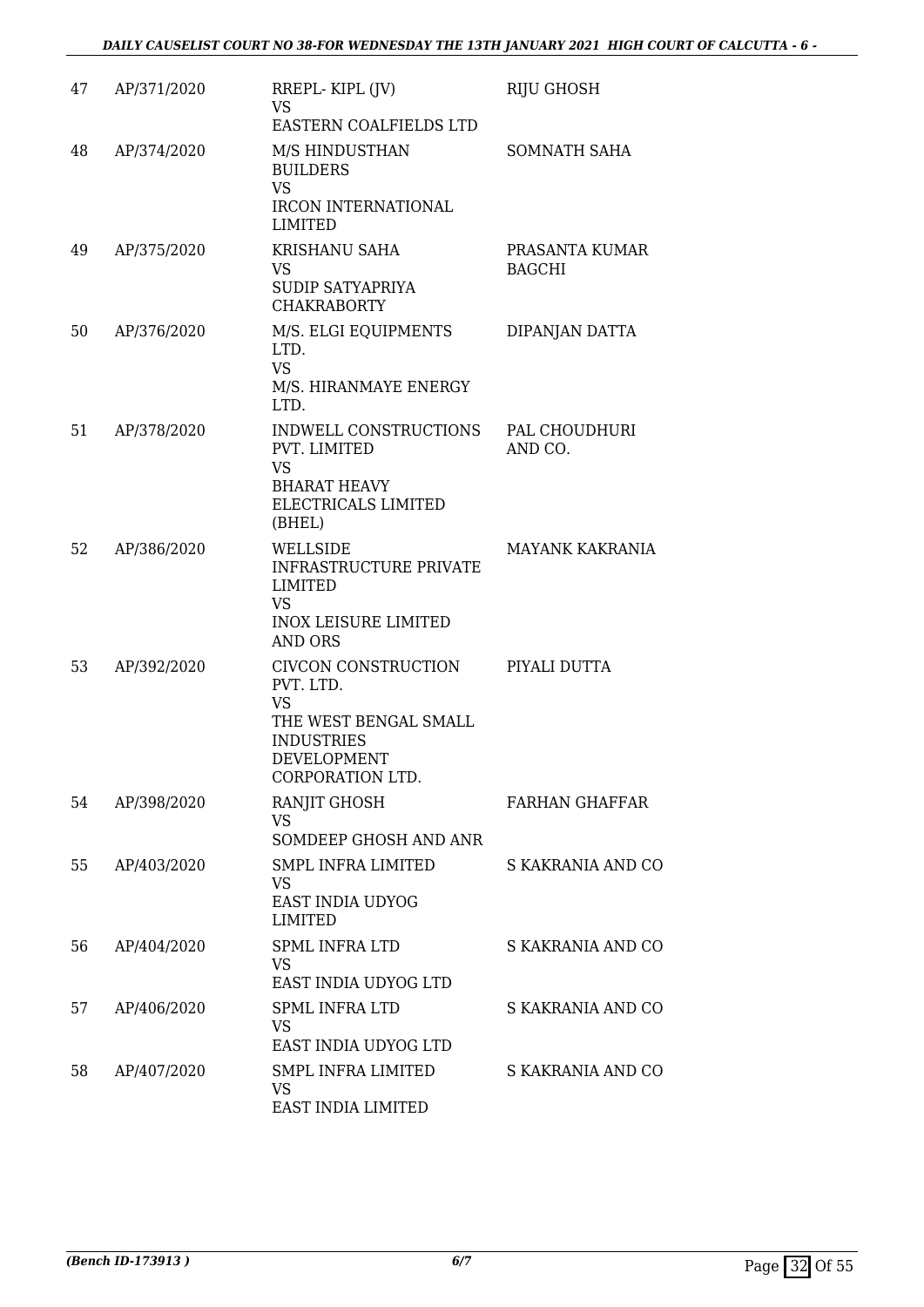| 59            | AP/408/2020                         | <b>SPML INFRA LTD</b><br><b>VS</b><br>EAST INDIA UDYOG<br><b>LIMITED</b>                                                      | S KAKRANIA AND CO               |
|---------------|-------------------------------------|-------------------------------------------------------------------------------------------------------------------------------|---------------------------------|
| 60            | AP/412/2020                         | SRI HIMSEKHAR DUTTA<br>VS<br><b>SMT. MOUMITA SARKAR</b>                                                                       | <b>DEBASISH</b><br>MUKHOPADHYAY |
| 61            | AP/413/2020                         | CIVON CONSTRUCTION PVT<br><b>LTD</b><br><b>VS</b><br><b>IRCON INTERNATIONAL</b><br><b>LIMITED</b>                             | <b>TAPAS SINGHA ROY</b>         |
| 62            | AP/414/2020                         | JAYANTI CINEMA PRIVATE<br><b>LIMITED</b><br><b>VS</b><br><b>GSA RETAIL LIMITED</b><br>(FORMERLY RDB REGENT<br>RETAIL LIMITED) | <b>VICTOR MOSES AND</b><br>CO.  |
|               |                                     | <b>SPECIALLY FIXED MATTERS</b>                                                                                                |                                 |
| 63            | AP/829/2019                         | KOLKATA METRO RAIL<br><b>CORPORATION LTD</b><br><b>VS</b><br>SIMPLEX INFRASTRUCTURE<br><b>LTD</b>                             | FOX AND MANDAL                  |
|               | IA NO: GA/1/2020(Old No:GA/18/2020) |                                                                                                                               |                                 |
|               | wt64 AP/830/2019                    | KOLKATA METRO RAIL<br><b>CORPORATION LTD</b><br>VS<br>SIMPLEX INFRASTRUCTURE<br><b>LTD</b>                                    | FOX AND MANDAL                  |
|               | IA NO: GA/1/2020(Old No:GA/19/2020) |                                                                                                                               |                                 |
|               |                                     | <b>CONTEMPT MATTERS</b>                                                                                                       |                                 |
| 65            | CC/22/2020                          | PAN SEEDS PVT LTD<br>VS<br>M/S KISHAN GREEN FIELD<br><b>AGRITECH AND ORS</b>                                                  | <b>SOURAV JANA</b>              |
| $\sim$ $\sim$ | 001100000                           | $\frac{1}{2}$                                                                                                                 |                                 |

66 CC/42/2020 VIDHISHREE FASHION PVT LTD VS VINLINE ENGINEERING PVT LTD AND ANR SWATI KEDIA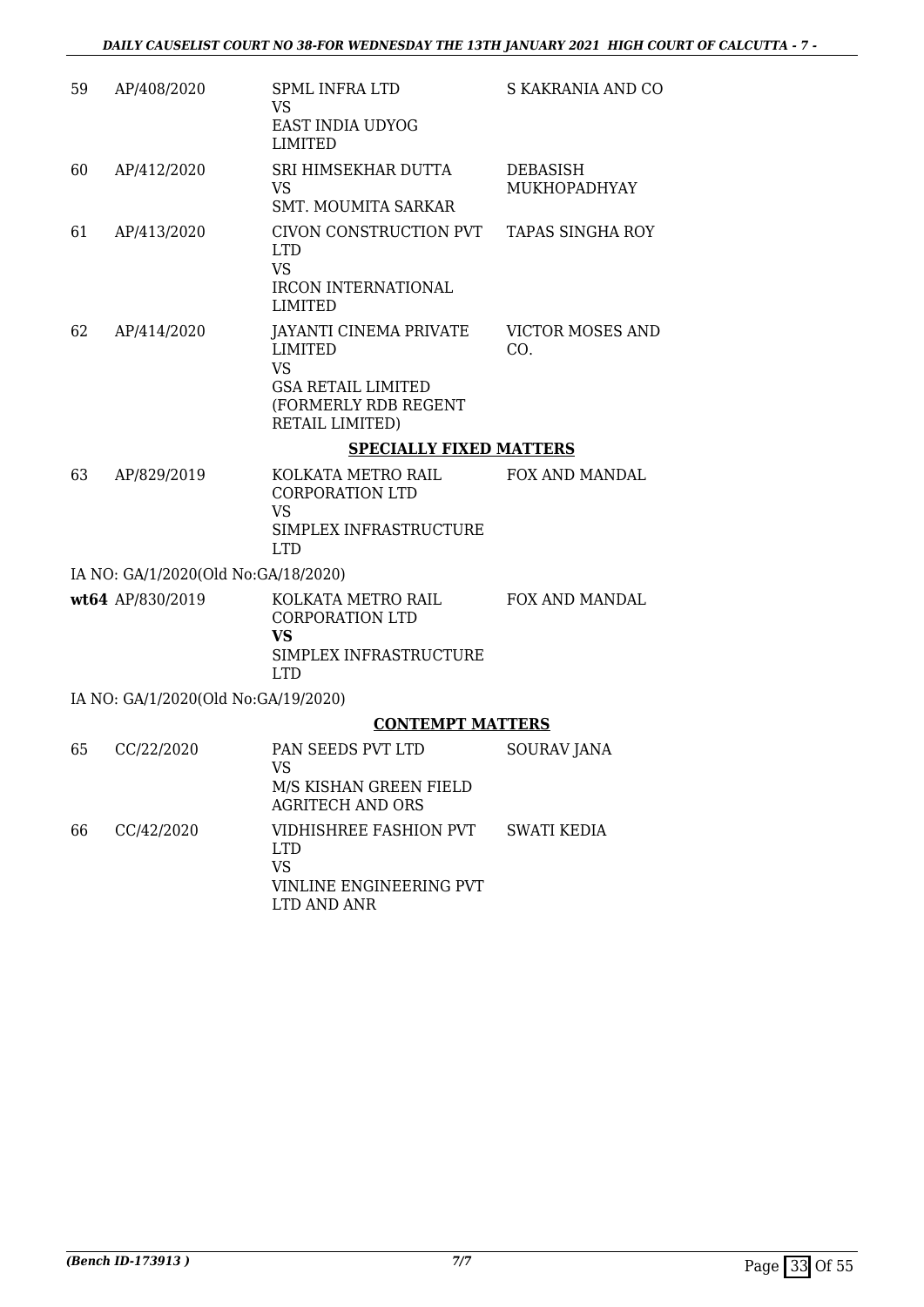

## **Original Side**

**DAILY CAUSELIST For Wednesday The 13th January 2021**

**COURT NO. 13 SINGLE BENCH (SB-IV) AT 2:00 PM HON'BLE JUSTICE RAJASEKHAR MANTHA (VIA VIDEO CONFERENCE)**

**WILL BE TAKEN UP THROUGH PHYSICAL HEARING ONLY WHEN BOTH THE PARTIES ARE AGREED.**

**ON AND FROM MONDAY, THE 11TH JANUARY, 2021 MATTERS (MOTION AND HEARING ) UNDER ARTICLE 226 OF THE CONSTITUTION RELATING TO SERVICE UNDER GROUP - VI AND APPLICATIONS CONNECTED THERETO;**

**MATTERS(MOTION AND HEARING) UNDER ARTICLE 226 OF THE CONSTITUTION RELATING TO ALL SERVICE MATTERS RELATING TO PANCHAYATS AND CO-OPERATIVE SOCIETIES UNDER GROUP - V AND APPLICATIONS CONNECTED THERETO;**

**HEARING OF WRIT PETITIONS IRRESPECTIVE OF CLASSIFICATIONS AND APPLICATIONS CONNECTED THERETO.**

**NOTE: (1) ON TUESDAY AND FRIDAY ORIGINAL SIDE MATTERS WILL BE TAKEN UP FROM 2:00 P.M.**

**(2) ORIGINAL SIDE MENTIONING WILL BE ALLOWED UPON BEING LISTED AS "TO BE MENTIONED" OF EVERY TUESDAY & FRIDAY AT 2:00 P.M. ONLY IN THE VIRTUAL MODE AS PER NOTIFICATION NO. 4286-RG, DATED 27.11.2020 FOLLOWING THE PRESCRIBED PROCEDURE.**

> **(3) ALL THE LISTED MATTERS WILL BE TAKEN UP SERIALLY, UNLESS OTHERWISE FIXED.**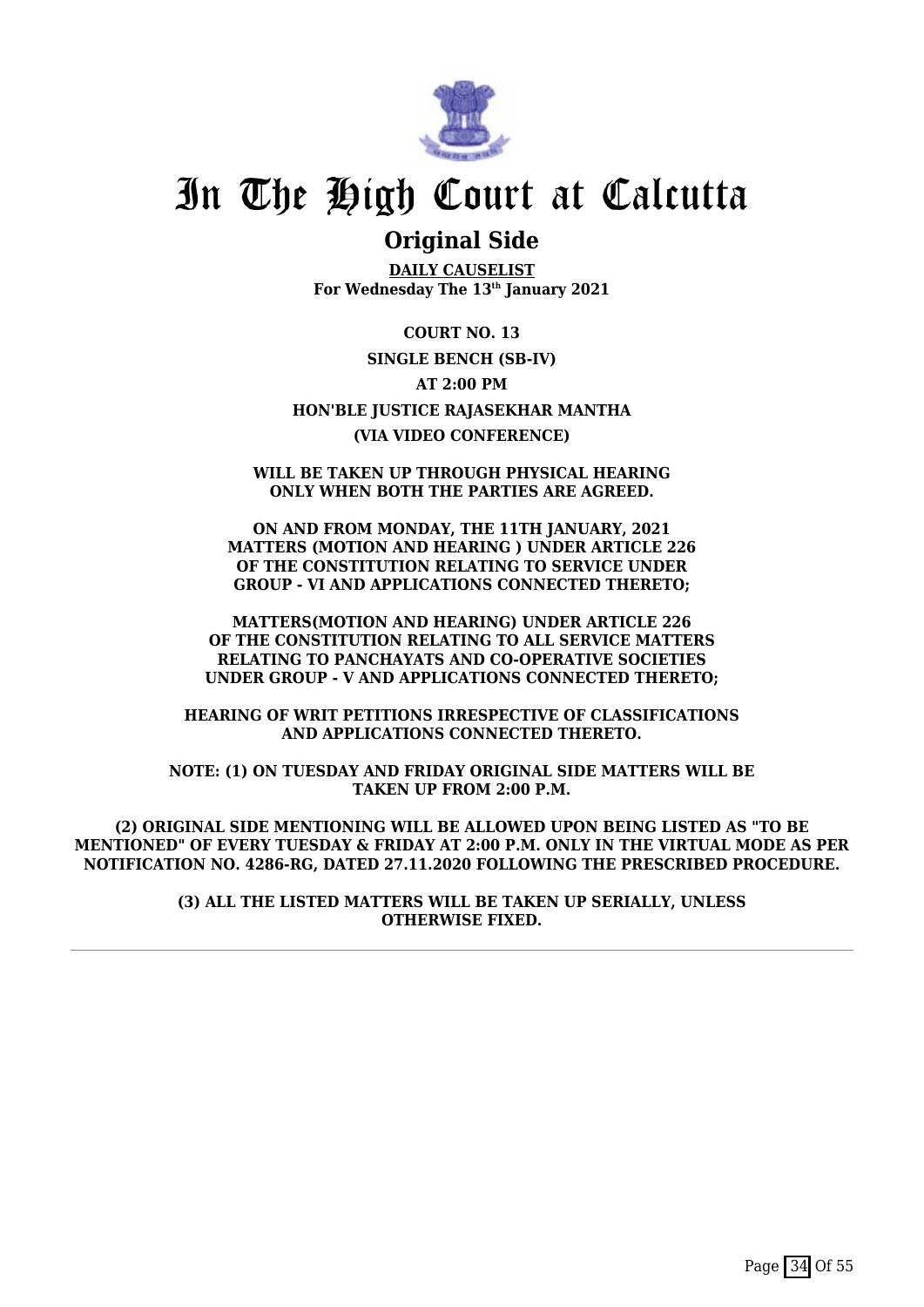

## **Original Side**

**DAILY CAUSELIST For Wednesday The 13th January 2021**

**COURT NO. 8 SINGLE BENCH (SB-V) AT 10:45 AM HON'BLE JUSTICE SABYASACHI BHATTACHARYYA (VIA VIDEO CONFERENCE)**

**NOTE:MATTERS WILL BE TAKEN UP THROUGH PHYSICAL HEARING ONLY WHEN BOTH THE PARTIES ARE AGREED;**

**NOTE: (I) ORIGINAL SIDE MATTERS WILL BE TAKEN UP FROM 10:45 A.M. UPTO 12:00 NOON ONLY ON TUEDAYS AND THURSDAYS;**

**(II) APPELLATE SIDE MATTERS WILL BE TAKEN UP FROM 12:00 NOON ONWARDS OR IMMEDIATELY AFTER COMPLETION OF ORIGINAL SIDE MATTERS, WHICHEVER IS EARLIER, ON TUESDAYS AND THURSDAYS;**

**(III) ON MONDAYS, WEDNESDAYS AND FRIDAYS, APPELLATE SIDE MATTERS WILL BE TAKEN UP THROUGHOUT THE DAY.**

**(IV) MENTIONING WILL BE ALLOWED ONLY AT THE FIRST SITTING OF COURT ON THE FIRST WORKING DAY OF EVERY WEEK.**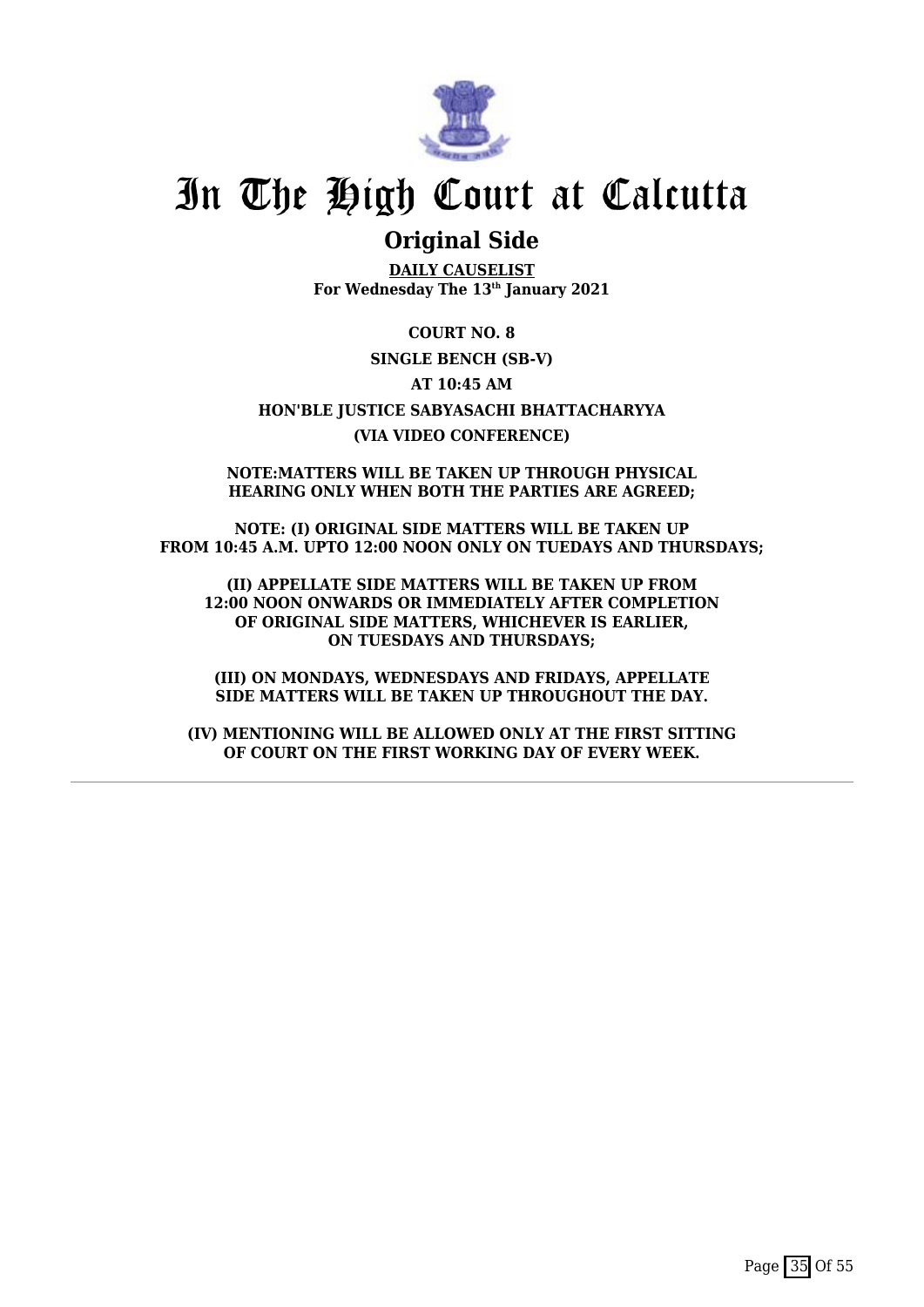

# **Original Side**

**DAILY CAUSELIST For Wednesday The 13th January 2021**

**COURT NO. 39 SINGLE BENCH (SB-VI, COMMERCIAL BENCH) AT 10:45 AM HON'BLE JUSTICE MOUSHUMI BHATTACHARYA VIA VIDEO CONFERENCE)**

**NOTE: MATTERS WILL BE TAKEN UP THROUGH PHYSICAL HEARING ONLY WHEN BOTH THE PARTIES ARE AGREED**

**NOTE : MATTERS UNDER THE COMMERCIAL DIVISION WILL BE TAKEN UP FIRST.**

### **WITNESS ACTION (UNDER COMMERCIAL DIVISION)**

KHAITAN & CO.

1 CS/58/2016 DALGREEN AGRO PVT. LTD. VS

SHAIKH ASADUR RAHMAN & ORS

IA NO: GA/7/2020(Old No:GA/580/2020)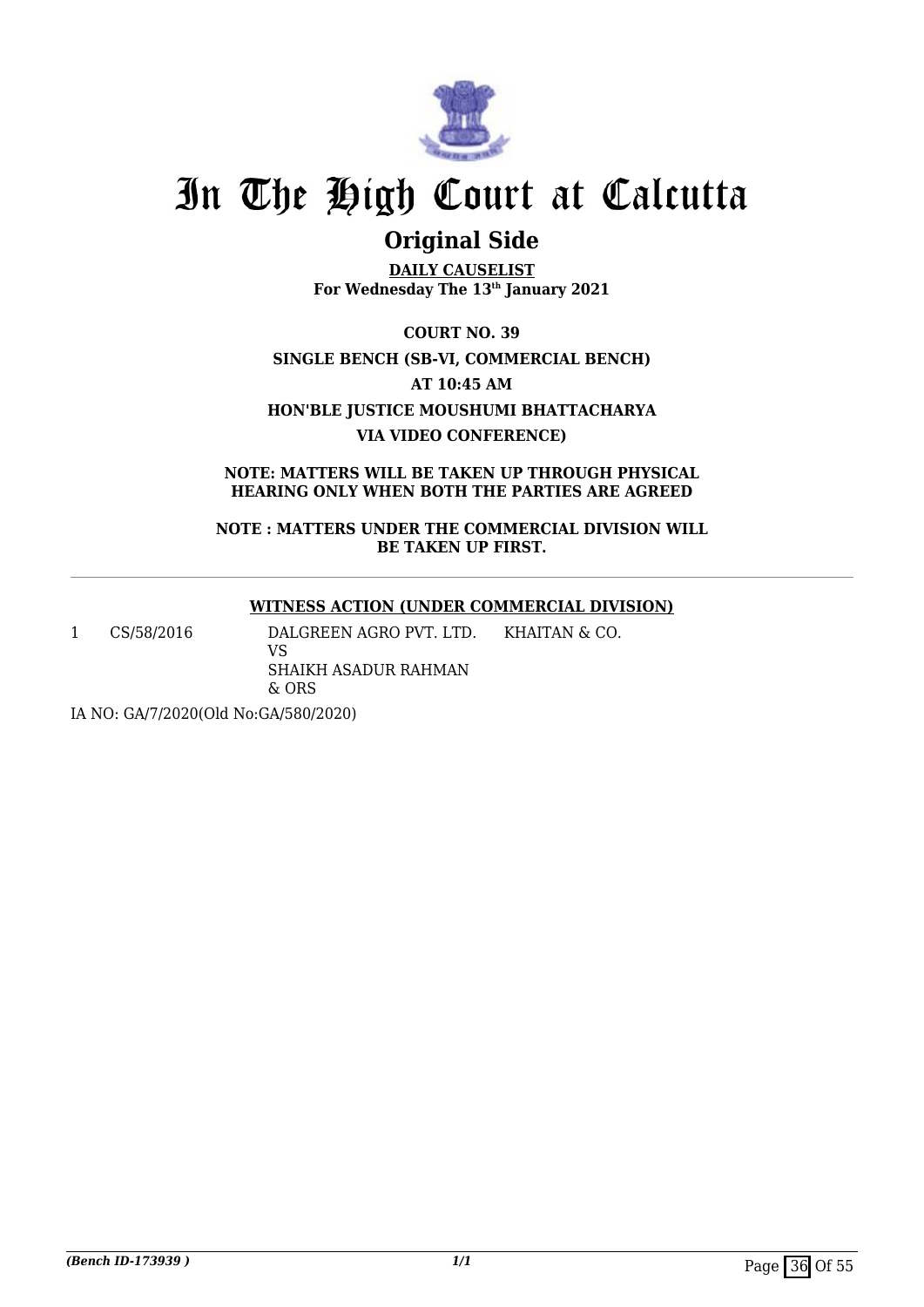

## **Original Side**

**DAILY CAUSELIST For Wednesday The 13th January 2021**

**COURT NO. 39**

**SINGLE BENCH (SB-VI)**

**AT 10:45 AM**

**HON'BLE JUSTICE MOUSHUMI BHATTACHARYA**

**(VIA VIDEO CONFERENCE)**

**NOTE: MATTERS WILL BE TAKEN UP THROUGH PHYSICAL HEARING ONLY WHEN BOTH THE PARTIES ARE AGREED.**

**NOTE : 1) MATTERS UNDER THE COMMERCIAL DIVISION WILL BE TAKEN UP FIRST.**

**2) SUITS AND SPECIALLY- ASSIGNED MATTERS WILL BE TAKEN UP EVERY DAY TILL 1:00 P.M. AFTER COMPLETION OF COMMERCIAL DIVISION MATTERS.**

**3) ARBITRATION MATTERS WILL BE TAKEN UP FROM 2:00 P.M. TO 4:00 P.M. EVERY DAY.**

#### **4) THE LIST WILL BE CALLED ON SERIALLY ONCE THE MATTERS INDICATED IN NOTE NO. 2 ARE COMPLETED.**

#### **TO BE MENTIONED** 1 CP/55/1985  $[S.A.]$ IN THE MATTER OF FIBRE PROCESSORS PVT. LTD (IN LIQN.) VS OM PRAKASH BHARTIA -VS- $\Omega$ N.NISHRA IA NO: CA/1/1990(Old No:CA/23/1990), CA/2/1997(Old No:CA/743/1997), CA/3/2002(Old No:CA/507/2002), CA/5/2006(Old No:CA/519/2006), CA/6/2007(Old No:CA/183/2007), CA/7/2007(Old No:CA/562/2007), CA/8/2010(Old No:CA/590/2010) 2 CS/64/2011 [S.A.] ASIM TALUKDAR VS AXIS BANK LTD & ORS. R K BASU SANDERSONS & MORGANS **NEW MOTIONS** 3 IA NO. GA/12/2020 (Old No: GA/284/2020)  $[S.A.]$ In CS/6/2019 M/S. JAGRATI TRADE SERVICES PRIVATE LIMITED & ANR. Vs SANJIT KUMAR SINGH AND ORS. JAGDISH SARDA(IN PERSON) JAGDISH SARDA(IN PERSON) SINHA AND CO(FOR 9,23), PANKAJ SHROFF AND CO (FOR RES.24,10), FARHAN GAFFAR (RES. 1) **SURENDRA** DUBE(9,23INGA1928,229,2209,1585,1345/19,),PANKAJ SHROFF AND CO(24,10),FARHAN GAFFAR(RES1) 4 IA NO. GA/13/2021 In CS/136/2010 SABLA JAIN Vs DILIP KUMAR MODI & ORS. AVIRUP CHATTERJEE AVIRUP CHATTERJEE 5 IA NO. GA/21/2020 (Old No: GA/1231/2020)  $[S.A.]$ In CS/321/2011 SURESH KUMAR BENANI & ORS. Vs RAMGOPAL BENANI & ORS. JAYDEB GHORAI JAYDEB GHORAI SHARMA KAJARIA SHARMA KAJARIA & CO.(1-13,22,23) CHANDAN KUMAR LAL 6 IA NO. GA/22/2020 (Old No: GA/1232/2020)  $ISA1$ In CS/321/2011 SURESH KUMAR BENANI & ORS.  $V_{\rm c}$ RAMGOPAL BENANI & ORS. JAYDEB GHORAI JAYDEB GHORAI SHARMA KAJARIA SHARMA KAJARIA & CO.(1-13,22,23) CHANDAN KUMAR LAL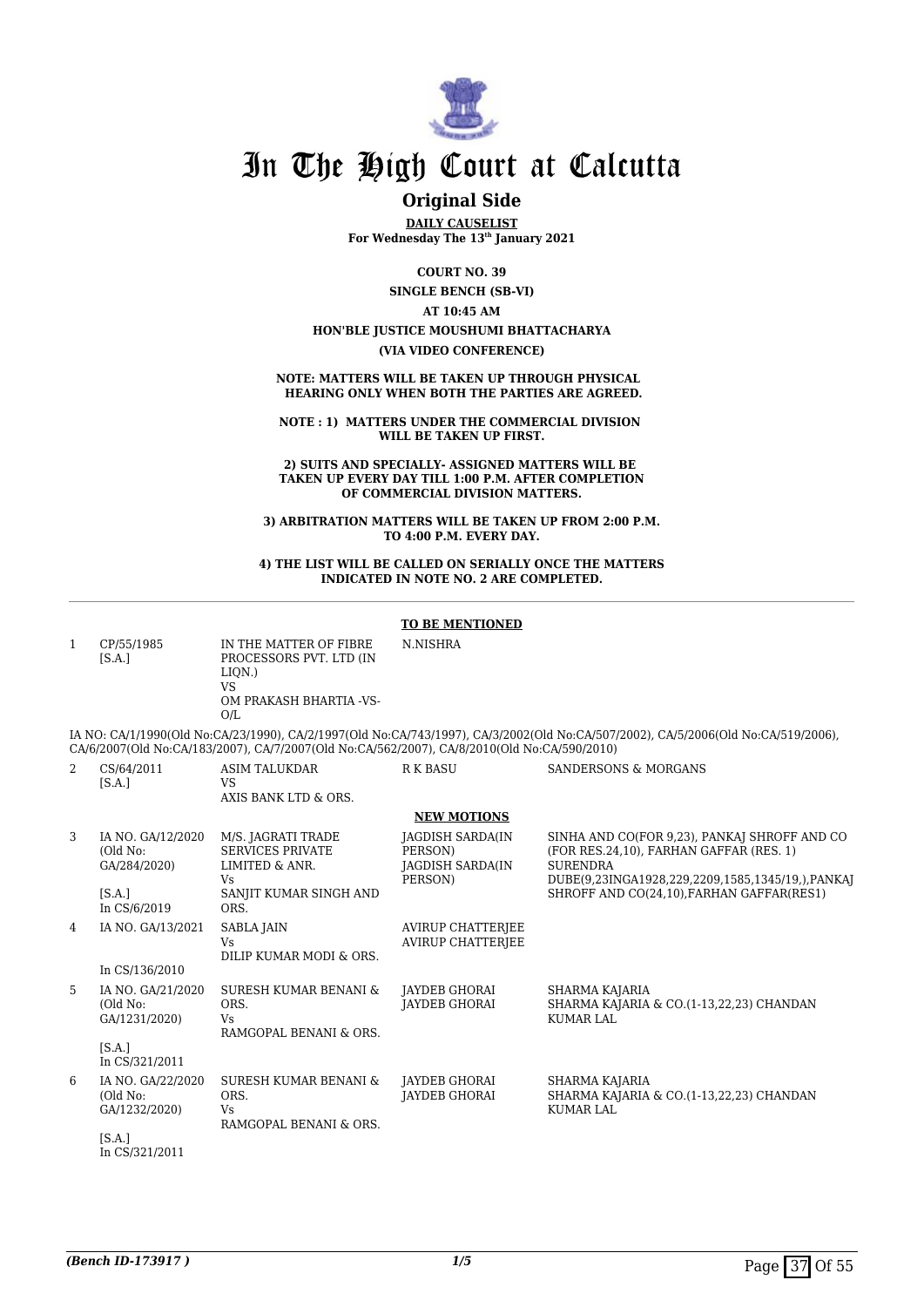| 7  | IA NO. GA/1/2020<br>(Old No:<br>GA/992/2020)  | <b>BENGAL BONDED</b><br>WAREHOUSE LIMITED<br>Vs                     | CHOUDHURYS LAW<br>OFFICES<br>CHOUDHURYS LAW    |
|----|-----------------------------------------------|---------------------------------------------------------------------|------------------------------------------------|
|    | [S.A.]<br>In CS/19/2020                       | THE CALCUTTA SAFE<br>DEPOSIT COMPANY                                | <b>OFFICES</b>                                 |
|    |                                               | LIMITED                                                             | <b>NEW CHAMBER APPLICATIONS</b>                |
|    |                                               |                                                                     |                                                |
| 8  | IA NO. GA/10/2021                             | IN THE GOODS OF: ARPITA<br>PRAMANIK DAS<br>(DECEASED) -AND-         | MRS LOPAMUDRA<br><b>SUR</b><br>MRS LOPAMUDRA   |
|    | In TS/22/2016                                 | Vs<br>INDRANIL PRAMANIK -VS-                                        | SUR                                            |
| 9  | IA NO. GA/1/2020                              | SMT. SUBBANKARI DAS<br><b>BALGOPAL MERCHANTS</b><br>PVT. LTD.       | USHA DOSHI<br>USHA DOSHI                       |
|    | In CS/146/2018                                | Vs<br>MEENAKSHI FILAMENTS                                           |                                                |
| 10 | IA NO. GA/1/2020                              | PVT. LTD.<br>WIND POWER VINIMAY PVT.<br><b>LTD</b>                  | USHA DOSHI<br>USHA DOSHI                       |
|    | In CS/147/2018                                | Vs.<br>RITIKA GRIHA NIRMAN PVT.                                     |                                                |
|    |                                               | LTD.                                                                | <b>ADJOURNED MOTION</b>                        |
|    |                                               |                                                                     |                                                |
| 11 | IA NO. GA/6/2019<br>(Old No:<br>GA/1518/2019) | CALCUTTA STOCK<br>EXCHANGE LIMITED.<br>Vs                           | <b>SINHA</b><br>SINHA & CO.                    |
|    |                                               | RATAN LAL PODDAR                                                    |                                                |
|    | In CS/263/2001                                |                                                                     |                                                |
| 12 | IA NO. GA/10/2017<br>(Old No:<br>GA/622/2017) | SETH JWALA PRASAD<br><b>BHATIA CHARITABLE</b><br>TRUST & ANR.<br>Vs | A P AGARWALLA<br>KANODIA & CO.                 |
|    | [S.A.]<br>In CS/229/2005                      | ARVIND BHARTIA & ORS.                                               |                                                |
| 13 | IA NO. GA/10/2019<br>(Old No:                 | TITAGARH WAGONS LTD<br>Vs                                           | I.C.SANCHETI<br>I.C.SANCHETI & CO              |
|    | GA/1760/2019)<br>[S.A.]                       | A.P.MOLLER-MAERSK A/S &<br>ORS.                                     |                                                |
|    | In CS/359/2012                                |                                                                     |                                                |
| 14 | IA NO. GA/2/2018<br>(Old No:<br>GA/580/2018)  | REENA ORGANICS PVT.<br>LTD.<br>Vs                                   | SANDIP AGARWAL &<br>CO.<br>ARUNABHA DEB        |
|    |                                               | PRABHU POLY COLOR LTD.                                              |                                                |
|    | [S.A.]<br>In CS/173/2017                      |                                                                     |                                                |
| 15 | IA NO. GA/3/2019                              | REENA ORGANICS PVT.                                                 | SANDIP AGARWAL                                 |
|    | (Old No:<br>GA/282/2019)                      | LTD.<br>Vs<br>PRABHU POLY COLOR LTD.                                | ARUNABHA DEB                                   |
|    | [S.A.]<br>In CS/173/2017                      |                                                                     |                                                |
|    |                                               |                                                                     | <b>CHAMBER APPLICATIONS FOR FINAL DISPOSAL</b> |
| 16 | IA NO. GA/6/2020<br>(Old No:                  | <b>BIMAL KUMAR</b><br>PARASRAMKA & ORS.                             | <b>SHROFF AND</b><br><b>ASSOCIATES</b>         |
|    | GA/258/2020)                                  | Vs<br>RAJENDRA PRASAD                                               | G. S. GUPTA                                    |
|    | [S.A.]<br>In CS/95/2011                       | <b>AGARWALLA &amp; OTHERS</b>                                       |                                                |
|    |                                               |                                                                     | <b>COURT APPLICATIONS UNDER ART.226</b>        |
| 17 | WPO/313/2020<br>[S.A.]                        | SHIW KUMAR DALMIA<br>VS                                             | M/S. CHATTERJEE,<br>SIL AND CO.                |
|    |                                               | THE KOLKATA MUNICIPAL<br>CORPORATION AND ORS.                       |                                                |

**COMPANY MATTER (NEW)**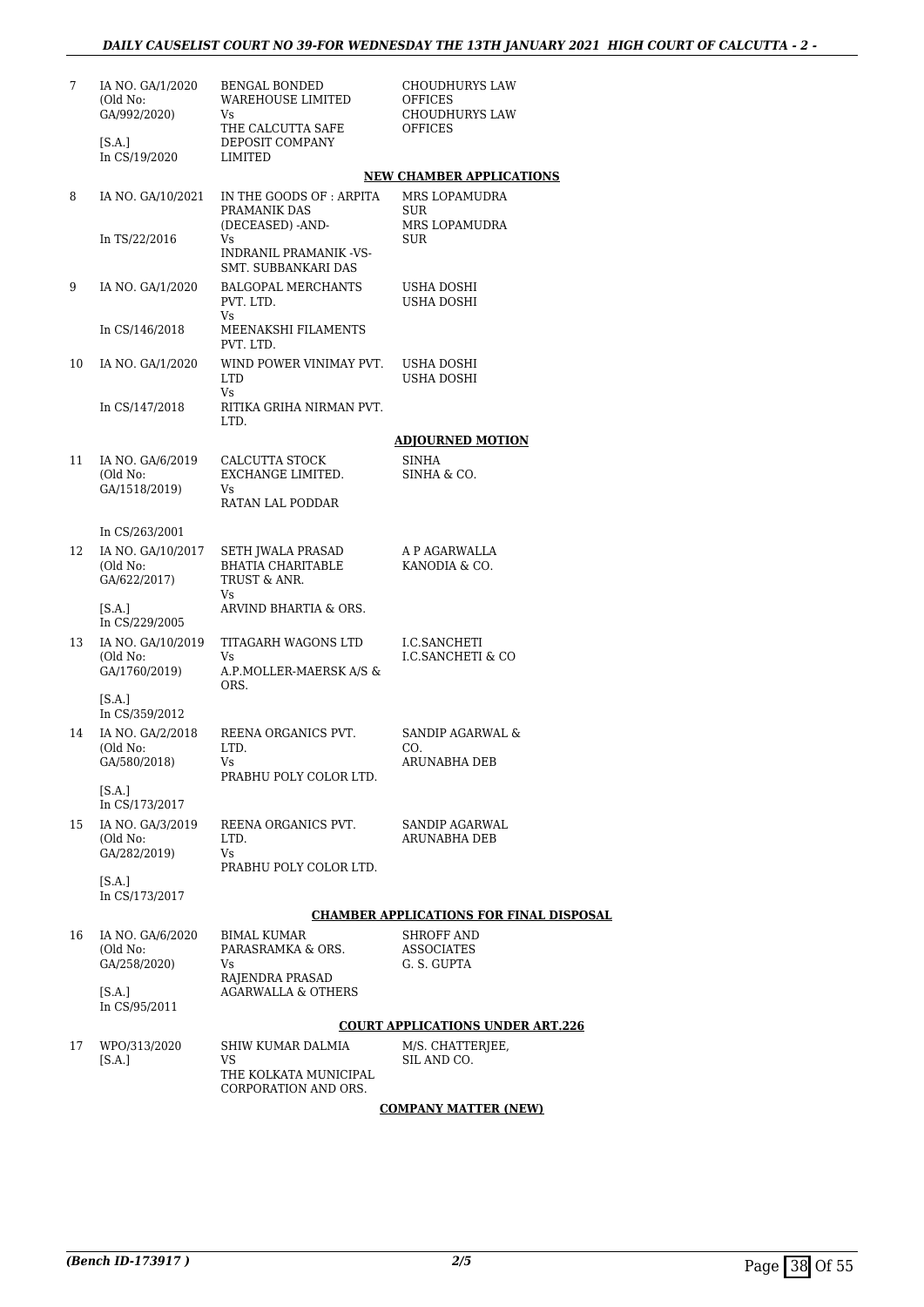| 18 | IA NO. CA/33/2020                                                           | IN THE MATTER.OF-<br>BENGAL PAPER MILLS                                                                             | A.C.KAR                                  | <b>SANDERSONS &amp; MORGANS</b> |
|----|-----------------------------------------------------------------------------|---------------------------------------------------------------------------------------------------------------------|------------------------------------------|---------------------------------|
|    | [S.A.]<br>In CP/245/1985                                                    | CO.LTD.<br>Vs                                                                                                       |                                          |                                 |
|    |                                                                             | SANJAY JHUNJHUNWALA -<br>VS- O/L                                                                                    |                                          |                                 |
|    |                                                                             |                                                                                                                     | <b>APPLICATION FOR RULE IN CONTEMPT</b>  |                                 |
| 19 | CC/43/2020                                                                  | TIRUPATI VESSEL PRIVATE<br>LIMITED<br>VS                                                                            | RUNA PALIT                               |                                 |
|    |                                                                             | ANKUSH RAJHANS AND<br>ORS.                                                                                          |                                          |                                 |
| 20 | CC/44/2020                                                                  | TIRUPATI VESSEL PRIVATE<br>LIMITED<br>VS                                                                            | RUNA PALIT                               |                                 |
|    |                                                                             | PRAKASH CHANDRA YADAV<br>AND ANR.                                                                                   |                                          |                                 |
|    |                                                                             |                                                                                                                     | <b>NEW MOTIONS(2)</b>                    |                                 |
| 21 | IA NO. GA/3/2021                                                            | AAQUIF KHAN                                                                                                         |                                          |                                 |
|    |                                                                             | Vs<br>TATA MOTORS FINANCE                                                                                           | SUJIT SAHA                               |                                 |
|    | In AP/451/2019                                                              | <b>LTD</b>                                                                                                          |                                          |                                 |
| 22 | IA NO. GA/2/2021                                                            | <b>AAQUIF KHAN</b>                                                                                                  |                                          |                                 |
|    |                                                                             | Vs<br>TATA MOTORS FINANCE                                                                                           | <b>SUJIT SAHA</b>                        |                                 |
|    | In AP/451/2019                                                              | <b>LTD</b>                                                                                                          |                                          |                                 |
| 23 | AP/359/2020                                                                 | YASMIN KHALIQUE AND<br><b>ORS</b><br>VS                                                                             | MD. IMTEYAZ ASLAM<br>LODHI               |                                 |
|    |                                                                             | MUKHTAR ALAM                                                                                                        |                                          |                                 |
|    | IA NO: GA/1/2020                                                            |                                                                                                                     |                                          |                                 |
| 24 | AP/377/2020                                                                 | SMT. MADHABI MONDAL<br>AND ANR.<br>VS<br>CHOLAMANDALAM                                                              | MUKHERJE<br><b>ASSOCIATES</b>            |                                 |
|    |                                                                             | INVESTMENT AND<br>FINANCE COMPANY<br>LIMITED                                                                        |                                          |                                 |
| 25 | AP/394/2020                                                                 | M/S ARIHANT ELECTRICALS<br>DELHI<br>VS                                                                              | PHATICK CHANDRA<br>DAS                   |                                 |
|    |                                                                             | CHITTARANJAN<br><b>LOCOMOTIVE WORKS</b>                                                                             |                                          |                                 |
| 26 | AP/401/2020                                                                 | PARITOSH DEBNATH AND<br>ANR.<br>VS                                                                                  | DIPAK KUMAR<br>BHATTACHARJEE             |                                 |
|    |                                                                             | HDB FINANCIAL SERVISES<br>LIMITED                                                                                   |                                          |                                 |
| 27 | AP/9/2021                                                                   | SEIKH BADIUL JAMAL AND<br>ANR.<br><b>VS</b><br>CHOLAMANDALAM<br><b>INVESTMENT AND</b><br>FINANCE COMPANY<br>LIMITED | MUKHERJE<br><b>ASSOCIATES</b>            |                                 |
|    |                                                                             |                                                                                                                     | <b>ARBITRATION MOTION (ADJ.) SEC. 34</b> |                                 |
| 28 | IA NO. GA/1/2020                                                            | COAL INDIA LIMITED                                                                                                  | PARTHA BASU                              |                                 |
|    | (Old No:<br>GA/653/2020)                                                    | Vs<br>HYDERABAD INDUSTRIES<br>LTD.                                                                                  | <b>PARTHA BASU</b>                       |                                 |
|    | In AP/99/2009                                                               |                                                                                                                     |                                          |                                 |
| 29 | AP/928/2011                                                                 | STATE OF WEST BENGAL<br>VS<br>M/S CHAKRABORTY &                                                                     | PARITOSH SINHA                           | JAYANTA KR. PAIN                |
|    | $11 \text{ NQ}$ , $C \text{A}$ /1/2019/01d $N_{Q}$ $C \text{A}$ /2200/2019) | <b>COMPANY</b>                                                                                                      |                                          |                                 |

IA NO: GA/1/2018(Old No:GA/3399/2018)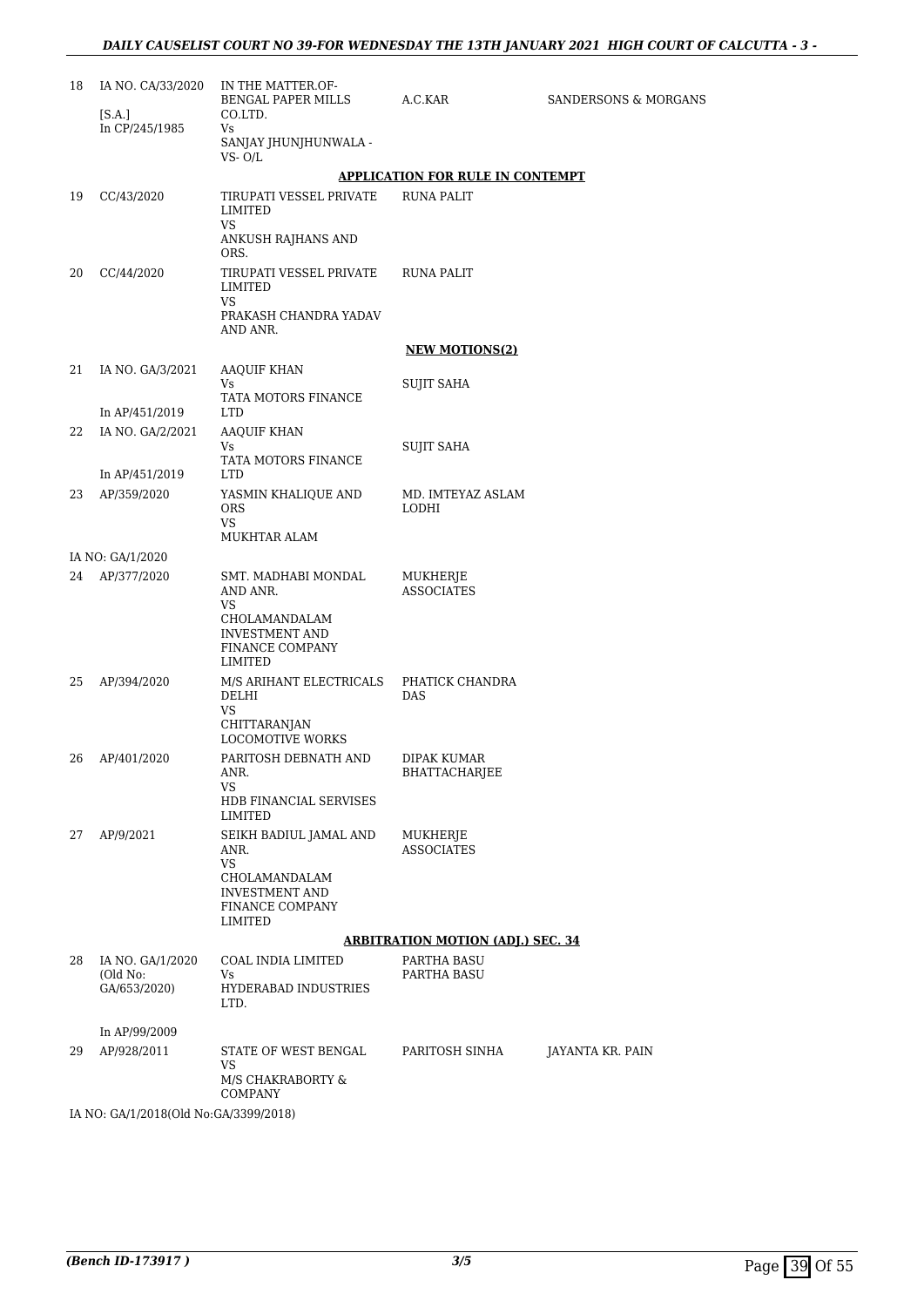| 30 | AP/381/2013                           | VASAVI INFRASTRUCTURE<br>PROJECTS LIMITED<br>VS                                                                                               | V. BHATIA &<br><b>ASSOCIATES</b> |                                |
|----|---------------------------------------|-----------------------------------------------------------------------------------------------------------------------------------------------|----------------------------------|--------------------------------|
|    |                                       | THE KOLKATA MUNICIPAL<br>CORPORATION                                                                                                          |                                  |                                |
| 31 | AP/1735/2015                          | M/S. SATELLITE ELECTRIC<br><b>COMPANY</b><br>VS<br>THE BOARD OF TRUSTEES<br>FOR THE PORT OF KOLKATA                                           | SOURAV MONDAL                    |                                |
| 32 | AP/147/2016                           | MARMAGOA STEELS LTD.<br>VS<br>MSTC LTD.                                                                                                       | A. N.<br>BHATTACHARYYA &         | DEY & ASSOCIATES               |
| 33 | AP/309/2016                           | NATIONAL BUILDINGS<br><b>CONSTRUCTION</b><br><b>CORPORATION LIMITED</b><br>VS<br><b>AVINASH RAJ</b><br><b>CONSTRUCTION PRIVATE</b><br>LIMITED | CO.<br>NAVOJIT MUKHERJEE         |                                |
| 34 | AP/1121/2016                          | UNION OF INDIA & ANR.<br>VS<br>PAM DEVELOPMENT PVT.                                                                                           | APARNA BANERJEE                  |                                |
|    |                                       | LTD.                                                                                                                                          |                                  |                                |
|    | IA NO: GA/2/2019                      |                                                                                                                                               |                                  |                                |
| 35 | AP/352/2017                           | STATE OF WEST BENGAL &<br><b>ORS</b><br>VS<br>M/S. B.B.M. ENTERPRISES                                                                         | MR. PARITOSH SINHA               | <b>SUPRATIK BASU</b>           |
| 36 | AP/377/2017                           | THE ORIENTAL INSURANCE<br>CO. LTD<br>VS                                                                                                       | RAJESH SINGH                     | R. GINODIA & CO.               |
|    |                                       | MADHYA BHARAT PAPERS<br><b>LTD</b>                                                                                                            |                                  |                                |
| 37 | AP/702/2017                           | UNITED INDIA ASSURANCE<br>COMPANY LIMITED<br>VS<br>A.I. CHAMPDANY                                                                             | SOUMENDRA NATH<br>GANGULY        | ABHIJIT GUHA RAY               |
|    | IA NO: GA/1/2017(Old No:GA/2853/2017) | INDUSTRIES LIMITED                                                                                                                            |                                  |                                |
| 38 | AP/708/2017                           | THE ORIENTAL INSURANCE                                                                                                                        | SANJAY PAUL                      |                                |
|    |                                       | <b>COMPANY LIMITED</b><br>VS                                                                                                                  |                                  |                                |
| 39 | AP/99/2018                            | <b>GLOSTER LIMITED</b><br>UNION OF INDIA,<br>THROUGH THE GENERAL<br>MANAGER, METRO<br>RAILWAY,<br>VS                                          | APARNA BANERJEE                  | CHANDAN DUTTA                  |
|    |                                       | M/S PERFECT<br>CONSTRUCTION                                                                                                                   |                                  |                                |
| 40 | AP/195/2018                           | M/S CAPITAL CEMENT<br>AGENCY<br>VS.<br>UNION OF INDIA                                                                                         | H.N.DATTA & CO                   |                                |
| 41 | AP/267/2018                           | M/S NAV BHARAT VANIJYA A P AGARWALLA<br><b>UDYOG</b><br><b>VS</b>                                                                             |                                  |                                |
| 42 | AP/367/2018                           | UNION OF INDIA<br>UNION OF INDIA & ORS.<br>VS<br>M/S. WONTECH<br>ENGINEERING PVT LTD                                                          | ARUN KUMAR<br>MISHRA             | <b>SHROFF &amp; ASSOCIATES</b> |
| 43 | AP/424/2018                           | WONTECH ENGINEERING<br>PVT. LTD<br>VS<br>GENERAL MANAGER<br>SOUTH EASTERN RAILWAYS<br>& ORS                                                   | SHROFF &<br><b>ASSOCIATES</b>    | ARUN KR. MISHRA                |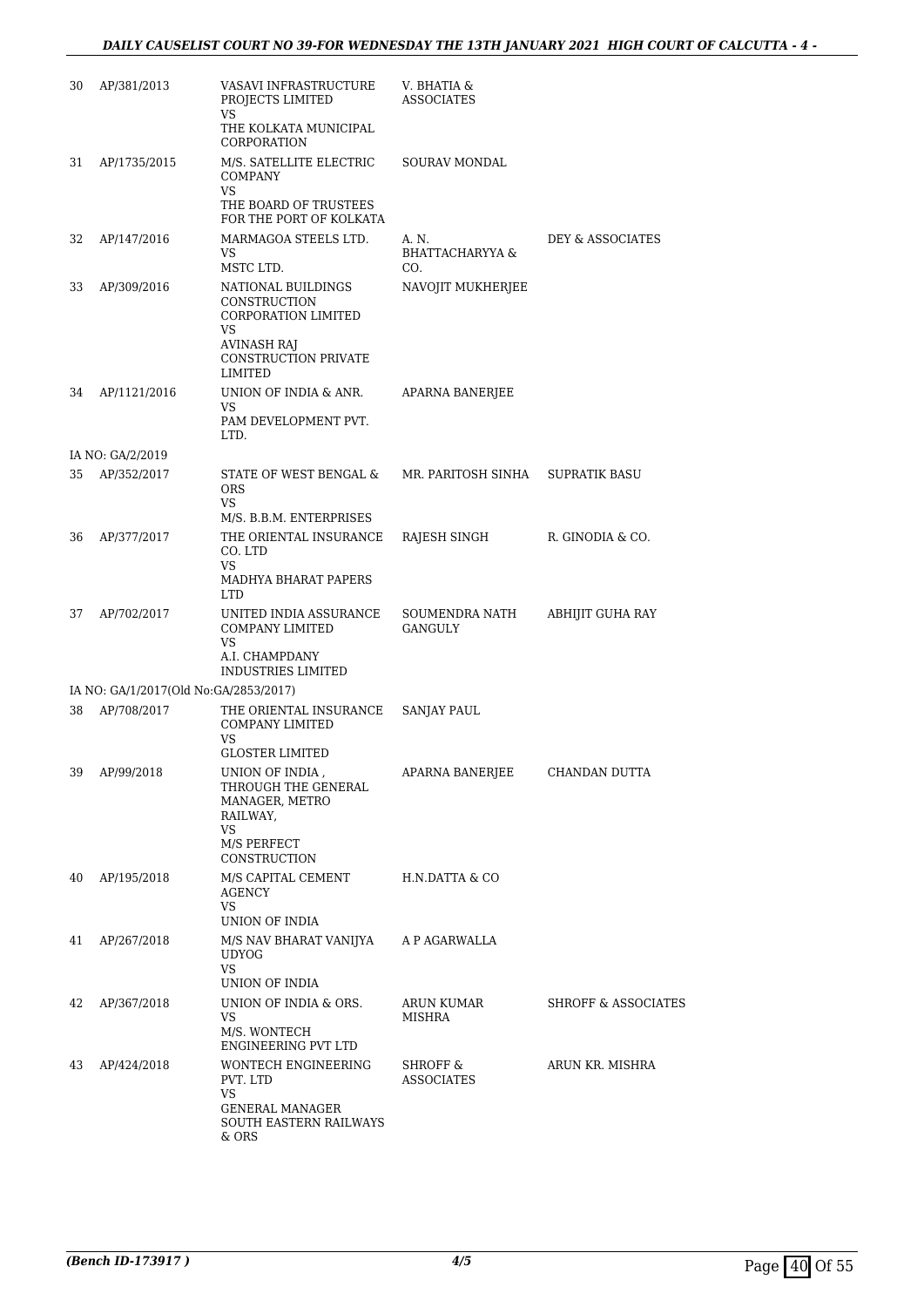### *DAILY CAUSELIST COURT NO 39-FOR WEDNESDAY THE 13TH JANUARY 2021 HIGH COURT OF CALCUTTA - 5 -*

| 44 | AP/433/2018                           | TRIPTI SAHA<br>VS<br>UNION OF INDIA                                                                             | Partha Chakraborty      | APARNA BANERJEE   |
|----|---------------------------------------|-----------------------------------------------------------------------------------------------------------------|-------------------------|-------------------|
|    | IA NO: GA/1/2020(Old No:GA/1112/2020) |                                                                                                                 |                         |                   |
| 45 | AP/831/2018                           | MARINE CRAFT ENGINEERS<br>PRIVATE LIMITED<br>VS<br><b>GARDEN REACH</b><br>SHIPBUILDERS AND<br>ENGINEERS LIMITED | <b>ABHIJIT GUHA RAY</b> |                   |
|    | IA NO: GA/1/2019                      |                                                                                                                 |                         |                   |
| 46 | AP/430/2019                           | Y D TRANSPORT CO AND<br>ANR<br>VS<br><b>SREI EQUIPMENT FINANCE</b><br>LIMITED                                   | SURYANU SENGUPTA        | ARCHANA CHOWDHURY |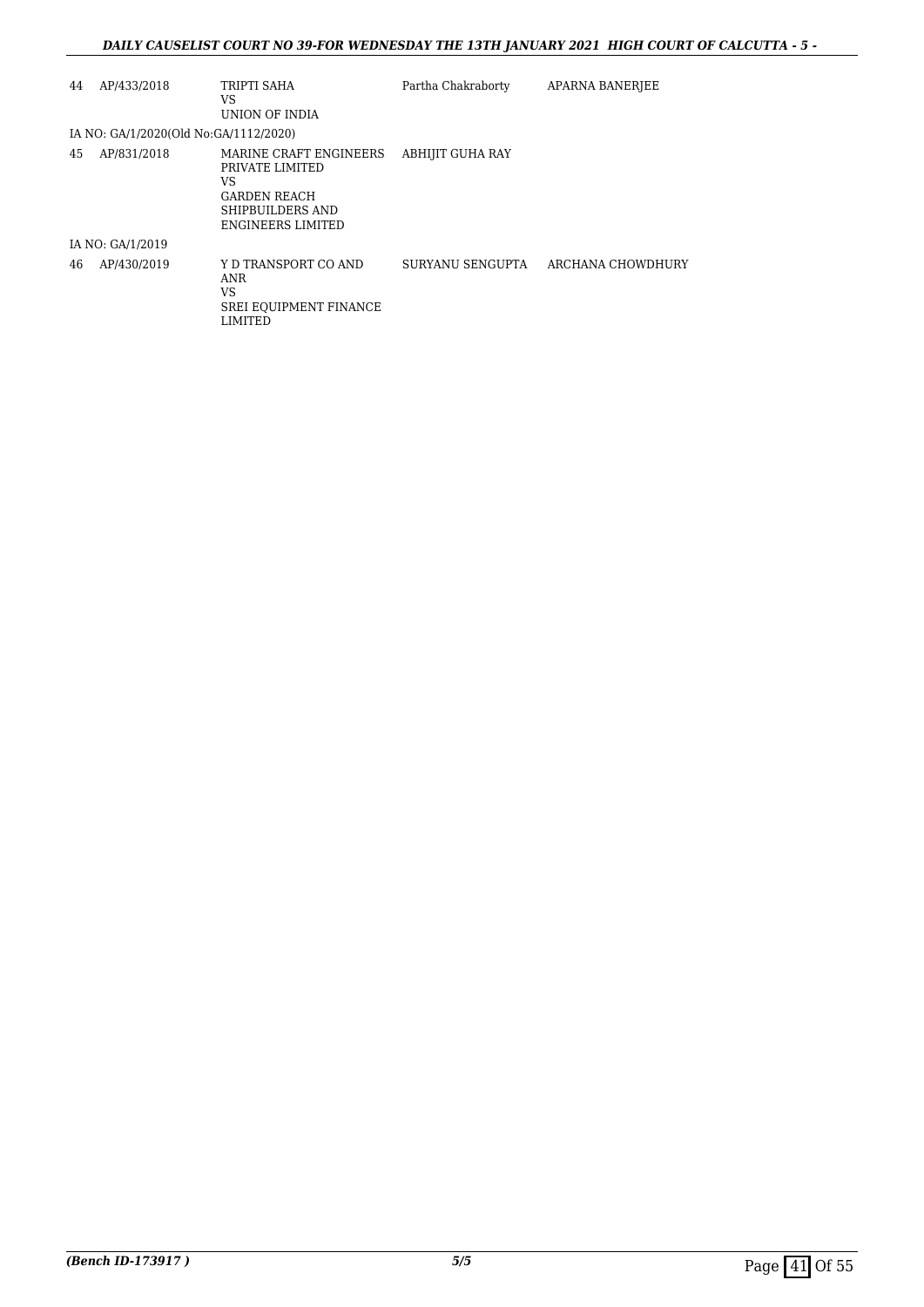

## **Original Side**

**DAILY CAUSELIST For Wednesday The 13th January 2021**

**COURT NO. 26 SINGLE BENCH (SB-VII) AT 3:00 PM HON'BLE JUSTICE SHEKHAR B. SARAF (VIA VIDEO CONFERENCE)**

#### **NOTE:MATTERS WILL BE TAKEN UP THROUGH PHYSICAL HEARING ONLY WHEN BOTH THE PARTIES ARE AGREED.**

#### **NOTE : 1) EVERYDAY ORIGINAL SIDE MATTERS WILL BE TAKEN UP IMMEDIATELY AFTER THE COMPLETION OF THE APPELLATE SIDE MATTERS OR AT 3:00 P.M. WHICHEVER IS EARLIER.**

#### **2) ORIGINAL SIDE MENTIONING WILL BE ALLOWED IMMEDIATELY BEFORE THE ORIGINAL SIDE MATTERS ARE TAKEN UP.**

**3) MENTIONING FOR INCLUSION IN THE LIST SHALL BE ENTERTAINED ONLY UPON PROPER NOTICE.**

## **FOR JUDGEMENT**

( [AT 3:00 P.M.] )

| IA NO. GA/3/2019 | <b>EMARS MINING and</b> | R. L. MITRA   |
|------------------|-------------------------|---------------|
| (Old No:         | CONSTRUCTION PVT LTD    | surendra dube |
| GA/917/2019)     | Vs<br>MANJUNATH HEBBAR  |               |

In CS/125/2014

#### **COURT APPLICATIONS UNDER ART.226**

- 2 WPO/33/2020 JHUMA BISWAS VS THE STATE OF WEST BENGAL AND ORS SAKTI PADA JANA 3 WPO/70/2020 LATIKA DAS SAKTI PADA JANA
- VS STATE OF WEST BENGAL AND ORS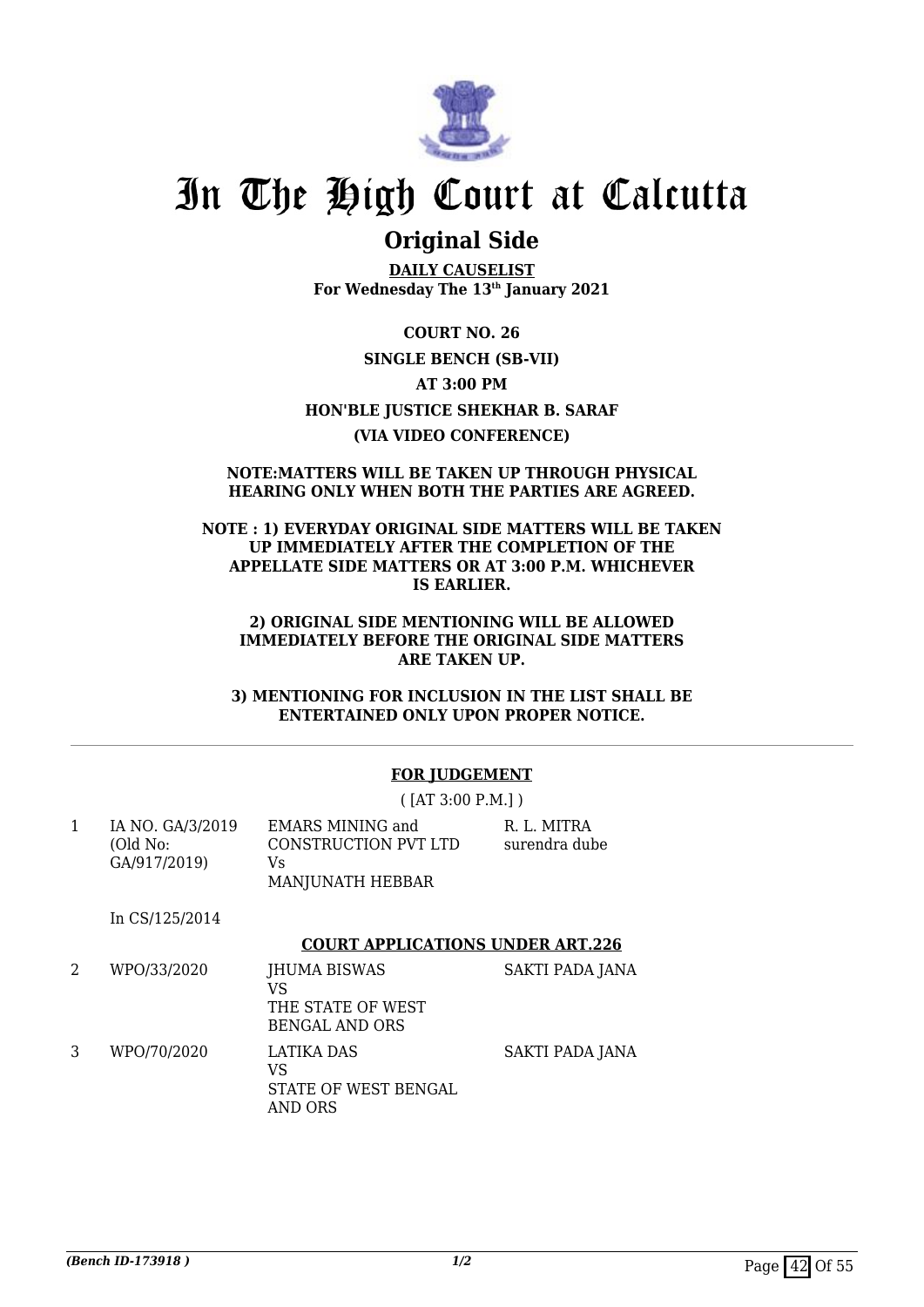4 WPO/71/2020 SANKARI MANDAL VS THE STATE OF WEST BENGAL AND ORS

SAKTI PADA JANA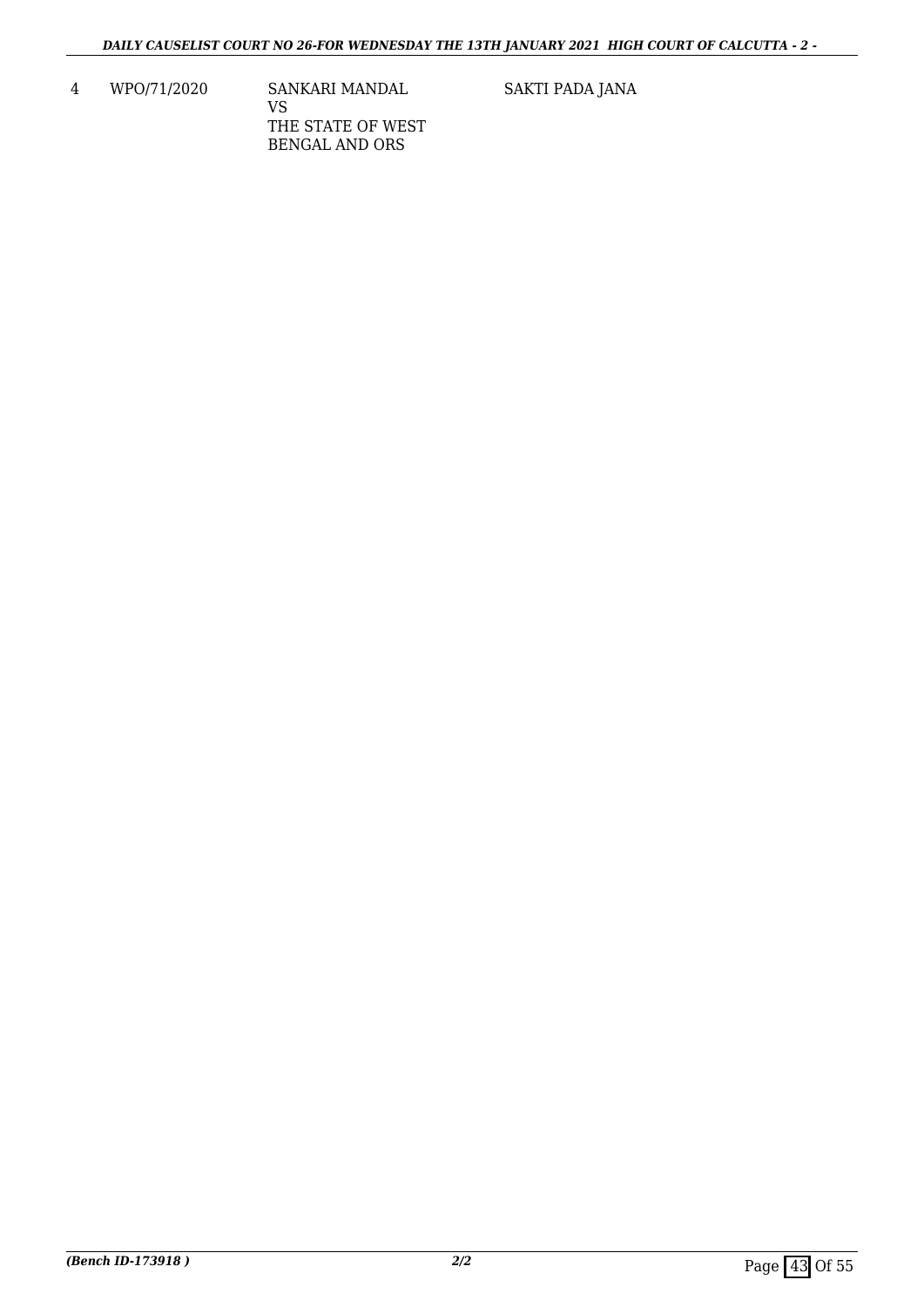

## **Original Side**

**DAILY CAUSELIST For Wednesday The 13th January 2021**

**COURT NO. 15 SINGLE BENCH (SB-VIII) AT 10:45 AM HON'BLE JUSTICE RAJARSHI BHARADWAJ (VIA VIDEO CONFERENCE)**

**NOTE:MATTERS WILL BE TAKEN UP THROUGH PHYSICAL HEARING ONLY WHEN BOTH THE PARTIES ARE AGREED.**

**NOTE: ON FRIDAY (15/01/2021) ORIGINAL SIDE MATTERS WILL BE TAKEN UP AT 10:45 A.M.**

**AFTER COMPLETION OF ORIGINAL SIDE MATTERS, APPELLATE SIDE MATTERS WILL BE TAKEN UP.**

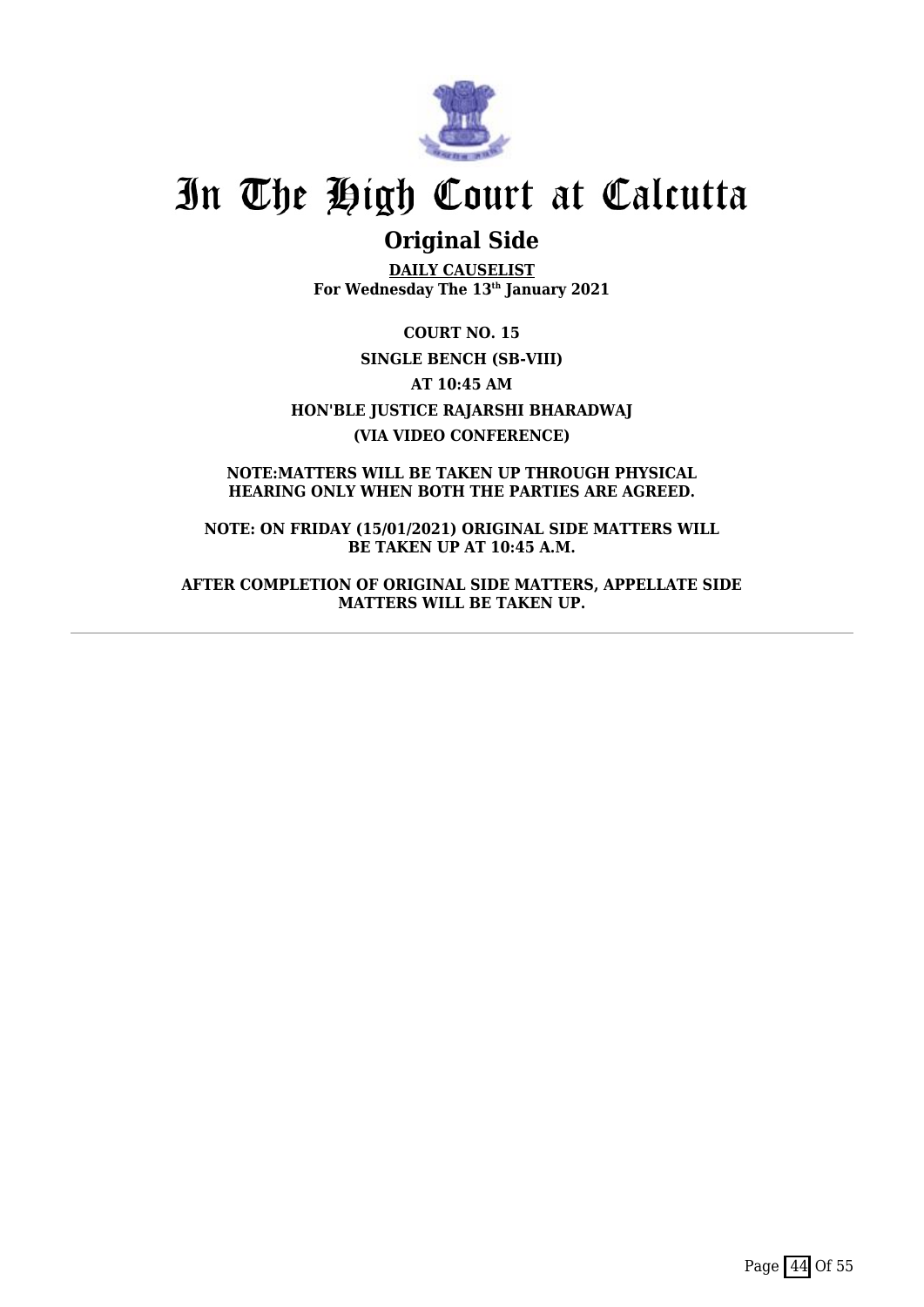

## **Original Side**

**DAILY CAUSELIST For Wednesday The 13th January 2021**

### **COURT NO. 10**

### **SINGLE BENCH (SB-X)**

### **AT 10:45 AM**

### **HON'BLE JUSTICE RAVI KRISHAN KAPUR**

### **(VIA VIDEO CONFERENCE)**

#### **NOTE:MATTERS WILL BE TAKEN UP THROUGH PHYSICAL HEARING ONLY WHEN BOTH THE PARTIES ARE AGREED.**

#### **NOTE: (I) ORIGINAL SIDE MENTIONING EVERY WEDNESDAY AND THURSDAY AT 10:45 A.M.**

### **(II) ORIGINAL SIDE MATTERS WILL BE TAKEN UP EVERY WEDNESDAY AND THURSDAY AT 10:45 A.M. BEFORE APPELLATE SIDE MATTERS. AFTER COMPLETION OF ORIGINAL SIDE MATTERS, APPELLATE SIDE MATTERS WILL BE TAKEN UP**

### **TO BE MENTIONED**

| 1              | WPO/843/2008                                  | UNITED TYRES PVT. LTD. & U. S. MENON<br>ANR.<br><b>VS</b><br><b>BOARD OF TRUSTEES FOR</b><br>THE PORT OF KOLKATA &<br>ORS. |               | <b>AYAN BANERJEE</b> |
|----------------|-----------------------------------------------|----------------------------------------------------------------------------------------------------------------------------|---------------|----------------------|
|                |                                               | <b>FOR HEARING (OLD MATTER)</b>                                                                                            |               |                      |
| $\overline{2}$ | IA NO. GA/1/2006<br>(Old No:<br>GA/3124/2006) | ORISSA CEMENT LTD. &<br>ANR<br>Vs<br>THE STATE OF W.B.                                                                     | KHAITAN & CO. | N.Y.A                |
|                | In WPO/1878/1991                              |                                                                                                                            |               |                      |
| 3              | IA NO. GA/2/2006<br>(Old No:<br>GA/2377/2006) | DASURATHI BANERJEE<br>Vs.<br>UNION OF INDIA                                                                                | A.HALDER      |                      |
|                | In WPO/1318/1997                              |                                                                                                                            |               |                      |
| 4              | IA NO. GA/2/2006<br>(Old No:<br>GA/2758/2006) | PARVESH KUMAR<br>Vs<br>UNION OF INDIA                                                                                      | S.GANGULY     |                      |

In WPO/1294/1998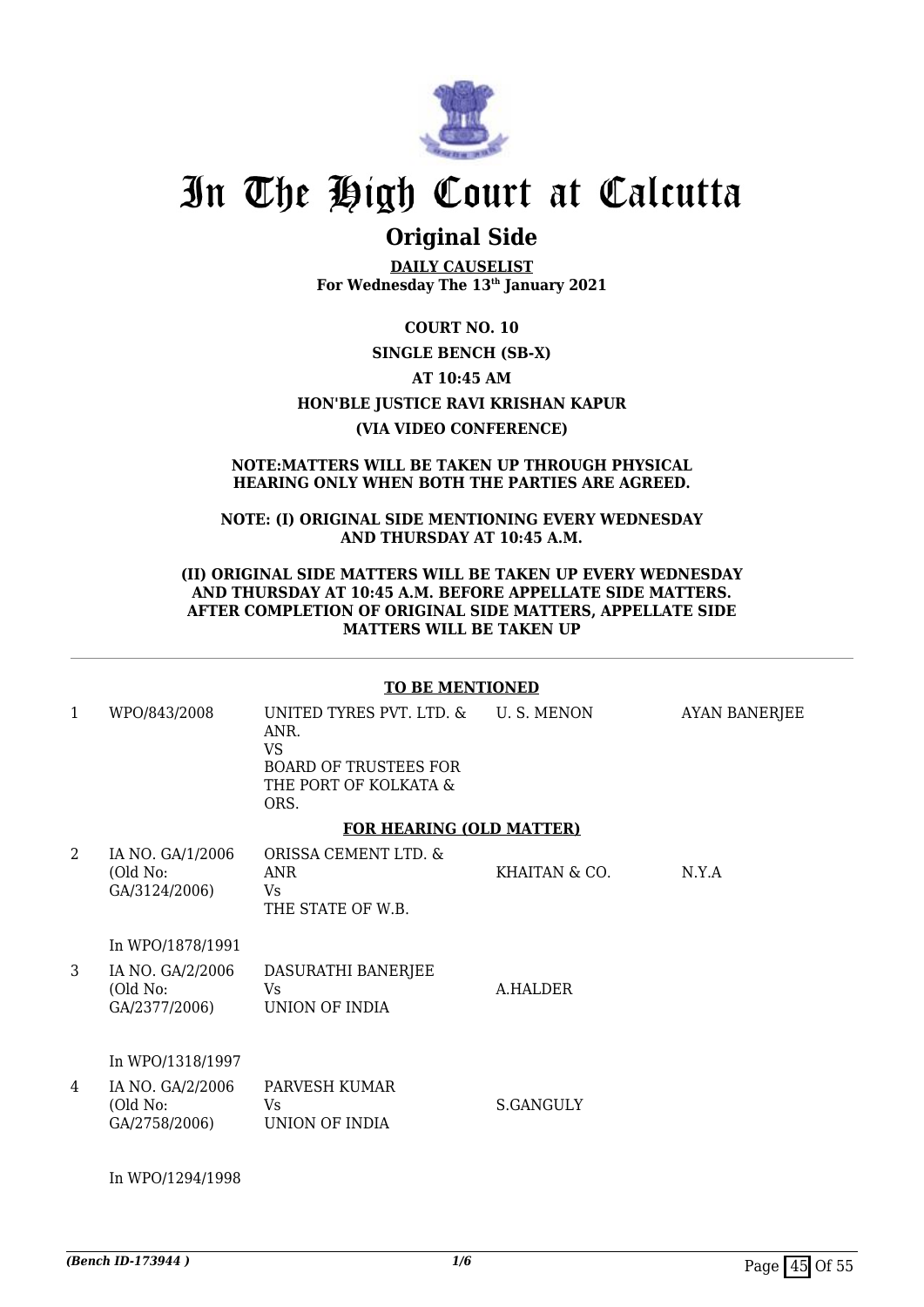| 5  | IA NO. GA/1/2006<br>(Old No:<br>GA/2448/2006) | <b>BENGAL HAMMER</b><br>INDUSTREES (P) LTD.<br>Vs<br>THE STATE OF WEST<br><b>BENGAL</b>                   | REJENDRALAL DUTT<br>& CO.    |
|----|-----------------------------------------------|-----------------------------------------------------------------------------------------------------------|------------------------------|
|    | In WPO/971/2001                               |                                                                                                           |                              |
| 6  | IA NO. GA/2/2006<br>(Old No:<br>GA/2148/2006) | THE GANGES<br>MANUFACTURING CO. LTD.<br>Vs<br>THE REGIONAL PROVIDENT<br>FUND COMMISSIONER &               | SURAJ KR. PODDAR             |
|    | In WPO/1854/2002                              | ORS.                                                                                                      |                              |
| 7  | IA NO. GA/1/2006<br>(Old No:<br>GA/2557/2006) | GREEN CORPN.IMPEX PVT.<br>LTD & ANR<br>Vs<br><b>UNION OF INDIA</b>                                        | A.K.CHAKROBORTY              |
|    | In WPO/560/2003                               |                                                                                                           |                              |
| 8  | IA NO. GA/3/2006<br>(Old No:<br>GA/3113/2006) | M/S. ENGSER LTD. & ANR.<br>Vs<br><b>EMPLOYEES' PROVIDENT</b><br><b>FUND ORGANISATION</b>                  | S. K. ROY                    |
|    | In WPO/1655/2003                              |                                                                                                           |                              |
| 9  | IA NO. GA/1/2006<br>(Old No:<br>GA/2706/2006) | DEBASHIS CHAKRABORTY<br>Vs<br>THE STATE OF W.B.                                                           | TAPAS PALMAL                 |
|    | In WPO/2064/2003                              |                                                                                                           |                              |
| 10 | IA NO. GA/1/2006<br>(Old No:<br>GA/2225/2006) | <b>KESHAR SHYAM</b><br>CONSTRUCTION (P) LTD. &<br><b>ANR</b><br>Vs<br>THE KOLKATTA MUNICIPAL              | SIDDHARTHA DUTTA             |
|    | In WPO/1509/2004                              | CORPORATION                                                                                               |                              |
| 11 | IA NO. GA/3/2006<br>(Old No:<br>GA/2651/2006) | <b>ALLIED RESINS &amp;</b><br>CHEMICALS LTD.<br>Vs.<br>DEPUTY SECRETARY GOVT.<br>OF W.B., DEPT. OF EXCISE | SANDIP KUMAR<br><b>DATTA</b> |
|    | In WPO/1628/2004                              | $&$ ORS.                                                                                                  |                              |
| 12 | IA NO. GA/1/2006<br>(Old No:<br>GA/2417/2006) | MADAN MOHAN PATRA &<br>ORS.<br>Vs<br>K. M. C.                                                             | SANJAY KUMAR BAID            |
|    | In WPO/2204/2004                              |                                                                                                           |                              |
| 13 | IA NO. GA/1/2006<br>(Old No:<br>GA/2539/2006) | MD. KHADIM & ANR.<br>Vs<br>K. M. C.                                                                       | S. K. CHATTERJEE             |

In WPO/148/2005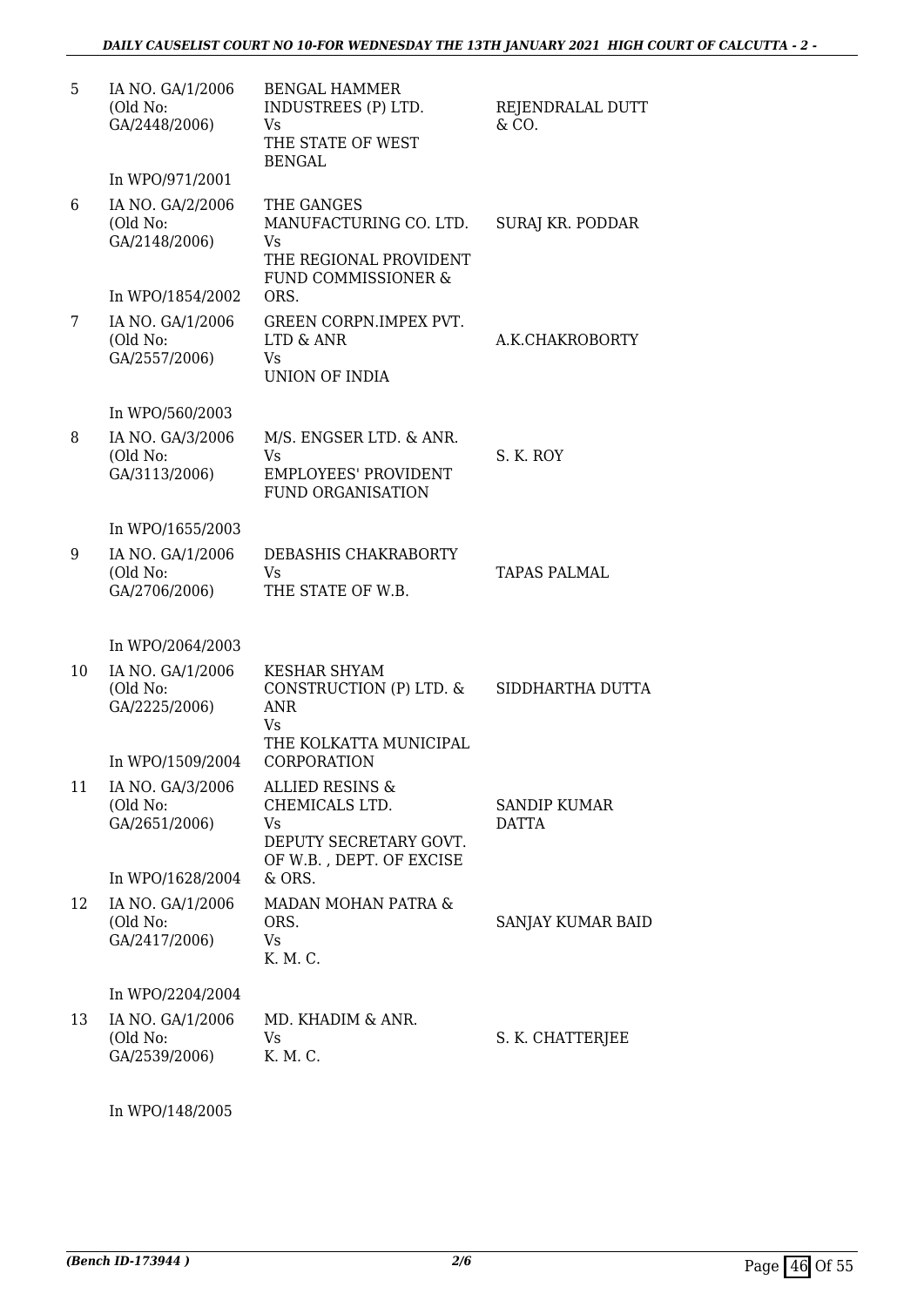### *DAILY CAUSELIST COURT NO 10-FOR WEDNESDAY THE 13TH JANUARY 2021 HIGH COURT OF CALCUTTA - 3 -*

| 14 | IA NO. GA/1/2006<br>(Old No:<br>GA/2005/2006)                     | SOHAN RAJ SINGHVI<br>Vs<br>K.M.C.                                                           | SINHA & CO.                 |                                   |
|----|-------------------------------------------------------------------|---------------------------------------------------------------------------------------------|-----------------------------|-----------------------------------|
| 15 | In WPO/2304/2005<br>IA NO. GA/2/2006<br>(Old No:<br>GA/2226/2006) | ASHOK KUMAR NANDI<br>Vs<br>STATE OF W.B.                                                    | KRISHNA SINGH               |                                   |
|    | In WPO/273/2006                                                   |                                                                                             |                             |                                   |
| 16 | IA NO. GA/1/2006<br>(Old No:<br>GA/2832/2006)                     | SHRI YASINHAJI AHMED<br>GAZI<br>Vs<br><b>APPELLATE TRIBUNAL</b>                             | <b>ABDUL HAMID</b>          |                                   |
|    | In WPO/496/2006                                                   | FOREIGN EXCHANGE N DE                                                                       |                             |                                   |
| 17 | IA NO. GA/1/2006<br>(Old No:<br>GA/2044/2006)                     | APL INDIA PVT. LTD. & ANR.<br>Vs<br>THE BOARD OF TRUSTEES<br>FOR THE PORT OF KO             | VICTOR MOSES & CO.          |                                   |
|    | In WPO/719/2006                                                   |                                                                                             |                             |                                   |
| 18 | IA NO. GA/1/2006<br>(Old No:<br>GA/2145/2006)                     | <b>SUDIPTA DUTTA</b><br>Vs<br>STATE OF W.B.                                                 | <b>CHAMPA HALDER</b>        |                                   |
|    | In WPO/837/2006                                                   |                                                                                             |                             |                                   |
| 19 | IA NO. GA/1/2006<br>(Old No:<br>GA/2395/2006)                     | SAMBHU NATH SAHA<br>Vs<br>HINDUSTAN PETROLEUM<br>CORPORATION LTD.                           | PHIROZE EDULJI              |                                   |
|    | In WPO/973/2006                                                   |                                                                                             |                             |                                   |
| 20 | IA NO. GA/1/2006<br>(Old No:<br>GA/2636/2006)                     | OIL DEALERS ASSOCIATION<br>Vs<br>STATE OF W.B.                                              | PIJUSH KANTI HAZRA          |                                   |
|    | In WPO/1078/2006                                                  |                                                                                             |                             |                                   |
|    |                                                                   | <b>SPECIALLY FIXED MATTERS</b>                                                              |                             |                                   |
| 21 | WPO/68/2018                                                       | <b>SMT. KABERI SEN &amp; ORS</b><br>VS<br>KOLKATA MUNICIPAL<br><b>CORPORATION &amp; ORS</b> | PUSPAL<br><b>CHAKRABORY</b> | ARNAB ROY(4 TO 16)                |
| 22 | WPO/628/2018                                                      | PROBIR KUMAR DAS<br>VS<br>THE KOLKATA MUNICIPAL<br><b>CORPORATION &amp; OTHERS</b>          | SAYANTAN BOSE               | DIPTYENDU KR. PAL<br>(FOR RES.17) |

## **FOR HEARING**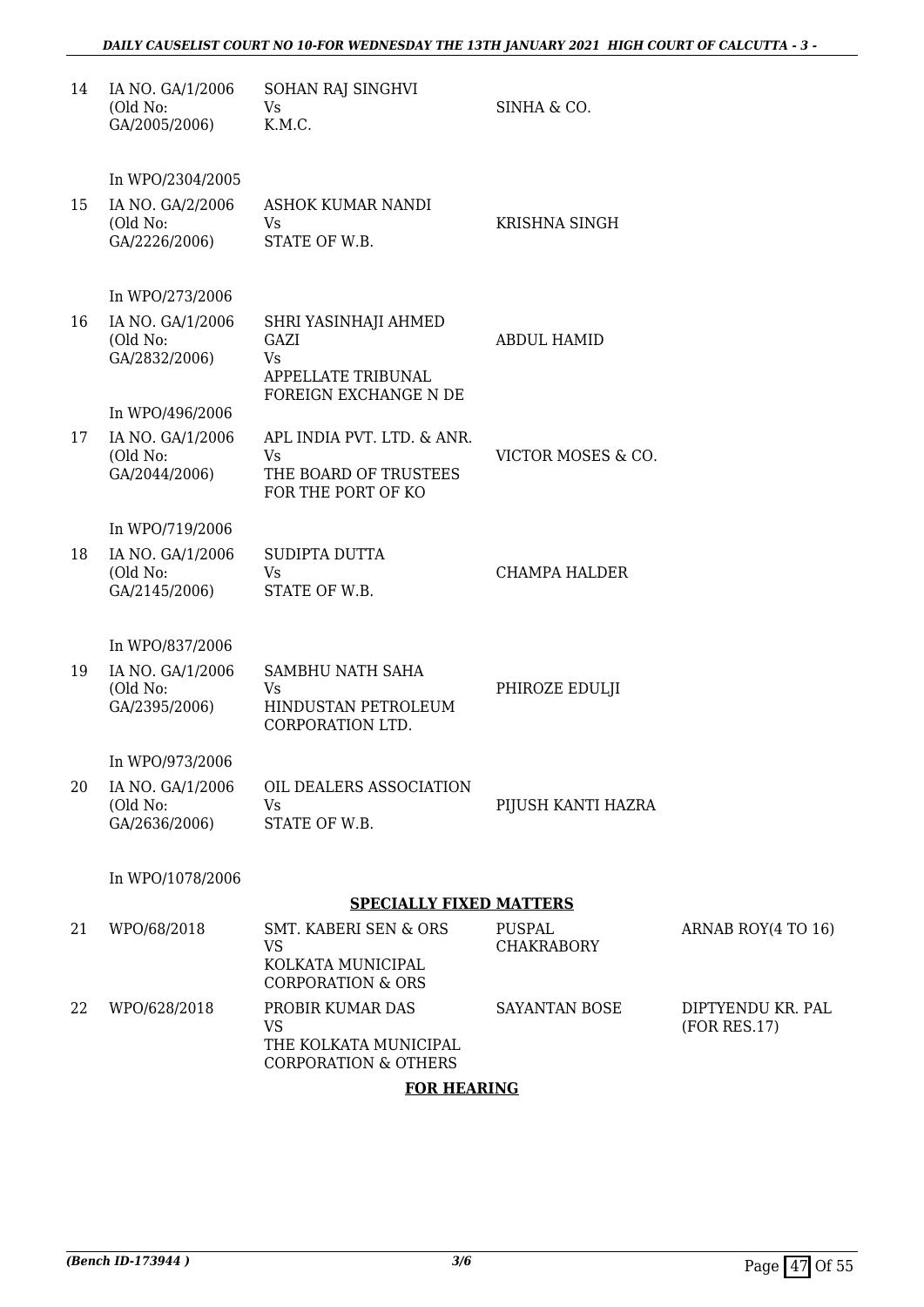| 23 | WPO/53/2016<br>[PT.HD]                         | SONALI DUTTAGUPTA &<br>ORS.<br><b>VS</b><br>THE MUNICIPAL<br>COMMISSIONER, KMC &<br>ORS.                                                                   | <b>SUVAM SINHA</b>                      |                              |
|----|------------------------------------------------|------------------------------------------------------------------------------------------------------------------------------------------------------------|-----------------------------------------|------------------------------|
| 24 | WPO/1259/1998                                  | M/S.PAHARPUR COOLING<br>TOWERS LTD.& ANR.<br><b>VS</b><br>ASST.COMMISSIONER OF<br>CENTRAL EXCISE CAL.                                                      | A.N.SEN                                 | NRS.S.BHATTACHARYA           |
| 25 | WPO/1127/2005                                  | HINDUSTAN PETROLEUM<br>CORPORATION LTD.<br><b>VS</b><br>THE BOARD OF DIRECTORS<br>KOLKATA PORT TRUS                                                        | <b>SATYABRATA</b><br><b>CHAKRABORTY</b> |                              |
| 26 | WPO/1948/2006                                  | M/S THE ROY BROS.<br>VS<br><b>STATE</b>                                                                                                                    | S.S. AREFIN                             |                              |
|    | IA NO: GA/1/2014(Old No:GA/541/2014)           |                                                                                                                                                            |                                         |                              |
| 27 | WPO/138/2009                                   | M/S RADHAKISHAN<br><b>JHUNJHUNWALA</b><br><b>INVESTMENTS PRIVATE</b><br>LTD. & ANR.<br><b>VS</b><br>THE KOLKATA MUNICIPAL<br><b>CORPORATION &amp; ORS.</b> | RAJENDRA<br><b>CHATURVEDI</b>           |                              |
| 28 | WPO/139/2009                                   | M/S MANISH INVESTMENT<br>COMPANY & ANR.<br><b>VS</b><br>THE KOLKATA MUNICIPAL<br><b>CORPORATION &amp; ORS.</b>                                             | RAJENDRA<br><b>CHATURVEDI</b>           |                              |
| 29 | WPO/1034/2010                                  | DIP CHAND DEVELOPMENT<br>CO. LTD. & ANR.<br><b>VS</b><br>STATE OF WEST BENGAL &<br>ORS.                                                                    | <b>SOURAV</b><br>BANDYOPADHYAY          |                              |
| 30 | WPO/198/2012<br><b>WITH</b><br>WPA/20868W/2012 | AMAR NATH CHAKRABORTY<br>VS<br>STATE OF WEST BENGAL &<br>ORS.                                                                                              | <b>SUSANTA PAL</b>                      | SAYANTAN BOSE (FOR<br>RES.3) |
|    | IA NO: GA/1/2012(Old No:GA/2436/2012)          |                                                                                                                                                            |                                         |                              |
| 31 | WPO/260/2013                                   | TRANSTONNELSTROY -<br>AFCONS J.V. & ORS<br><b>VS</b><br><b>EMPLOYEES' STATE</b><br>INSURANCE CORPORATION<br>AND ORS                                        | <b>SUNNY NANDY</b>                      |                              |
| 32 | WPO/551/2013                                   | SUSHIL KUMAR MONDAL<br><b>AND ORS</b><br><b>VS</b><br>STATE OF WEST BENGAL<br><b>AND ORS</b>                                                               | <b>SUMOULI SARKAR</b>                   |                              |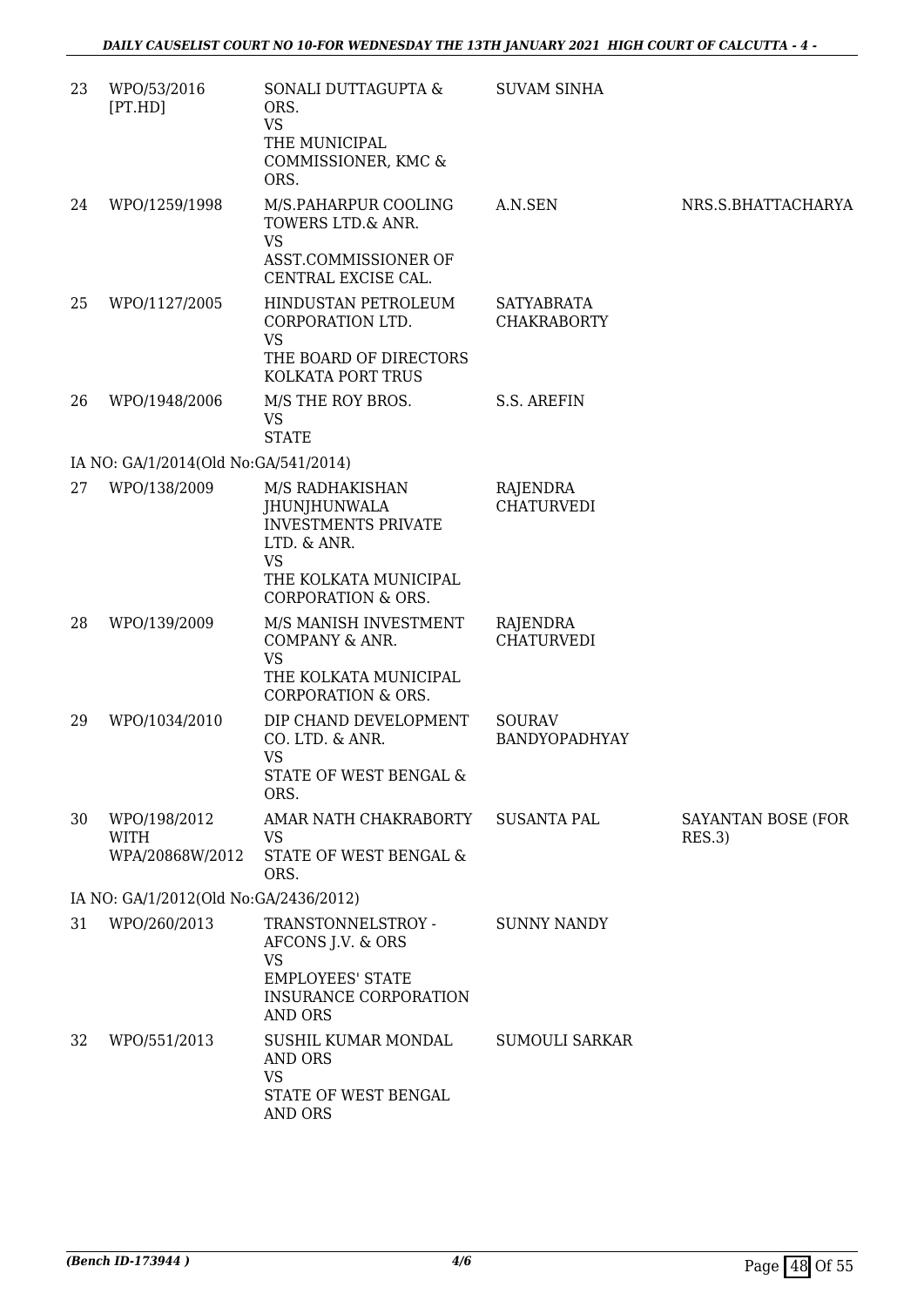| 33 | WPO/977/2013                                                                | <b>BAL KISHAN CHOWDHARY</b><br>VS<br>KOLKATA MUNICIPAL<br><b>CORPORATION AND ORS</b>                                 | M/S. C. K. JAIN AND<br>CO.             |                               |
|----|-----------------------------------------------------------------------------|----------------------------------------------------------------------------------------------------------------------|----------------------------------------|-------------------------------|
| 34 | WPO/56/2014                                                                 | THE CAL TRAMWAYS<br>EMPLOYEES' CO-<br>OPERATIVE CREDIT<br>SOCIETY LTD.<br><b>VS</b><br>THE STATE OF WEST             | <b>SHIBNATH</b><br><b>BHATTACHARYA</b> |                               |
|    |                                                                             | <b>BENGAL &amp; OTHERS</b>                                                                                           |                                        |                               |
|    |                                                                             | IA NO: GA/1/2015(Old No:GA/3881/2015), GA/3/2019(Old No:GA/1972/2019), GA/4/2019(Old No:GA/2654/2019)                |                                        |                               |
| 35 | WPO/647/2015                                                                | DEBASIS GANGULY<br><b>VS</b><br>STATE OF WEST BENGAL &<br><b>ORS</b>                                                 | SAKTI PADA JANA                        |                               |
| 36 | WPO/1070/2015                                                               | NITAI KUMAR BARIK<br><b>VS</b><br>STATE OF WEST BENGAL &<br><b>ORS</b>                                               | <b>SAKTI PADA JANA</b>                 |                               |
| 37 | WPO/1188/2015                                                               | KAUSTAV ROY<br>VS<br>THE KOLKATA MUNICIPAL<br><b>CORPORATION &amp; ORS.</b>                                          | SUBHOJIT SAHA                          |                               |
| 38 | WPO/126/2016                                                                | SEKENDAR SK.<br><b>VS</b><br>THE STATE OF WEST<br>BENGAL & ORS.                                                      | <b>SYED SHAMSUL</b><br><b>AREFIN</b>   |                               |
| 39 | WPO/295/2016<br>[PT.HD]                                                     | <b>SWASTIK PROJECTS</b><br>PRIVATE LIMITED & ANR.<br><b>VS</b><br>KOLKATA MUNICIPAL<br><b>CORPORATION &amp; ORS.</b> | NILAY SENGUPTA                         |                               |
| 40 | WPO/394/2016<br>WITH<br>WPA/10071W/2012<br>WPA/691W/2012<br>WPA/12904W/2012 | HARPREET SINGH & ANR<br><b>VS</b><br>KOLKATA MUNICIPAL<br><b>CORPORATION &amp; ORS</b>                               | <b>SUVAM SINHA</b>                     |                               |
| 41 | WPO/737/2016                                                                | ICPA HEALTH PRODUCTS<br>LIMITED<br><b>VS</b><br>STATE OF WEST BENGAL &<br>ORS.                                       | <b>ABHIJIT BISWAS</b>                  |                               |
| 42 | WPO/893/2016                                                                | GAYATRI COMMODEAL PVT.<br>LTD.<br><b>VS</b><br>THE KOLKATA MUNICIPAL<br>CORPORATION & ORS.                           | L.P. MANOT & CO.                       |                               |
| 43 | WPO/984/2016                                                                | <b>RITA SUR</b><br><b>VS</b><br>KOLKATA MUNICIPAL<br>CORPORATION & ORS.                                              | <b>MANAS DASGUPTA</b>                  | PRADYOT KUMAR<br><b>NANDI</b> |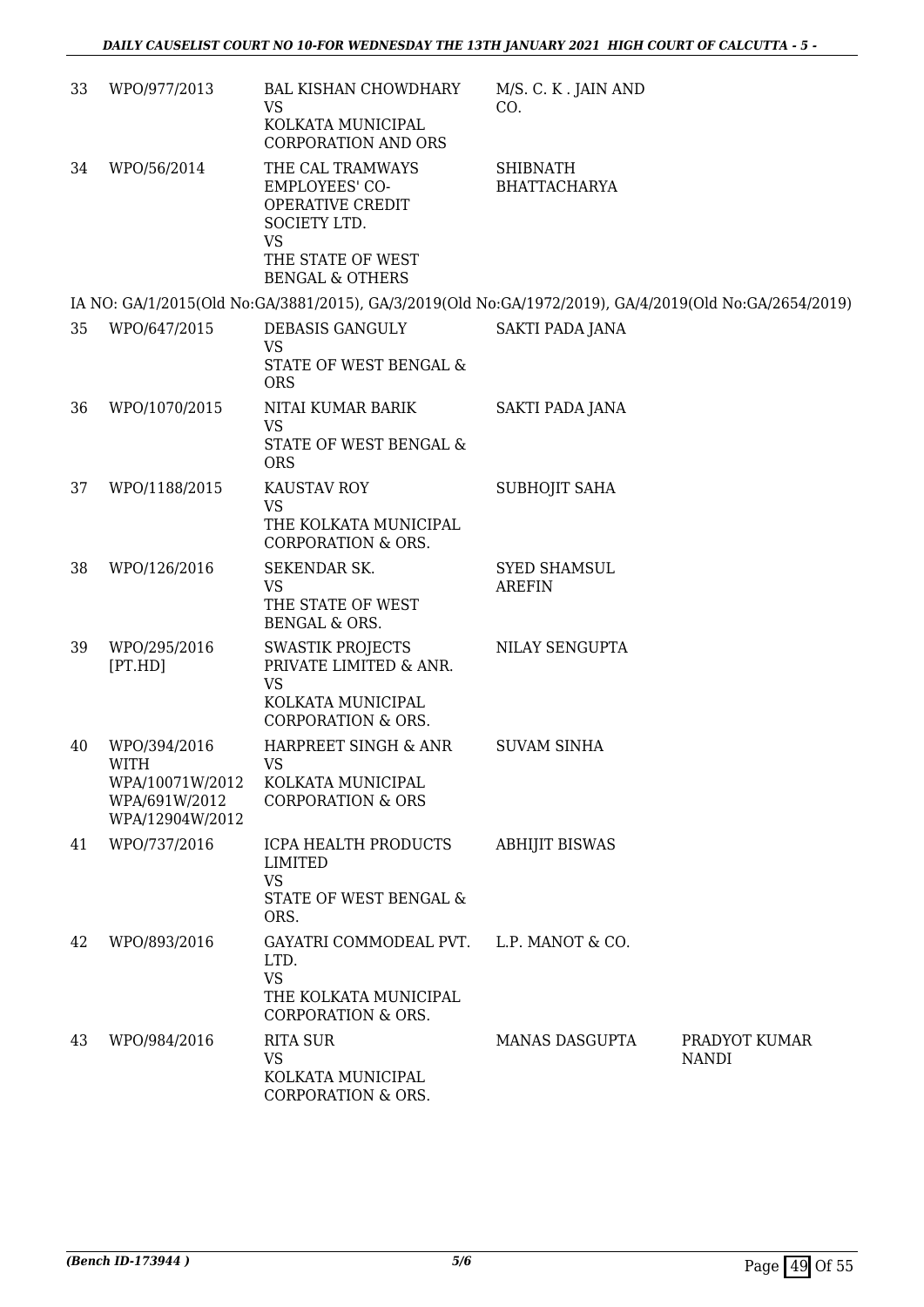| 44 | WPO/144/2018 | SNEHASIS TAPASWI<br>VS<br>THE STATE OF WEST<br>BENGAL & ORS          | ANJAN<br><b>BHATTACHARYA</b> | SAMIR KR. ADHIKARI<br>(RES.6) |
|----|--------------|----------------------------------------------------------------------|------------------------------|-------------------------------|
| 45 | WPO/194/2018 | JAYANTA KUMAR NEOGI<br>VS<br>KOLKATA MUNICIPAL<br>CORPORATION & ORS. | T.C. RAY & CO.               |                               |
| 46 | WPO/304/2018 | MADHABI DATTA (RAJAK)<br>VS<br>THE STATE OF WEST<br>BENGAL & ORS     | ANJAN<br><b>BHATTACHARYA</b> |                               |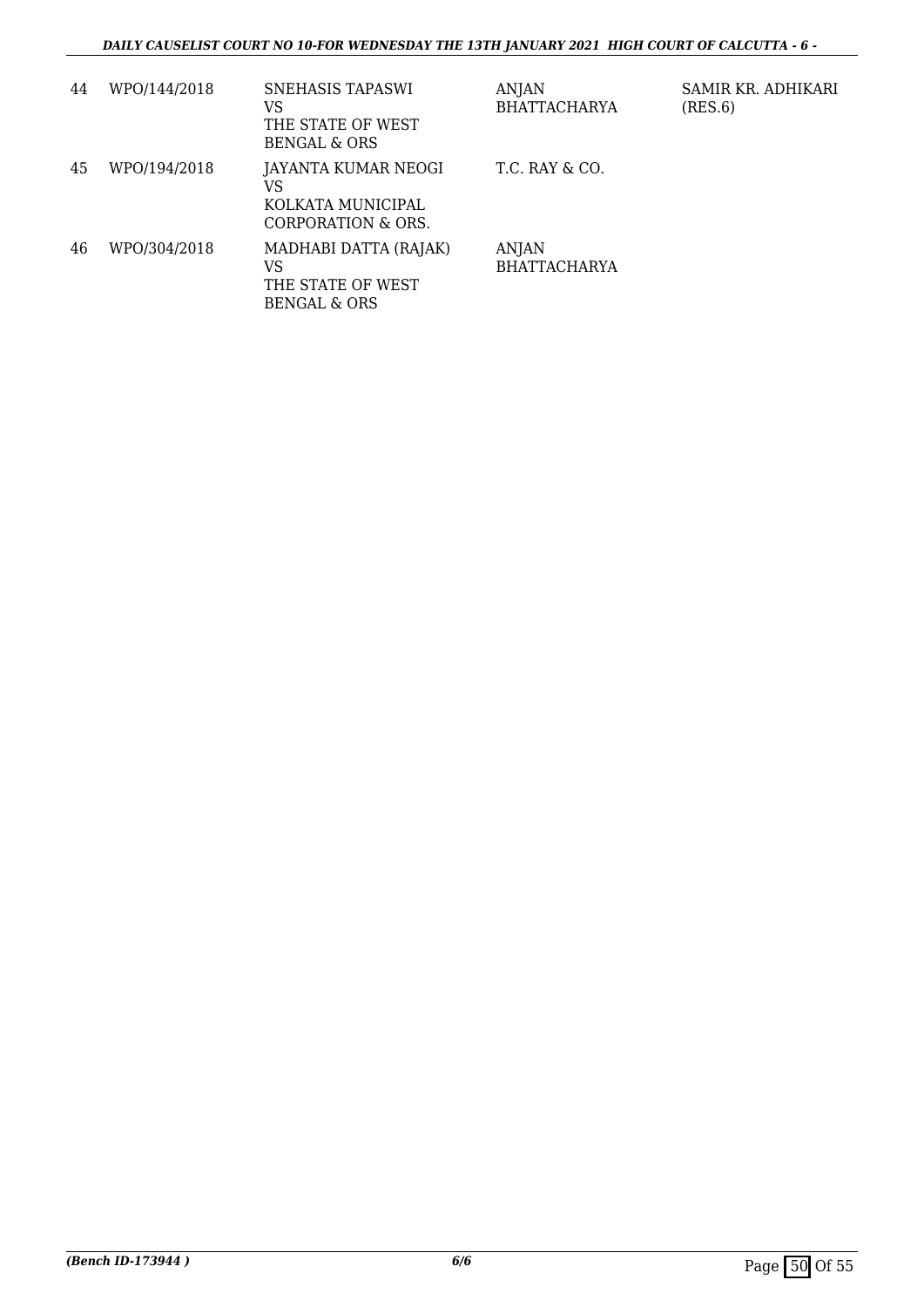

## **Original Side**

**DAILY CAUSELIST For Wednesday The 13th January 2021**

**COURT NO. 23 SINGLE BENCH (SB-XI) AT 2:00 PM HON'BLE JUSTICE ARINDAM MUKHERJEE (VIA VIDEO CONFERENCE)**

### **NOTE:MATTERS WILL BE TAKEN UP THROUGH PHYSICAL HEARING ONLY WHEN BOTH THE PARTIES ARE AGREED.**

**NOTE: 1) ORIGINAL SIDE MATTERS SHALL BE TAKEN UP EVERYDAY AT 2:00 P.M.**

**2) ORDINARILY, SPECIALLY ASSIGNED MATTERS SHALL BE TAKEN UP ON FRIDAY AT 2:00 P.M.**

**3) AFTER COMPLETION OF ORIGINAL SIDE MATTERS, IF TIME PERMITS, APPELLATE SIDE MATTERS SHALL BE AGAIN TAKEN UP.**

### **COURT APPLICATIONS UNDER ART.226**

1 WPO/459/2020 HIRISE HOSPITALITY PVT LTD VS INCOME TAX OFFICER WARD 2(3) KOLKATA L P MANOT AND CO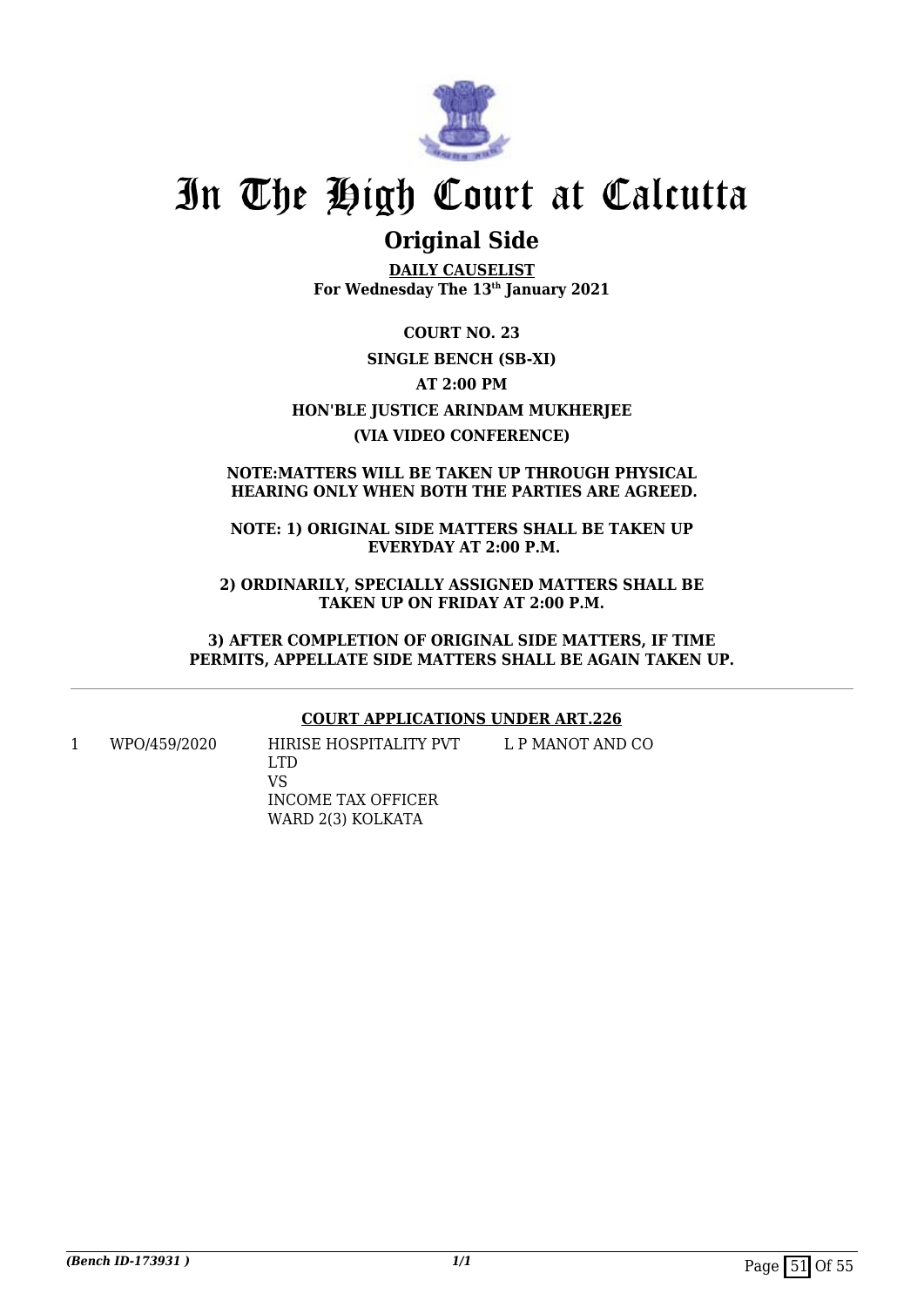

# **Original Side**

**DAILY CAUSELIST For Wednesday The 13th January 2021**

**COURT NO. 18 SINGLE BENCH (SB-XII) AT 10:45 AM HON'BLE JUSTICE BISWAJIT BASU (VIA VIDEO CONFERENCE)**

**NOTE:MATTERS WILL BE TAKEN UP THROUGH PHYSICAL HEARING ONLY WHEN BOTH THE PARTIES ARE AGREED.**

**NOTE: ORIGINAL SIDE MENTIONING WILL BE TAKEN UP AT 10:45 A.M.**

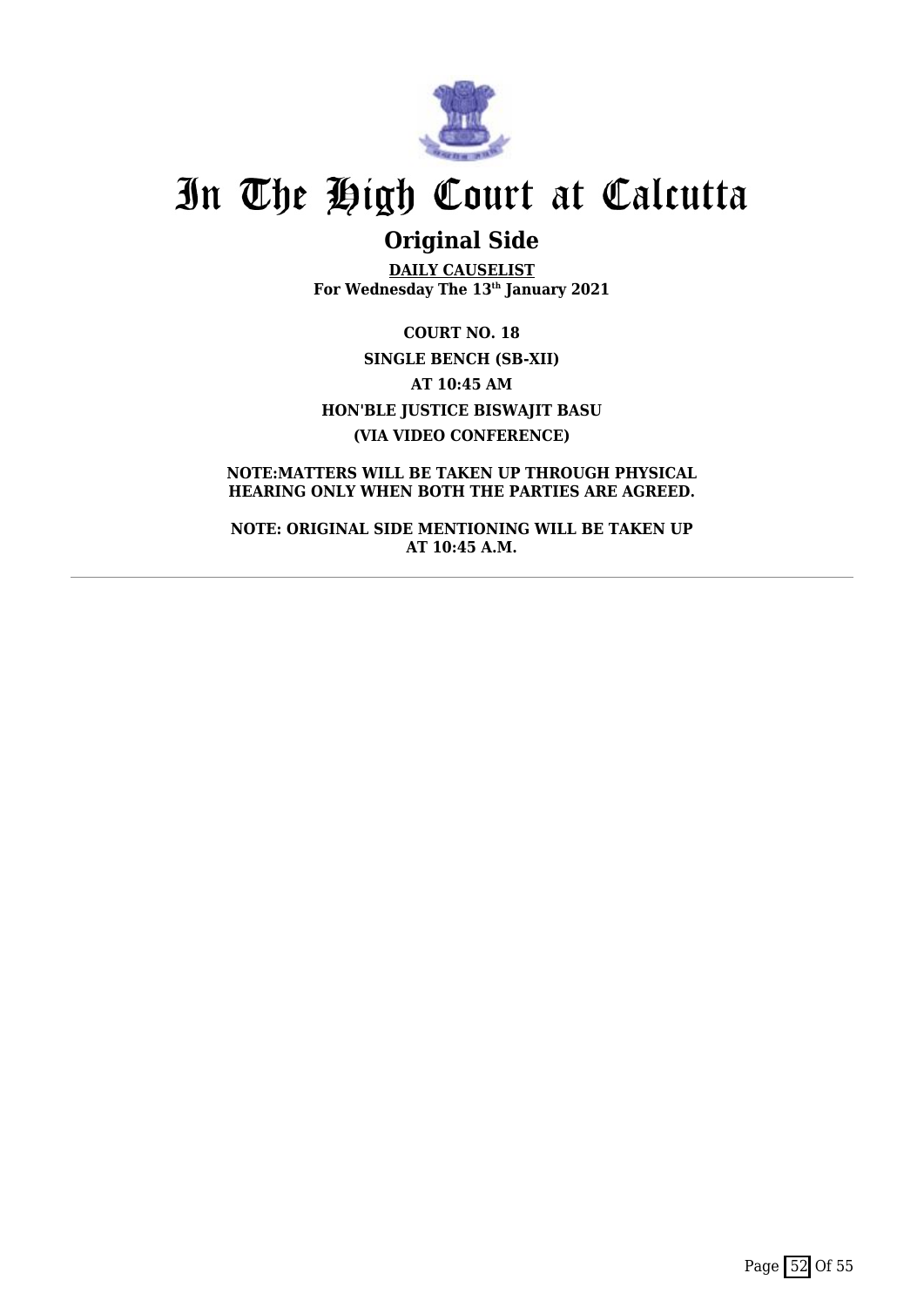

## **Original Side**

**DAILY CAUSELIST For Wednesday The 13th January 2021**

**COURT NO. 24 SINGLE BENCH (SB- XIII) AT 10:45 AM HON'BLE JUSTICE AMRITA SINHA (VIA VIDEO CONFERENCE)**

### **NOTE:MATTERS WILL BE TAKEN UP THROUGH PHYSICAL HEARING ONLY WHEN BOTH THE PARTIES ARE AGREED.**

### **NOTE: ORIGINAL SIDE MATTERS WILL BE TAKEN UP AT THE FIRST SITTING OF THE COURT.**

#### **AFTER COMPLETION OF ORIGINAL SIDE MATTERS,APPELLATE SIDE MATTERS WILL BE TAKEN UP.**

### **NO PHYSICAL MENTIONING IN COURT.**

|              |                  | <b>TO BE MENTIONED</b>                                                                        |                                 |                                                          |
|--------------|------------------|-----------------------------------------------------------------------------------------------|---------------------------------|----------------------------------------------------------|
| $\mathbf{1}$ | WPO/251/2020     | SITALA PRASAD JAISWAL<br>ANDA ANR<br><b>VS</b><br>THE KOLKATA MUNICIPAL<br><b>CORPORATION</b> | SUBHANKAR<br><b>CHAKRABORTY</b> |                                                          |
|              | IA NO: GA/1/2020 |                                                                                               |                                 |                                                          |
|              |                  | <b>COURT APPLICATIONS UNDER ART.226</b>                                                       |                                 |                                                          |
| 2            | WPO/594/2019     | LAKHU DUBEY<br><b>VS</b><br>THE KOLKATA MUNICIPAL<br>CORPORATION AND ORS                      | MAHABOOB AHMED                  |                                                          |
| 3            | WPO/606/2019     | ABDUL KADER AND ORS.<br><b>VS</b><br>KOLKATA MUNICIPAL<br>CORPORATION AND ORS.                | SK. REAZUL ISLAM                | <b>SABYASACHI</b><br><b>BHATTACHARJEE</b><br>(PVT. RES.) |
| 4            | WPO/40/2020      | RARVEZ AHMED<br><b>VS</b><br>KOLKATA MUNICIPAL<br><b>CORPORATION AND ORS.</b>                 | RAMPRAVESH SINGH                |                                                          |
| 5            | WPO/64/2020      | MD. MEHTAB<br><b>VS</b><br>KOLKATA MUNICIPAL<br>CORPORATION AND ORS.                          | RAMPRAVESH SINGH                |                                                          |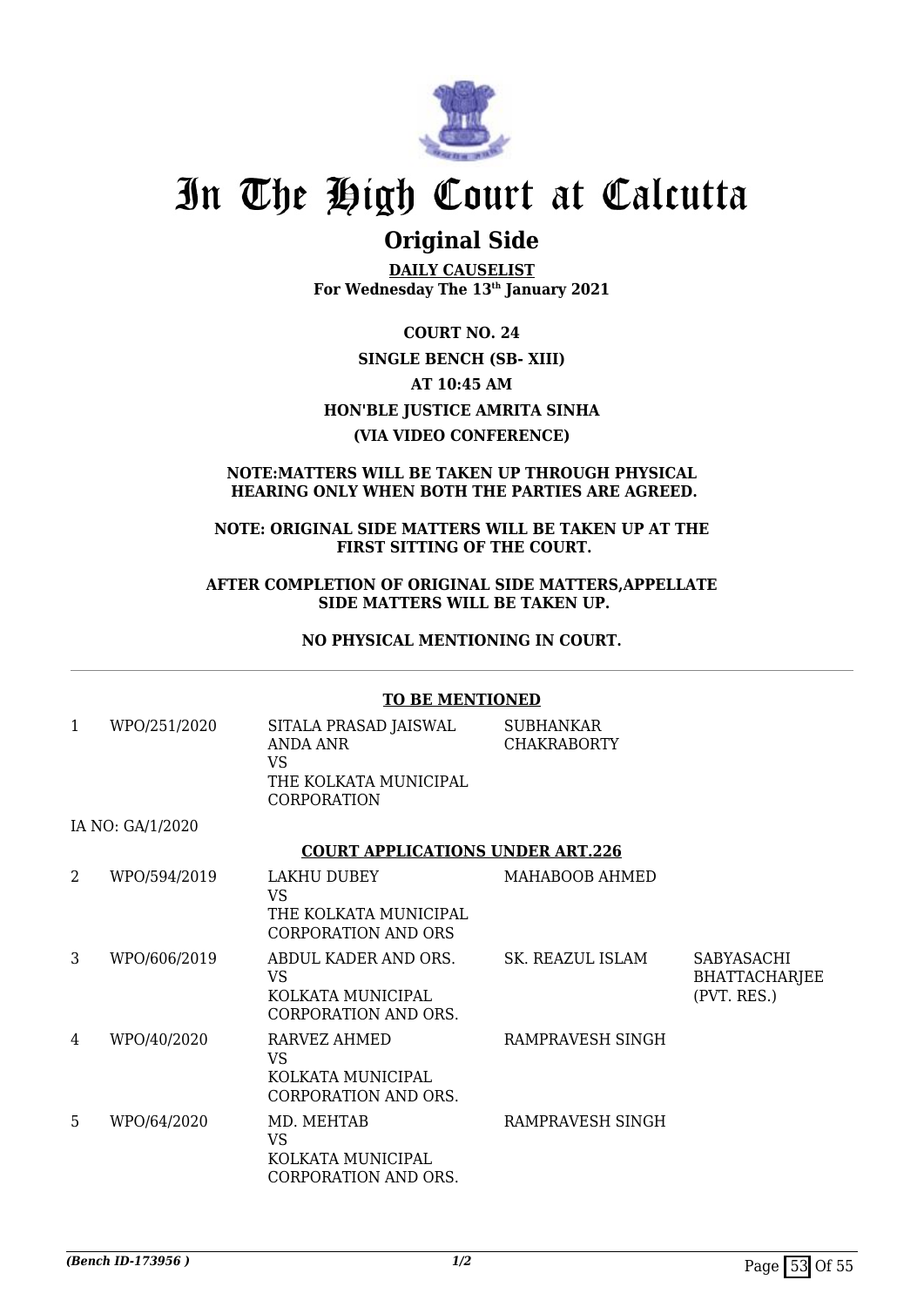6 WPO/456/2020 SUPERNOVA PRIVATE LIMITED AND ANR. VS KOLKATA MUNICIPAL CORPORATION AND ORS. PARAG CHATURVEDI